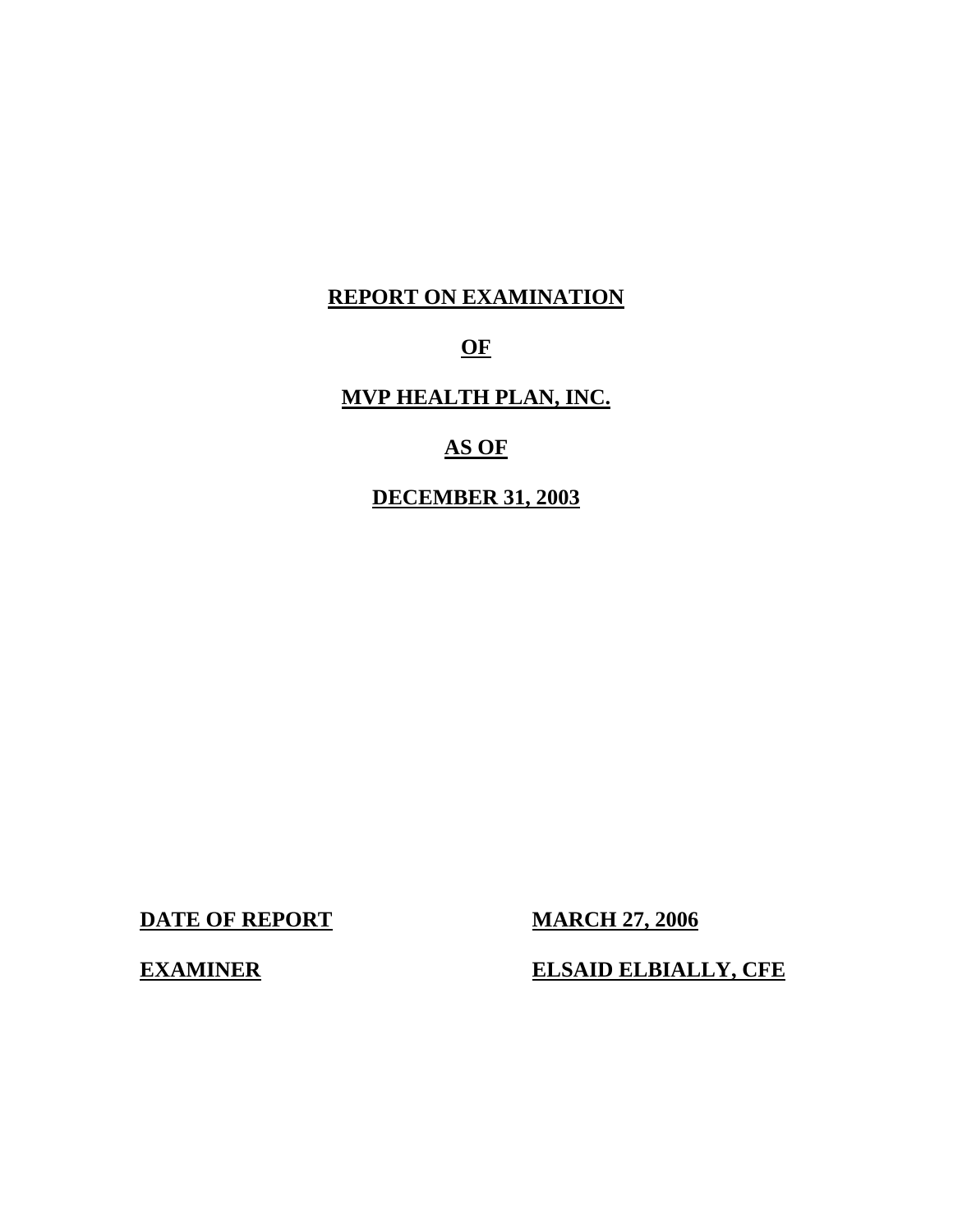|--|

| <u>ITEM NO.</u> |                                                                                                                                                                                                                                                                                                                    | PAGE NO.                                                                                    |
|-----------------|--------------------------------------------------------------------------------------------------------------------------------------------------------------------------------------------------------------------------------------------------------------------------------------------------------------------|---------------------------------------------------------------------------------------------|
| 1.              | Scope of examination                                                                                                                                                                                                                                                                                               | $\overline{2}$                                                                              |
| 2.              | Executive summary                                                                                                                                                                                                                                                                                                  | 3                                                                                           |
| 3.              | Description of the HMO<br>Management and control<br>A.<br><b>B.</b><br>Territory and plan of operation<br>$C_{\cdot}$<br>Reinsurance<br>Holding company system<br>D.<br>Significant operating ratios<br>Е.<br>Allocation of expenses<br>F.<br>G.<br>Cash<br>H.<br>Uncollected premiums<br>I.<br>Abandoned property | $\overline{4}$<br>$\mathfrak s$<br>$\overline{7}$<br>12<br>16<br>21<br>22<br>24<br>25<br>28 |
| 4.              | <b>Financial statements</b><br><b>Balance</b> sheet<br>A.<br>Statement of revenue and expenses<br><b>B</b> .<br>C.<br>Capital and surplus account                                                                                                                                                                  | 30<br>30<br>32<br>33                                                                        |
| 5.              | Common stocks                                                                                                                                                                                                                                                                                                      | 33                                                                                          |
| 6.              | Uncollected premiums                                                                                                                                                                                                                                                                                               | 34                                                                                          |
| 7.              | Claims unpaid                                                                                                                                                                                                                                                                                                      | 34                                                                                          |
| 8.              | Unpaid claim adjustment expenses                                                                                                                                                                                                                                                                                   | 35                                                                                          |
| 9.              | Aggregate health policy reserves                                                                                                                                                                                                                                                                                   | 35                                                                                          |
| 10.             | General expenses due and accrued                                                                                                                                                                                                                                                                                   | 35                                                                                          |
| 11.             | Amounts due to affiliates                                                                                                                                                                                                                                                                                          | 36                                                                                          |
| 12.             | Market conduct                                                                                                                                                                                                                                                                                                     | 36                                                                                          |
| 13.             | Fraud prevention and detection                                                                                                                                                                                                                                                                                     | 48                                                                                          |
| 14.             | Compliance with prior reports on examination                                                                                                                                                                                                                                                                       | 49                                                                                          |
| 15.             | Summary of comments and recommendations<br>Appendix $- A$ Information systems review                                                                                                                                                                                                                               | 53<br>56                                                                                    |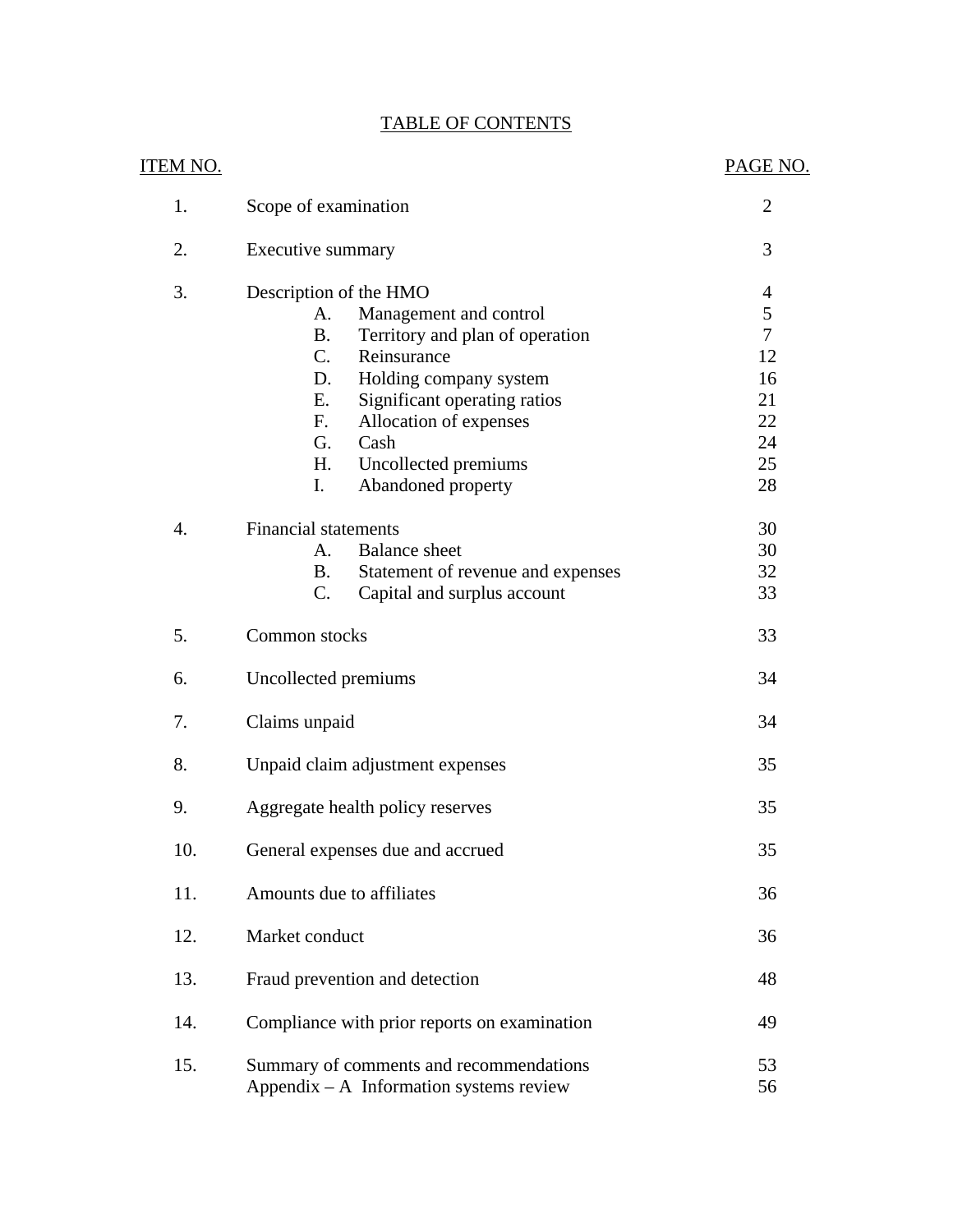

STATE OF NEW YORK INSURANCE DEPARTMENT 25 BEAVER STREET NEW YORK, NY 10004

George E. Pataki Nashrida ay isang panahang panahang panahang akan at pangangang matatagpak at panahang panaha<br>Governor

Superintendent

March 27, 2006

Honorable Howard Mills Superintendent of Insurance Albany, New York 12257

Sir:

Pursuant to the provisions of the New York Insurance Law, and in compliance with the instructions contained in Appointment Number 22142 dated January 30, 2004, attached hereto, I have made an examination into the condition and affairs of MVP Health Plan, Inc., a not-for-profit health maintenance organization licensed pursuant to the provisions of Article 44 of the New York Public Health Law. The following report is respectfully submitted.

The examination was conducted at the HMO's home office located at 625 State Street, Schenectady, New York.

Wherever the designations "MVPHP" or "HMO" appear herein without qualification, they should be understood to refer to MVP Health Plan, Inc.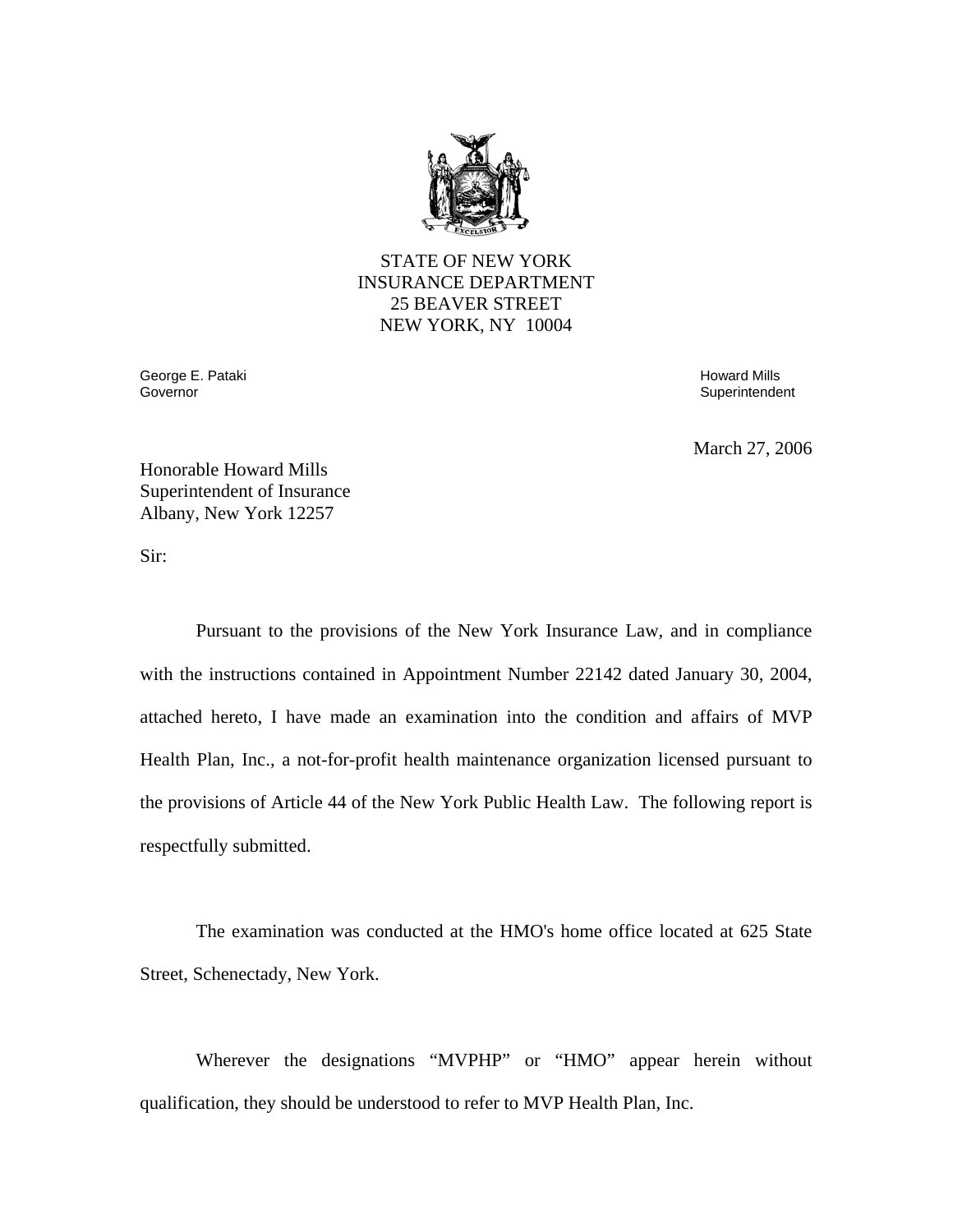#### 1. SCOPE OF EXAMINATION

covers the four-year period from January 1, 2000 through December 31, 2003. The prior examination was made as of December 31, 1999. This examination Transactions occurring subsequent to this period were reviewed where deemed appropriate by the examiner.

The examination comprised a complete verification of assets and liabilities as of December 31, 2003, in accordance with statutory accounting principles, as adopted by the Department, a review of income and disbursements to the extent deemed necessary to accomplish such verification, and utilized, to the extent considered appropriate, work performed by the HMO's independent certified public accountants. A review or audit was also made of the following items as called for in the Examiners Handbook of the National Association of Insurance Commissioners (NAIC):

> History of the HMO Management of the HMO Corporate records Fidelity bonds and other insurance Officers' and employers' welfare and pension plans Territory and plan of operations Growth of the HMO Accounts and records Loss experience Treatment of subscribers

A review was made to ascertain the action that was taken by the HMO with regard to comments and recommendations in the prior report on examination.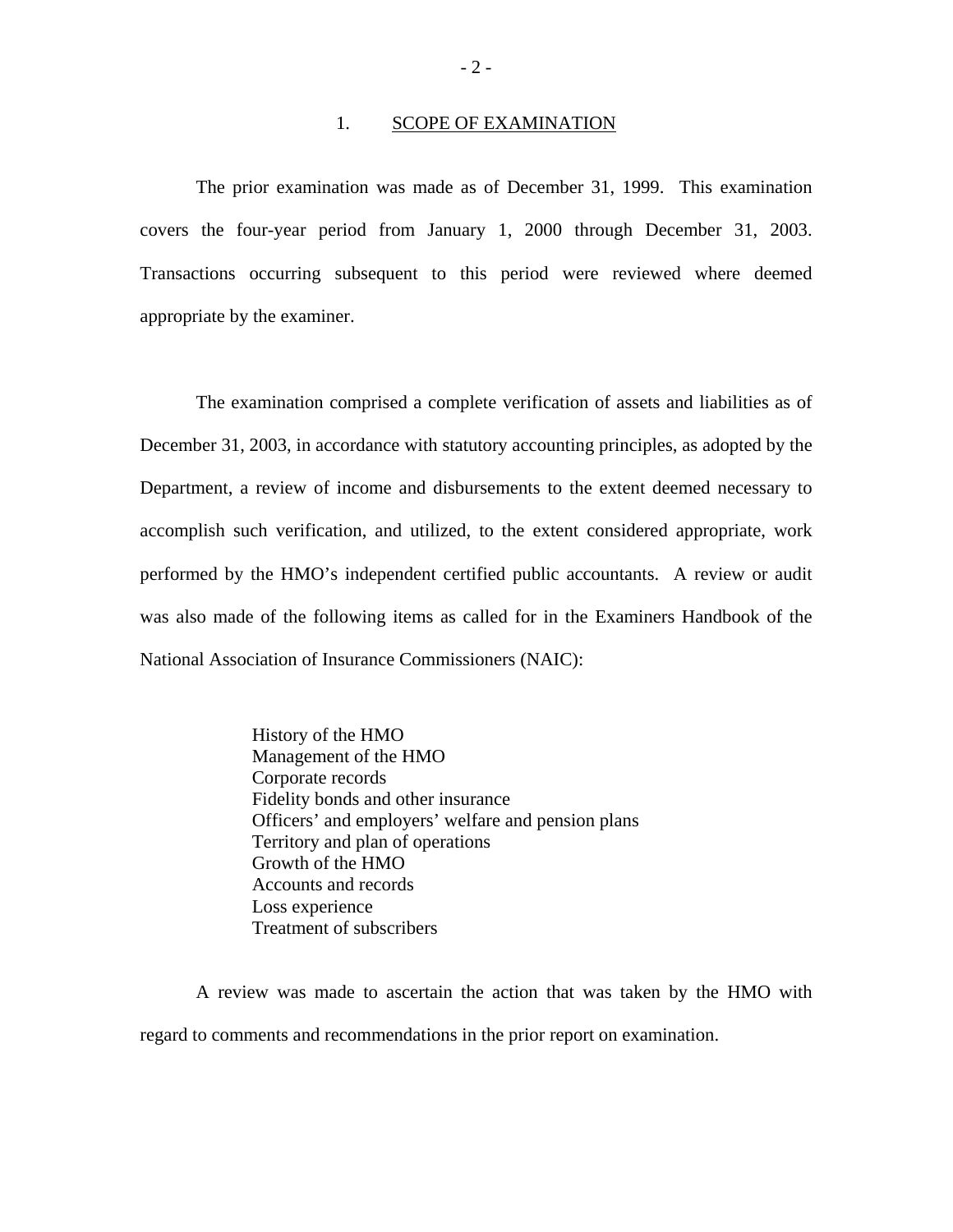This report on examination is confined to financial statements and comments on those matters which involve departures from laws, regulations or rules, or which are deemed to require explanation or description.

### 2. EXECUTIVE SUMMARY

The results of this examination revealed certain operational deficiencies that directly impacted the HMO's compliance with the New York Insurance and New York Public Health Laws. Significant findings relative to this examination are as follows:

- The HMO failed to submit its reinsurance agreement to the New York State Departments of Health and Insurance.
- The HMO understated claims adjustment expenses and its reserve for unpaid claims adjustment expenses by failing to allocate administrative costs properly within expense categories on the Underwriting and Investment Exhibit, "Part 3- Analysis of Expense" schedule of the HMO's annual statement.
- The HMO failed to investigate and reconcile its bank accounts in a timely manner.
- The HMO failed to adhere to the requirements of Statement of Statutory Accounting Principles (SSAP) No. 6 with regard to the reporting of its uncollected premiums on various schedules of its 2003 annual statement.
- The HMO failed to comply with the Abandoned Property Law which resulted in a delay of two years to send abandoned funds to the State of New York, Comptroller's Office.
- The HMO failed to report on its annual statement, an accurate breakdown of earned premiums and claims expenses by large groups, small groups and individuals.
- The HMO failed to adhere to its stated policy relative to group terminations.
- The HMO failed to fully comply with the requirements of the Prompt Pay Law.
- The HMO failed to issue Explanation of Benefits statements (EOBs) to some members.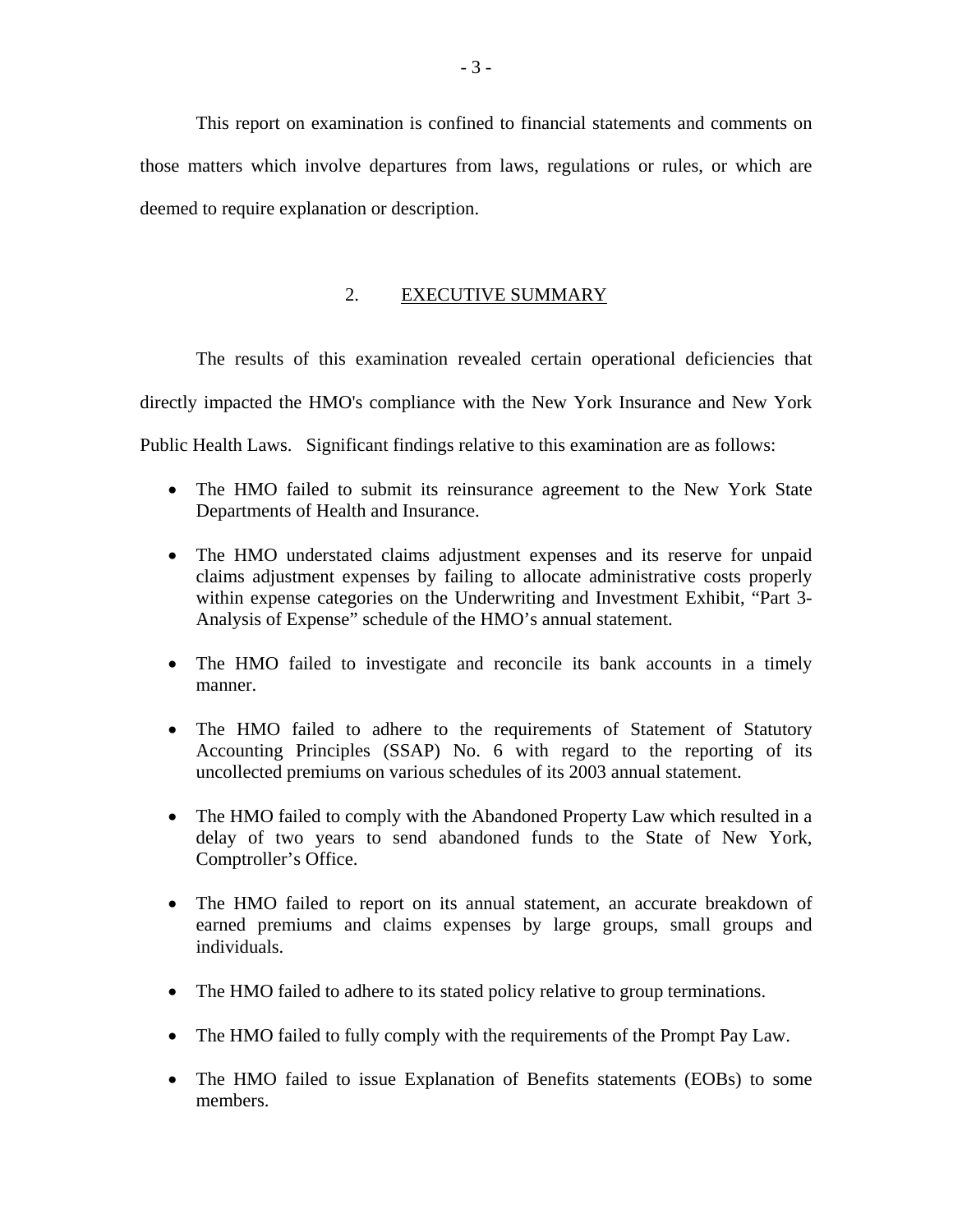The examination findings are described in greater detail in the remainder of this report.

#### 3. DESCRIPTION OF HMO

MVP Health Plan, Inc. was incorporated on July 30, 1982 pursuant to Section 402 of the New York Not-For-Profit Corporation Law for the purpose of operating as a health maintenance organization as such term is defined in Article 44 of the New York Public Health Law. MVPHP is a federally qualified HMO. The HMO's incorporators were the board of directors of the Schenectady County Foundation for Medical Care, Inc., a non-profit physicians' association. Simultaneously with the incorporation of the HMO, the incorporators formed Mohawk Valley Medical Associates, Inc., a non-profit independent practice association (IPA), pursuant to the same section of the Not-For-Profit Corporation Law.

MVP Health Plan, Inc. is an IPA model HMO. On March 8, 1982, the HMO and Mohawk Valley Medical Associates, Inc. contracted, through an "IPA Service Agreement" to work together to provide for the administration of a comprehensive prepaid program of health care and for the delivery of health services. Subsequently, the HMO made similar arrangements with five other independent practice associations to achieve the same goal. This is discussed more fully in Item 3B of this report, "Territory and Plan of Operation."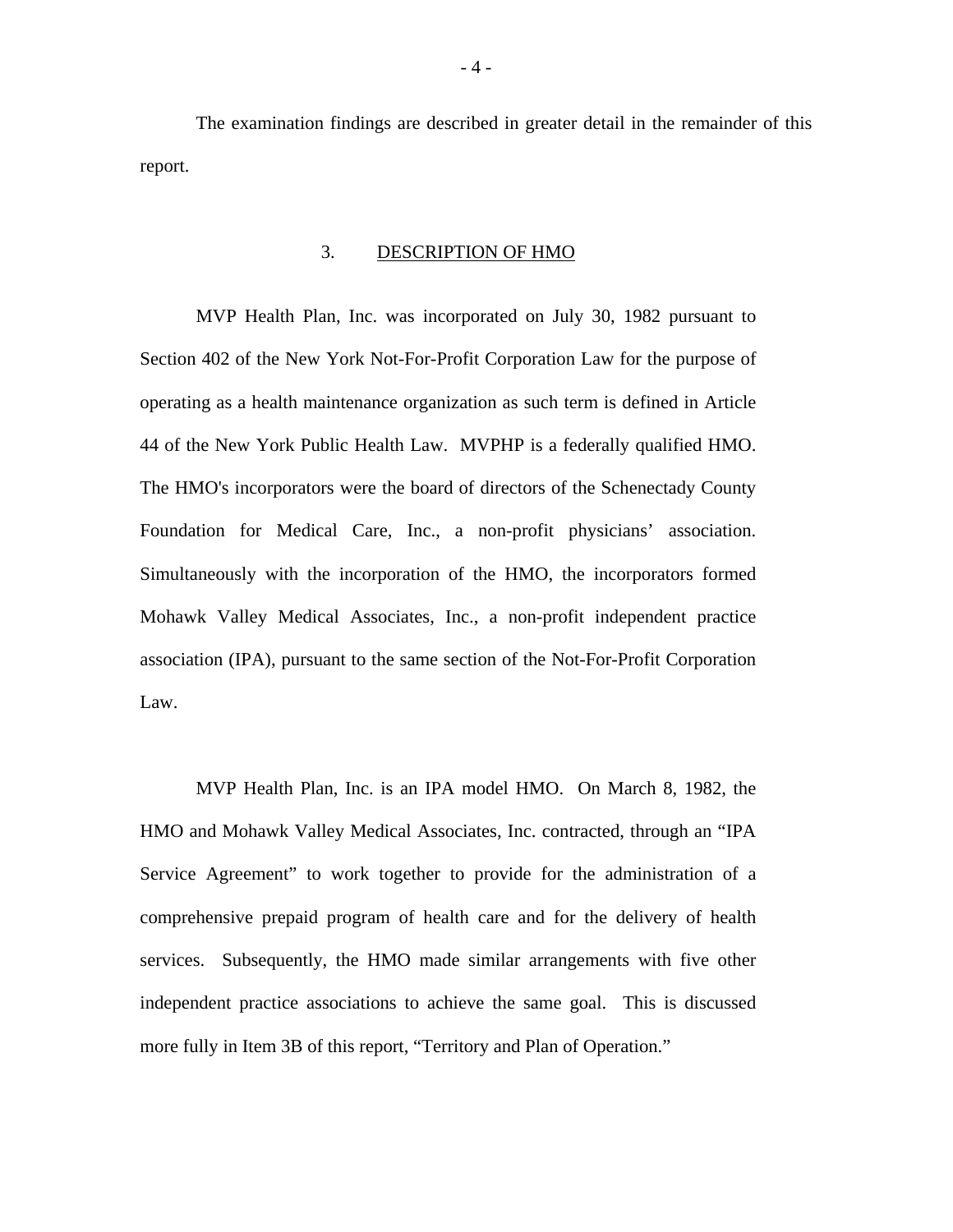### A. Management and control

 $\overline{\phantom{a}}$ 

Pursuant to the HMO's charter and by-laws, management of the HMO is vested in a board of directors consisting of not be less than twelve nor more than twenty five directors. As of December 31, 2003 the board of directors consisted of eighteen members as set forth below:

| Name and Residence                                                                        | <b>Principal Business Affiliation</b>                         |
|-------------------------------------------------------------------------------------------|---------------------------------------------------------------|
| <b>Physicians Representatives</b><br>Donald A. Bentrovato, M. D.<br>Schenectady, New York | Urologist                                                     |
| Richard J. D'Ascoli, M. D.<br>Schenectady, New York                                       | Orthopedic Surgeon                                            |
| Richard F. Gullott, M. D.<br>Scotia, New York                                             | <b>Internal Medicine</b>                                      |
| John F. Houck Jr., M. D.<br>New Hartford, New York                                        | Physician                                                     |
| Stephen Lichtenberg, M. D.<br>Poughkeepsie, New York                                      | Cardiologist                                                  |
| Joseph J. Schwerman, M. D.<br>Hyde Park, New York                                         | <b>Internal Medicine</b>                                      |
| <b>Subscriber Representatives</b><br>Burt Danovitz, Ph. D.<br>Utica, New York             | Executive Director,<br>Resource Center for Independent Living |
| Joseph F. Heavey<br>Poughkeepsie, New York                                                | Associate Director,<br>Veterans' Hospital                     |
| Karen B. Johnson<br>Schenectady, New York                                                 | Director of Development,<br><b>Proctors Theatre</b>           |
| Mary Cosgrove Militano, Esq.<br>Scotia, New York                                          | Attorney                                                      |
| Leland C. Tupper<br>Schenectady, New York                                                 | Treasurer,<br>MVP Health Plan, Inc.                           |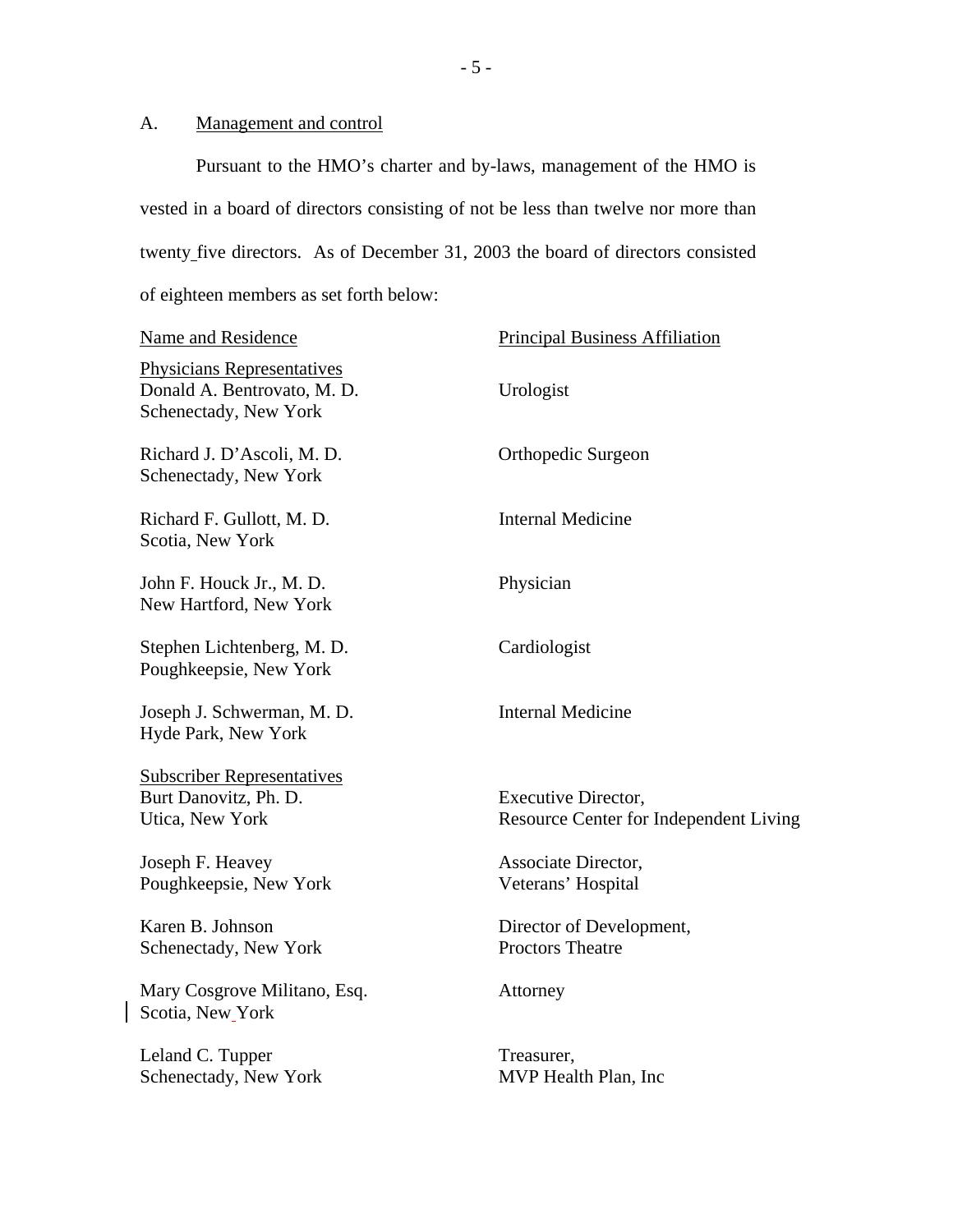#### Name and Residence

Timothy Wade Scotia, New York

Herschel Lessin, M. D. Poughkeepsie, New York

Ernest Levy, M. D. Oneonta, New York

**Community Representatives** Samuel Larry Feldman, CLU Latham, New York

Murray M. Jaros, Esq. Albany, New York

Jon Rich Alplaus, New York

Norma C. Westcott Rexford, New York Principal Business Affiliation

President, Priority Financial Services, LLC

Vice President, Hudson Valley Pediatric Group, PC

Neurosciences & Radiology,

President, CFK Life Plans, Inc.

Attorney, New York State Association of Towns

Retired

Consultant, Westcott Enterprises, Inc.

The minutes of all meetings of the Board of Directors, and committees thereof, held during the examination period, were reviewed. During the examination period, board meetings were generally well attended; all directors attended at least half of the meetings they were eligible to attend.

The principal officers of the HMO as of December 31, 2003 were as follows:

| Name                  | Title                                                   |
|-----------------------|---------------------------------------------------------|
| David W. Oliker       | President and Chief Executive Officer                   |
| David Field           | Executive Vice-President<br>and Chief Operating Officer |
| Leland Tupper         | Treasurer                                               |
| Murray M. Jaros, Esq. | Secretary                                               |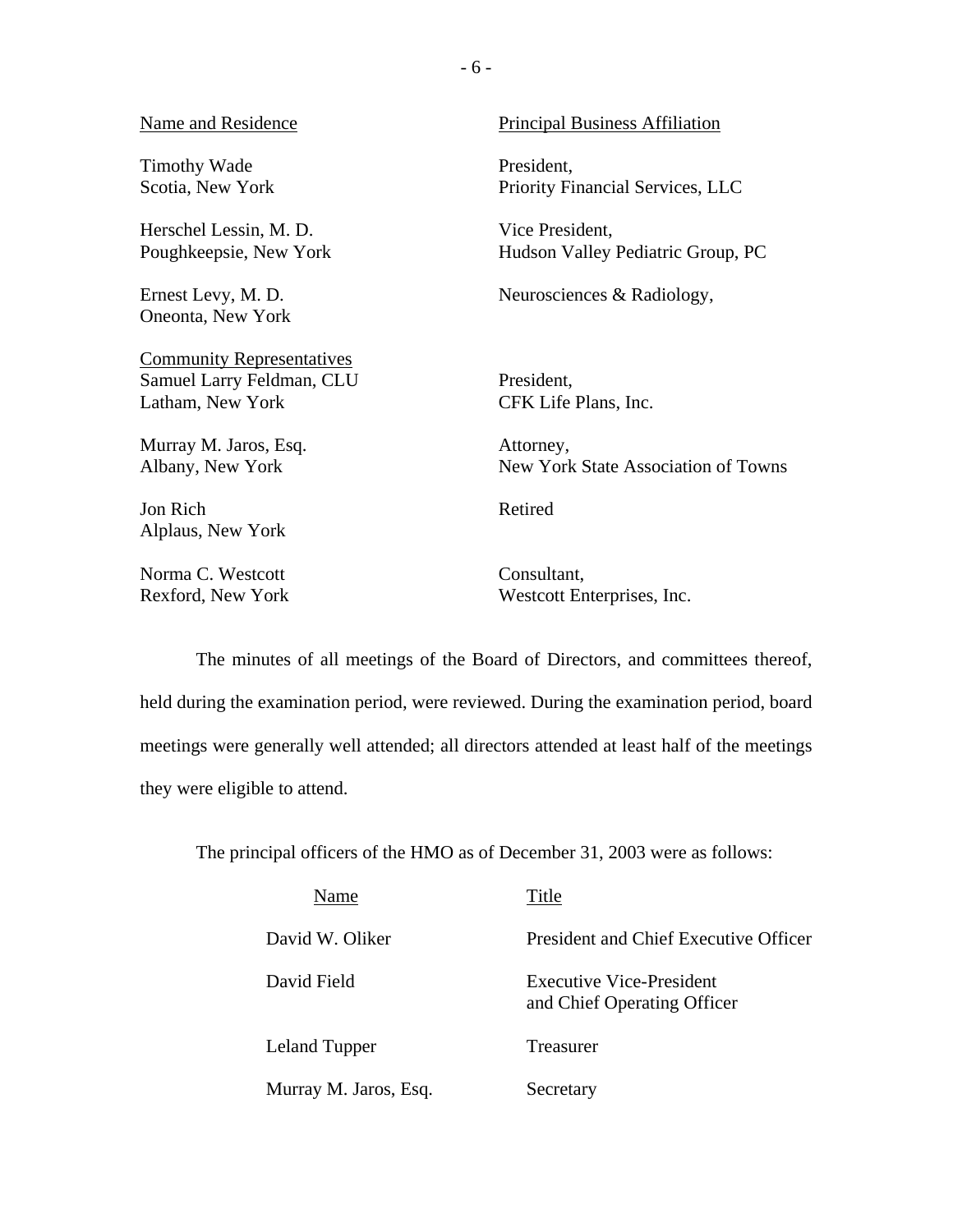### B. Territory and plan of operation

The HMO's service area, as stated in its Certificate of Authority, as of December 31, 2003, included the following thirty two counties in New York:

| Albany          | Fulton           | Oneida     | Saratoga      |
|-----------------|------------------|------------|---------------|
| <b>Broome</b>   | Greene           | Onondaga   | Schenectady   |
| Cayuga          | Hamilton         | Orange     | Schoharie     |
| Chenango        | Herkimer         | Oswego     | Sullivan      |
| Columbia        | <b>Jefferson</b> | Otsego     | Tioga         |
| Cortland        | Lewis            | Putnam     | <b>Ulster</b> |
| Delaware        | Madison          | Rensselaer | Warren        |
| <b>Dutchess</b> | Montgomery       | Rockland   | Washington    |

The HMO contracted with various independent practice associations (IPAs), to provide, through their combined efforts, a comprehensive prepaid program of health care and the delivery of health services. All contracts are similar in nature. Each contract is entitled, "IPA Service Agreement" (hereinafter referred to as "the IPA agreement".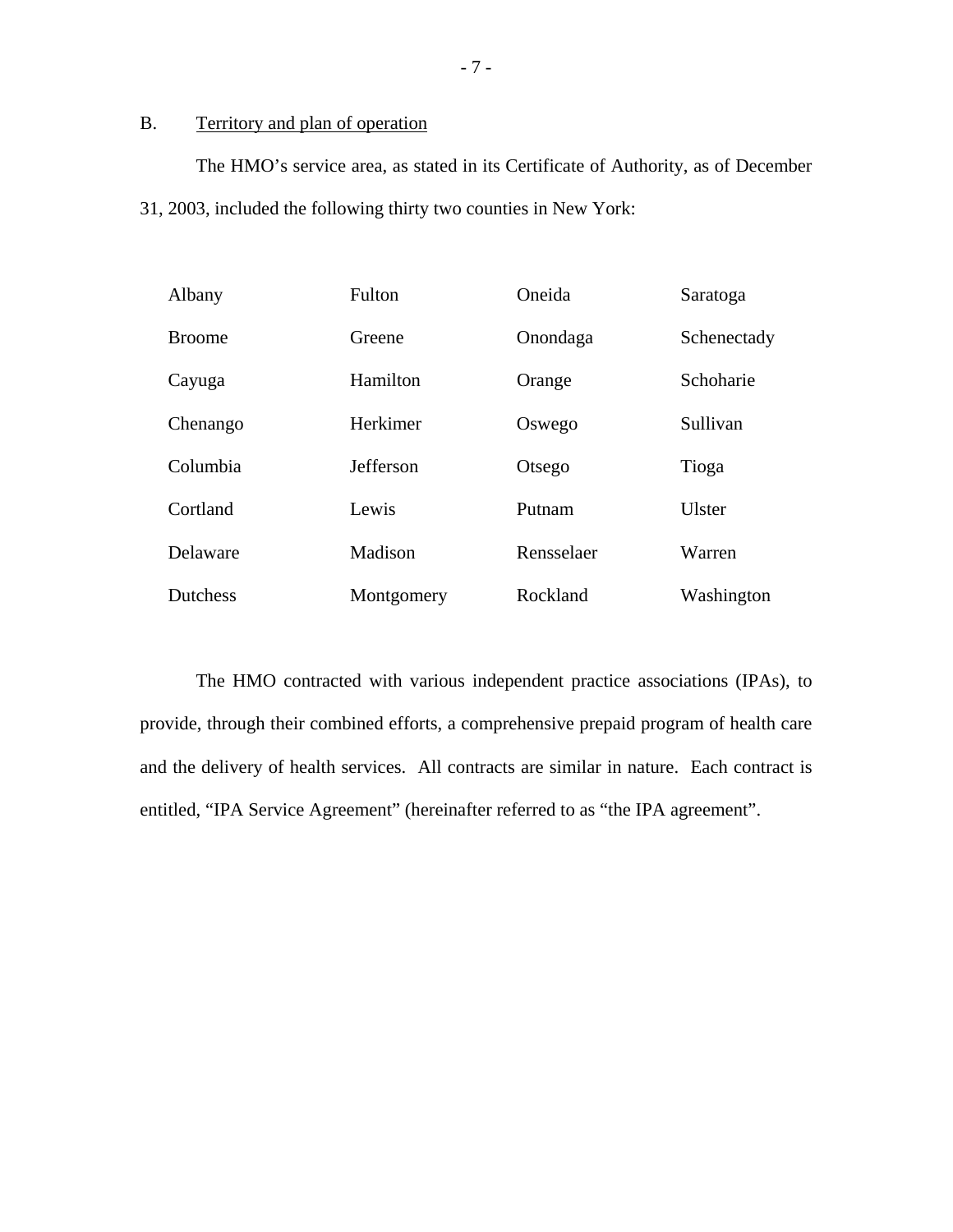| Name of IPA                                                                                       | Date of contract |
|---------------------------------------------------------------------------------------------------|------------------|
| Mohawk Valley Medical Associates, Inc. (MVMA), a not-for-<br>profit corporation                   | January 1, 1994  |
| Central New York Independent Practice Association, Inc.<br>(CNYIPA), a not-for-profit corporation | December 9, 1985 |
| Taconic I. P. A., Inc. (TIPA), a for-profit corporation                                           | July 1, 1998     |
| Midstate Individual Practice Association, Inc. (Midstate), a not-<br>for-profit corporation       | October 1, 1997  |
| South Central New York individual Practice Association<br>(SCNYIPA), a not-for-profit corporation | May 6, 1987      |
| Two Rivers Individual Practice Association (Two Rivers), a<br>not-for-profit corporation          | January 1, 1994  |

The IPA agreements were entered into with the following entities:

 comprehensive prepaid health program. The IPA is responsible for establishing According to the IPA agreements, the HMO provides all administrative, marketing, enrollment, financial, accounting, claims processing, management information and other functions necessary, convenient or appropriate for the administration of a contractual relationships with physicians, health care professionals and other providers of health care and for arranging for and facilitating the availability and delivery of health services to members of the HMO. These IPA agreements require that such providers look solely to the IPA for compensation for covered services and at no time seek compensation from members except for nominal co-payments required under the subscribers' health service contracts.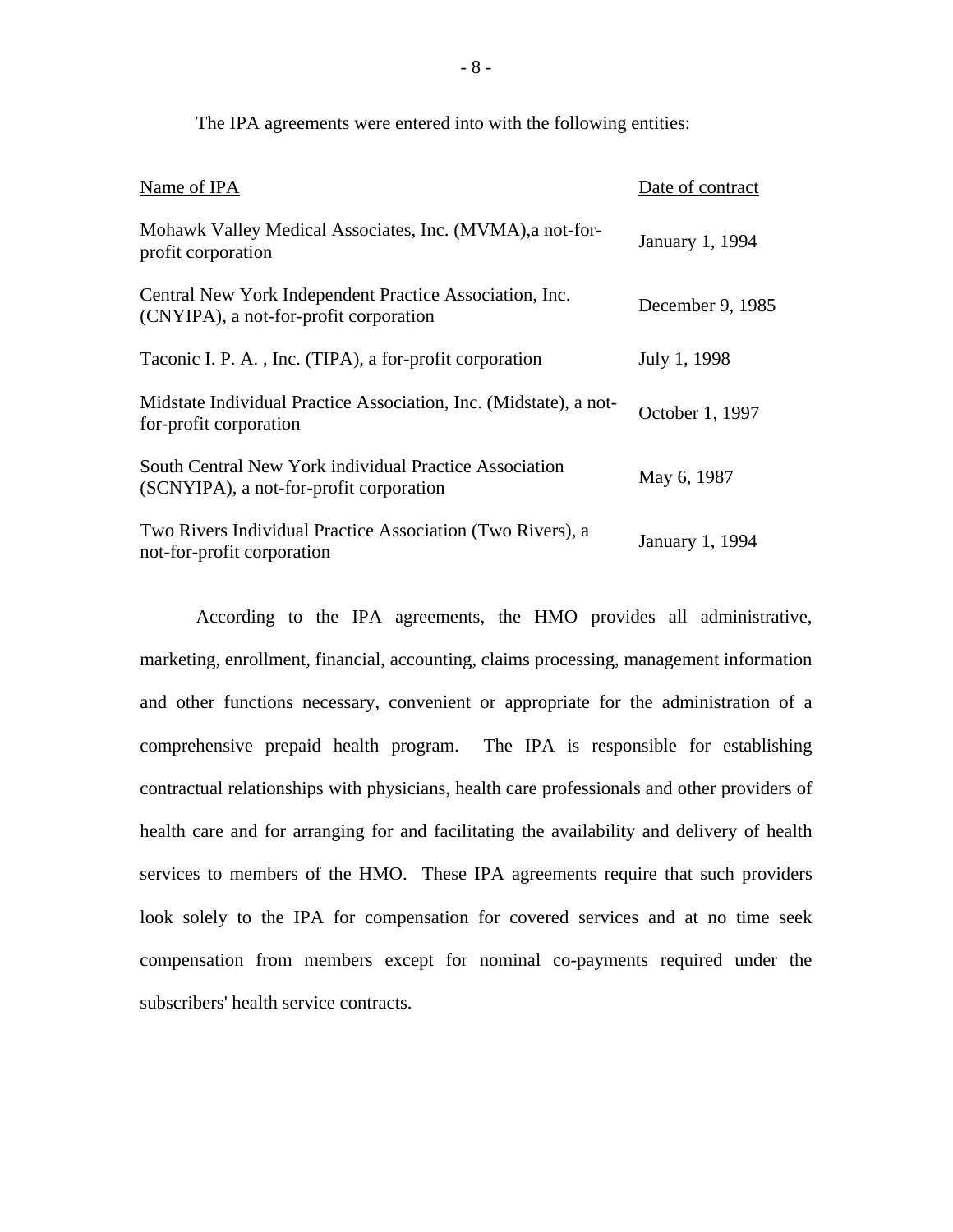As of January 1, 2000, all IPAs were under risk contacts with MVPHP. Every month, MVPHP calculates the capitation amounts due to the IPAs (based on a per member per month method), then makes a journal entry to debit claim expenses and credit accounts payable "Due to the IPAs". MVPHP invests the amounts due to the IPAs with its own funds in accordance with an investment pooling arrangement. Pursuant to the administrative duties specified in the IPA agreements, MVPHP processes and pays provider claims on behalf of IPAs. MVPHP issues checks to IPA physicians, who are paid on a fee-for-service basis. MVPHP then transfers funds to the IPA's bank accounts on a daily basis to cover the cost of all provider checks that are presented.

MVPHP also has risk sharing agreements with the IPAs to address the cost variance for certain medical costs. These risk-sharing agreements differ between the IPAs. The premise is that MVPHP and its IPAs are responsible for certain medical costs that affect each other. Under the agreements, the actual medical costs of certain services are compared to budget amounts with the differences being shared by MVPHP and the IPA.

Pursuant to agreements between the IPAs and their participating physicians, MVPHP withholds either 15 or 20 percent from provider payments when issuing checks. The amounts withheld are credited to an IPA withhold liability. Amounts to be returned to providers are reviewed on an annual basis. Any amounts not returned are recorded as reductions of medical expenses, with corresponding reductions to the related liability in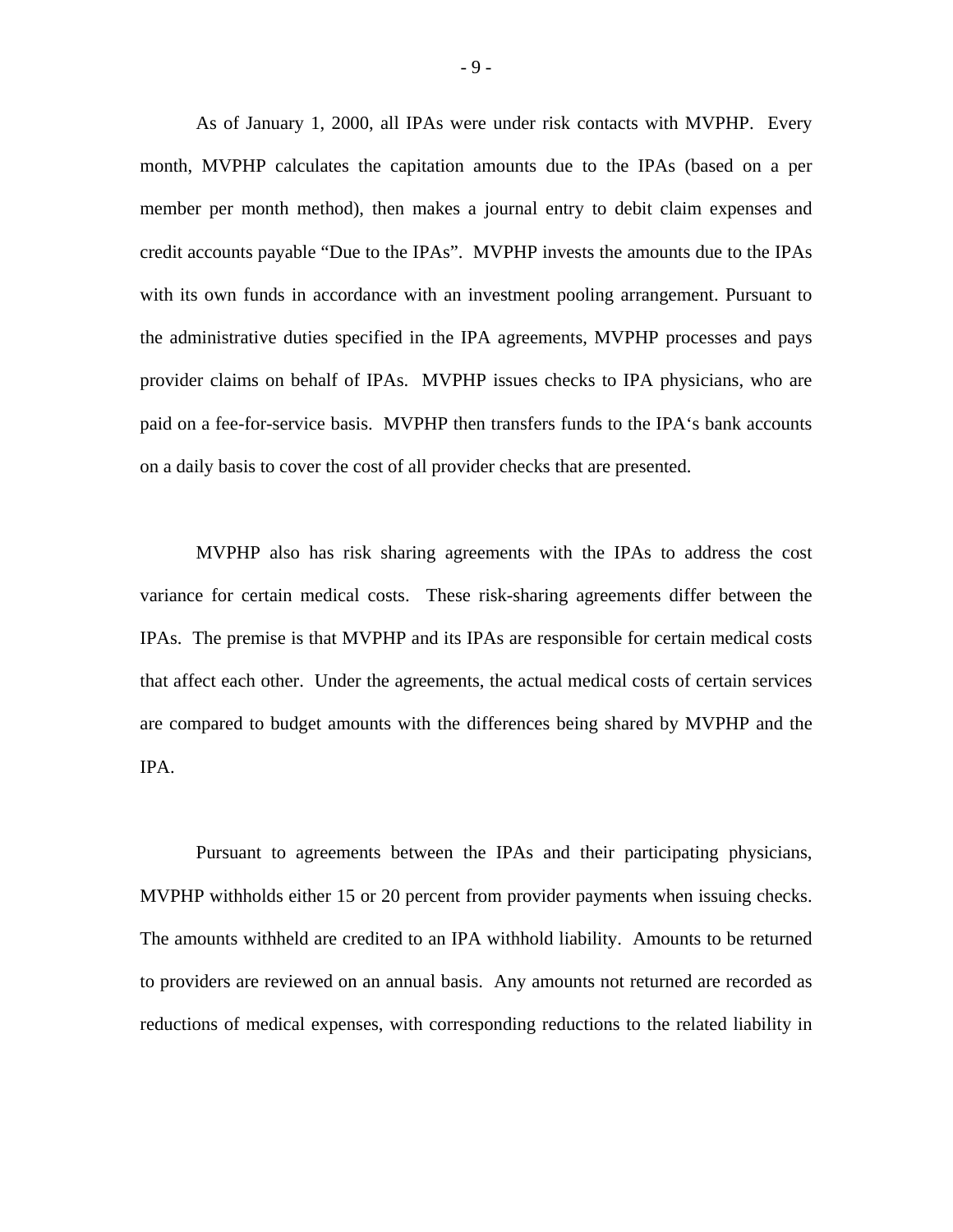the physicians' risk withholding account. Effective January 1, 2001, the TIPA Participating Physician contract eliminated the withhold provision.

As of December 31, 2003, MVMA and TIPA, were the only remaining IPAs operating under capitation agreements. CYNIPA, Midstate, SCNYIPA, and Two Rivers changed to agreements wherein the HMO is liable for the payment of claims from its own funds under a fee-for-service arrangement and the participating physicians are not subject to a withhold provision.

As of December 31, 2003, the HMO's service area, within the State of New York, as authorized by the New York State Department of Health, covered six regions which are served by the following IPAs. The exception is Jefferson County where MVPHP directly contracted with medical and hospital providers:

Eastern region served by MVMA, covering the counties of Albany, Fulton, Hamilton, Montgomery, Rensselaer, Saratoga, Schenectady, Schoharie, Warren and Washington.

Central region served by CNYIPA, covering the counties of Herkimer, Lewis, Madison and Oneida.

Mid-Hudson region served by TIPA, covering the counties of Dutchess, Orange, Putnam, and Rockland, Sullivan, Ulster, and the southern portion of Greene and Columbia.

South Central region served by SCIPA, covering the counties of Chenango, Delaware and Otsego. Parties recognize that the independent practice association, Two Rivers IPA, Inc. and Basset Health Care may each continue to maintain a presence in the various counties within which they operate and not constitute a breach of the Agreement.

Southern Tier region served by Two Rivers, covering the counties of Broome, Tioga, and portions of Chenango, and Delaware counties. The parties recognize that Bassett Healthcare, South Central IPA, and Guthrie Clinic, P.C. and physicians associated with those entities, may continue a presence within those counties.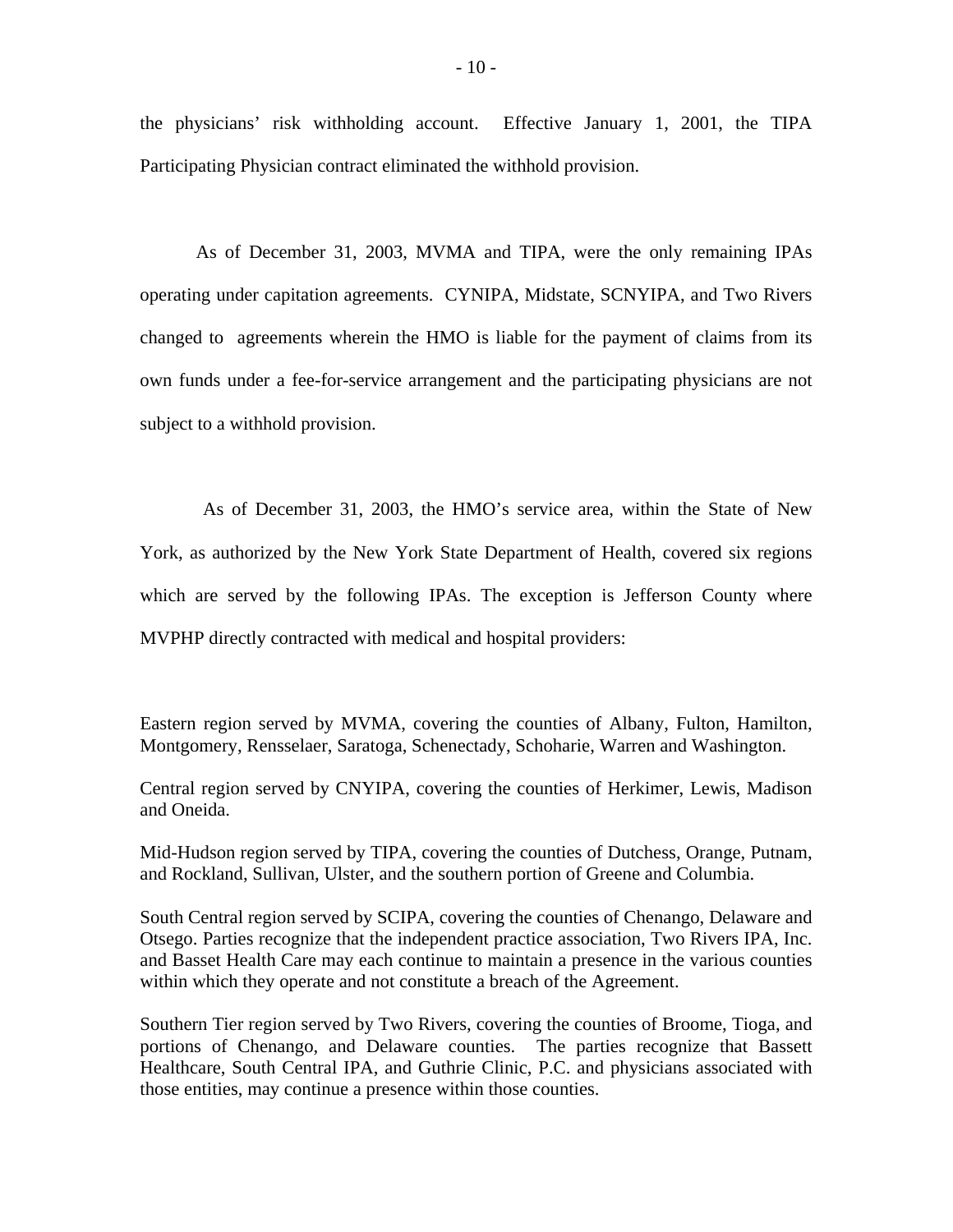Southern Tier region served by Midstate IPA and covering the counties of Onondaga, Oswego, and Cayuga.

Cortland county is served by ECPO, Inc., which is an IPA (ECPO stands for Eight County Physician Organization, but the legal name is ECPO, Inc.)

In addition, on March 20, 1993, the HMO was issued a Certificate of Authority to transact the business of a Health Maintenance Organization in the State of Vermont. The HMO entered into capitation agreements with Vermont Managed Care/Fletcher Allen Health Care, Inc., ("VMC") and United Health Alliance ("UHA") to provide health care services to its members throughout the State of Vermont.

The HMO's enrollment grew by 15% during the examination period, MVPHP's enrollment as of December  $31<sup>st</sup>$  for the years under examination was as follows:

|               | 1999    | 2000    | 2001    | 2002    | 2003    |
|---------------|---------|---------|---------|---------|---------|
| New York      | 274,669 | 256,080 | 304,948 | 309,322 | 310,759 |
| Vermont       | 25,808  | 60,218  | 64,527  | 38,549  | 34,972  |
| Total members | 300,477 | 316,298 | 369,475 | 347,871 | 345,731 |

It should be noted that the above enrollment numbers do not include self-insured groups. At December 31, 2003, there were approximately 119,979 self-insured participants. Under terms of these agreements, MVP Select Care, Inc., a wholly-owned subsidiary of the HMO, provided these groups administrative services that included, but was not limited to membership and claims processing operations, management information systems and utilization review services.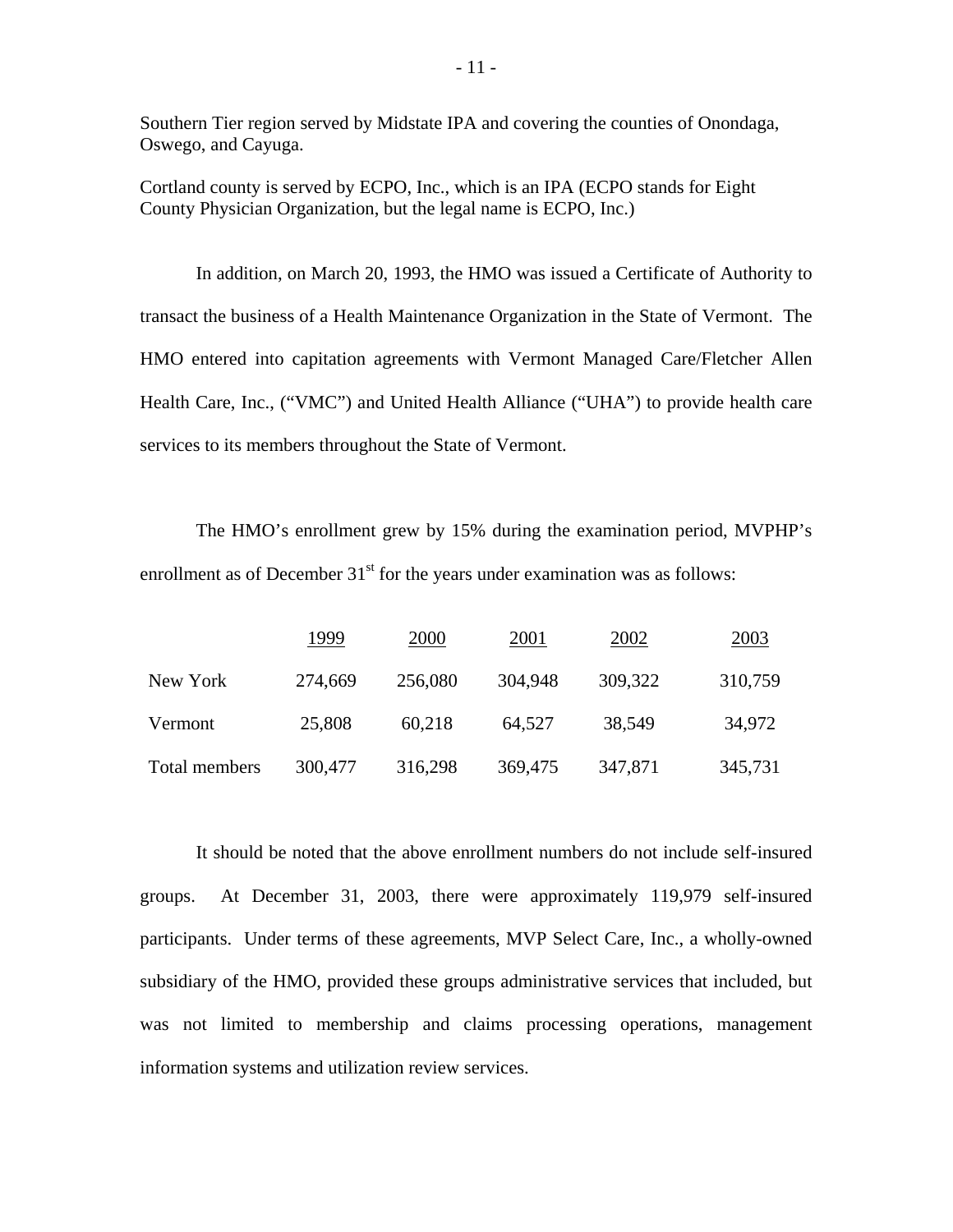The HMO does not currently provide Medicare coverage. Medicaid, Family Health Plus, and Child Health Plus were offered starting in 2004. Healthy New York (HNY) started on January 1, 2001. The following is a breakdown of MVPHP's enrollment, showing member months by line of business for the period covered by this examination:

| Year | <b>HMO</b> | <b>POS</b> | <b>HNY</b> | Total     |
|------|------------|------------|------------|-----------|
| 2000 | 3,472,649  | 250,390    | $-0-$      | 3,723,039 |
| 2001 | 3,972,228  | 356,723    | 34,178     | 4,363,129 |
| 2002 | 4,129,939  | 10,527     | 16,461     | 4,156,927 |
| 2003 | 3,692,761  | 446,753    | 39,565     | 4,179,079 |

During the examination period, MVPHP solicited business as a direct writer utilizing its own in-house licensed agents. The HMO also dealt with licensed brokers, for the production of business.

#### C. Reinsurance

At December 31, 2003, the HMO had a reinsurance agreement with Employers Reinsurance Corporation, an accredited reinsurer, on a per member per contract year basis. The agreement requires the reinsurer to pay specified percentages of all eligible hospital and medical service claims paid by the HMO during the contract year in excess of a \$250,000 deductible per case, except the separately underwritten three members named in the reinsurance agreement. The annual deductible for each of the three individual members ranged between \$300,000 and \$400,000.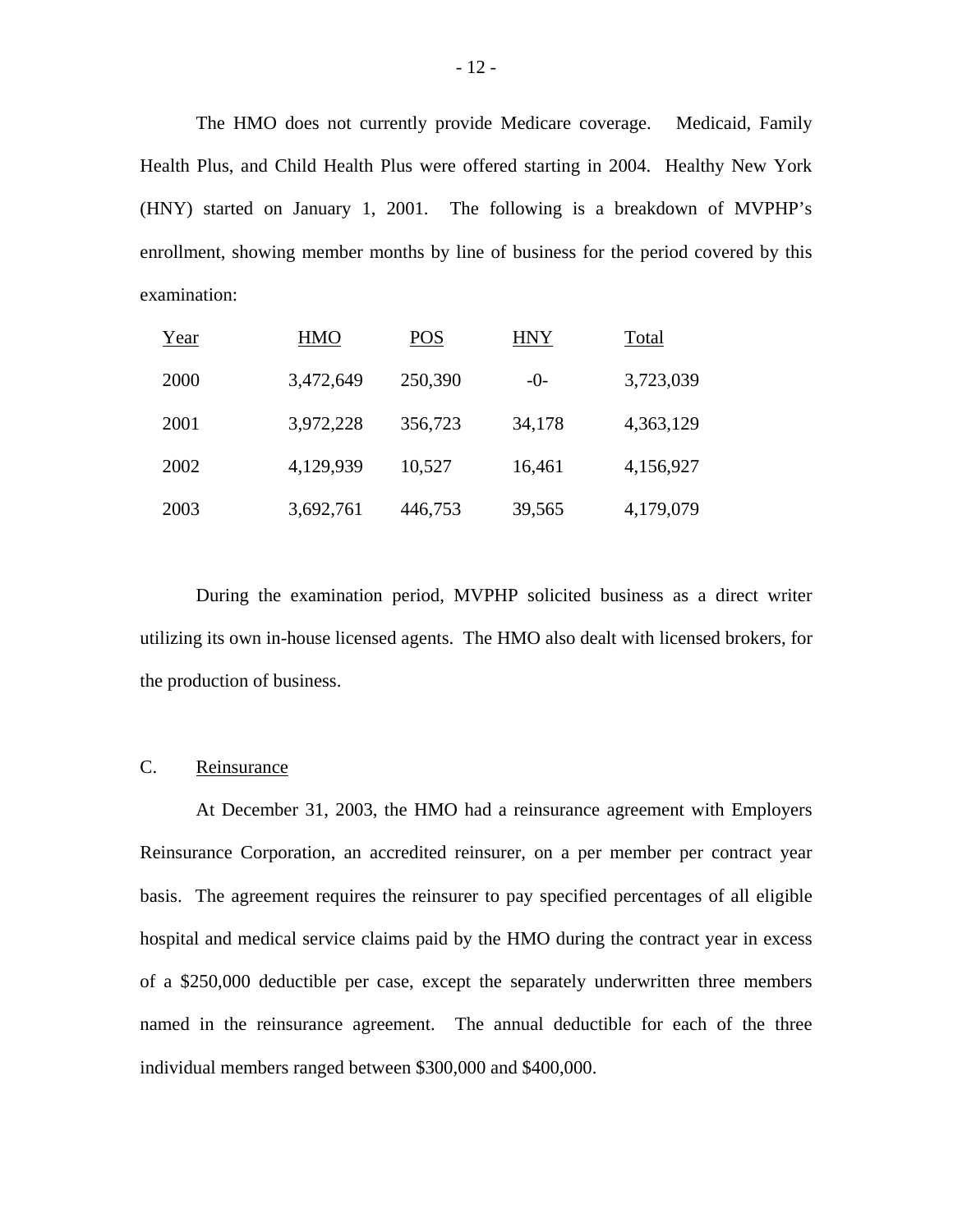The following chart depicts the percentage of loss the reinsurer will indemnify the HMO relative to all members with the exception of the separately underwritten three members, in excess of a specified deductible.

|       | For all other Members:                                                                  | For Losses between<br>$$250,001 - $499,999$ | For Losses of<br>\$500,000 & above       |
|-------|-----------------------------------------------------------------------------------------|---------------------------------------------|------------------------------------------|
| (i)   | A. Hospital Service:<br><b>Inpatient Hospital Services:</b><br>(a) Transplant services: |                                             |                                          |
|       | Scheduled                                                                               | 60%                                         | 90%                                      |
|       | Unscheduled                                                                             | 60%                                         | Avg. Daily Charge<br>\$3,000 or less 90% |
|       |                                                                                         |                                             | Greater than \$3,000, 60%                |
| (ii)  | Other inpatient hospital<br>services:                                                   | 60%                                         | 90%                                      |
| (iii) | Sub-acute facility services;<br>SNF services; Inpatient<br>Rehab. Facility; Hospice     | 60%                                         | 90%                                      |
|       | Services; Home Health Care<br><b>Agency Services</b>                                    |                                             |                                          |
|       | <b>B.</b> Medical Services                                                              | 60%                                         | 90%                                      |

In addition, Amendment Number 1 to the reinsurance agreement, effective January 1, 2003, allows for a 10% reduction in the deductible from \$250,000 to \$225,000 if within 5 days of initial inpatient hospital admission Paradigm Health is providing clinical management services for the member. The amendment also provides for a 10% reduction in the coinsurance and commensurate increase in reinsurance for inpatient hospital services other than transplant services when Paradigm Health is used under the same condition specified above.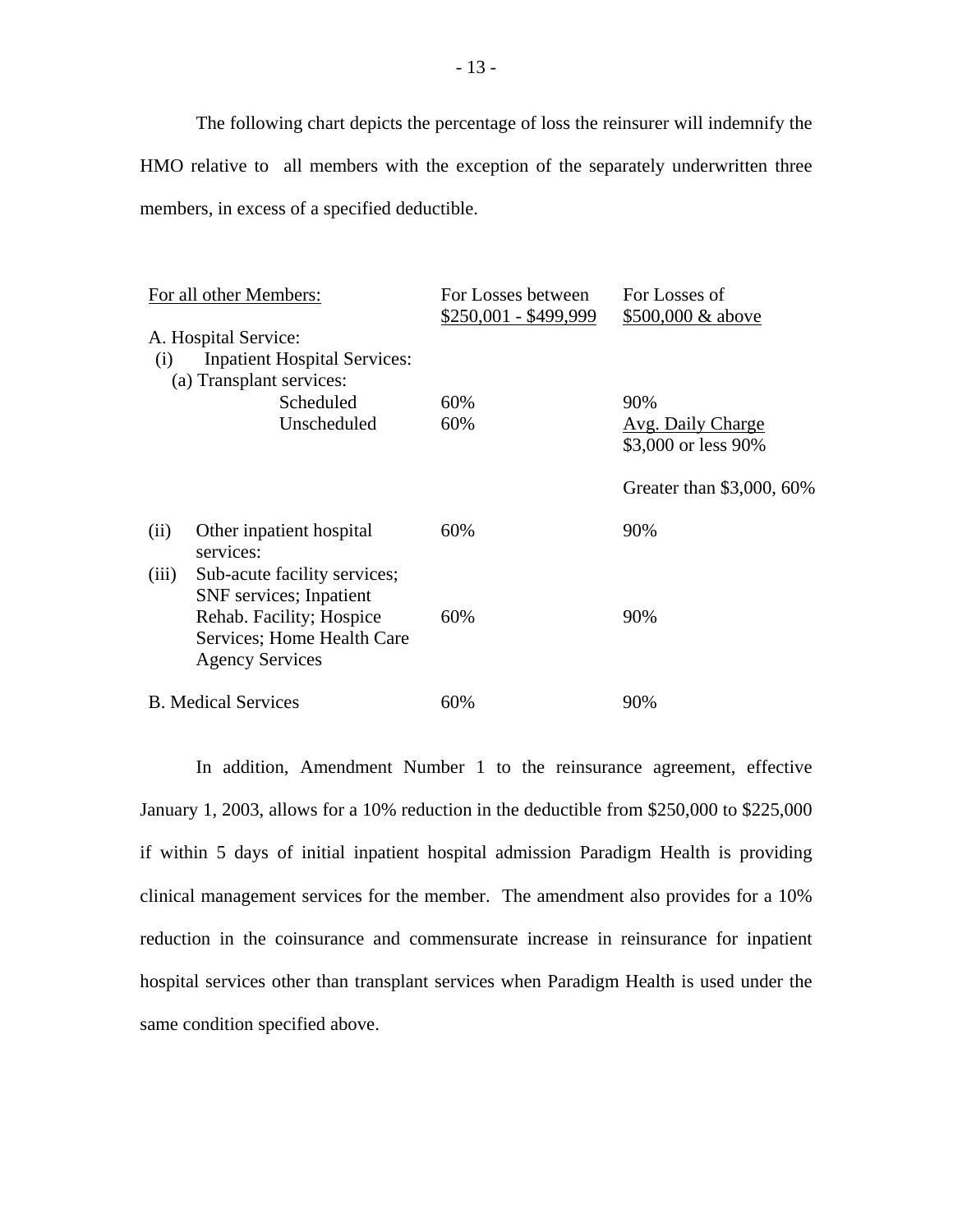The reinsurance agreement applies to all of the HMO members with the exception of Vermont members who are only covered by the transplant provisions and outpatient prescription drugs. This is due to a full risk transfer arrangement that is in effect in Vermont. The HMO's reinsurance premium rate including conversion fee, if any, is \$0.21 per Vermont Managed Care Member per month and \$0.47 per month for all other members. There is a lifetime maximum reinsurance benefit of \$2,000,000 per member.

The reinsurance agreement contained all the required standard clauses, including the insolvency clause, required by Section 1308 of the New York Insurance Law.

The agreement includes continuation of benefits provision within its insolvency protection language. This provision requires that the reinsurer cover MVPHP members who are confined to an inpatient facility with certain limitations. It also requires prospective continuation of benefits for all MVPHP members who have paid their contract premium. The language included in MVPHP's current reinsurance contract specifies a sixty (60) day time limit.

The HMO failed to submit its reinsurance agreement to the New York State Departments of Health and Insurance for approval as required by Section 98.1.8n(b) of the New York State Department of Health, Rules and Regulations (10 NYCRR 98) which states, in part,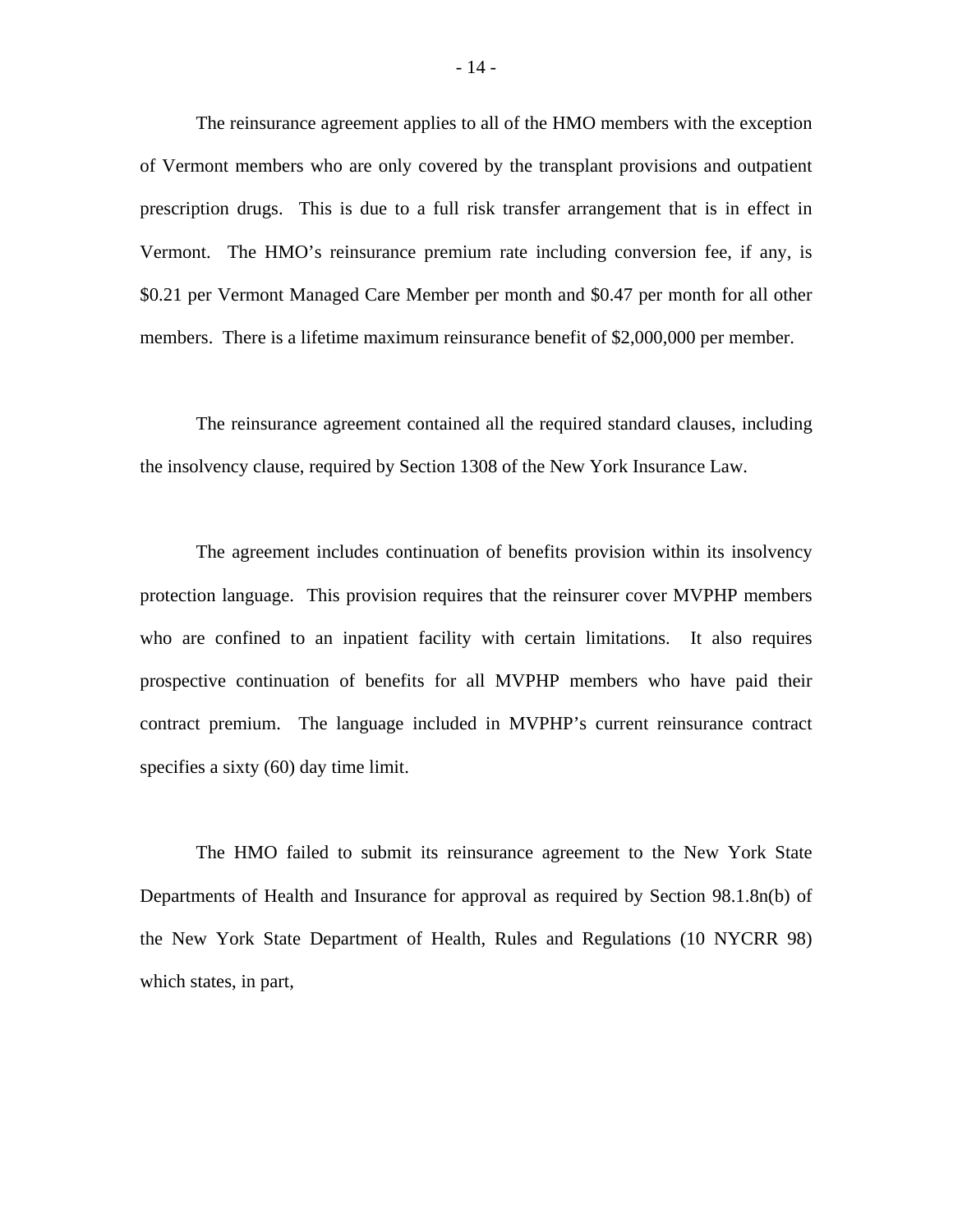"(b) Any amendments to the risk-sharing arrangements contained in any contracts between, the HMO and insurer shall not be entered into without prior approval of the Commissioner and the Superintendent. All new contracts with new types of health service providers, and material amendments to existing contracts between the HMO and health service providers, shall require prior approval and be submitted to the commissioner at least 30 days in advance of their anticipated execution."

It is recommended that the HMO comply with Section 98.1.8n(b) of the New York State Department of Health, Rules and Regulations (10 NYCRR 98) and submit its reinsurance agreement in effect with Employers Reinsurance Corporation to the New York State Departments of Health and Insurance for approval.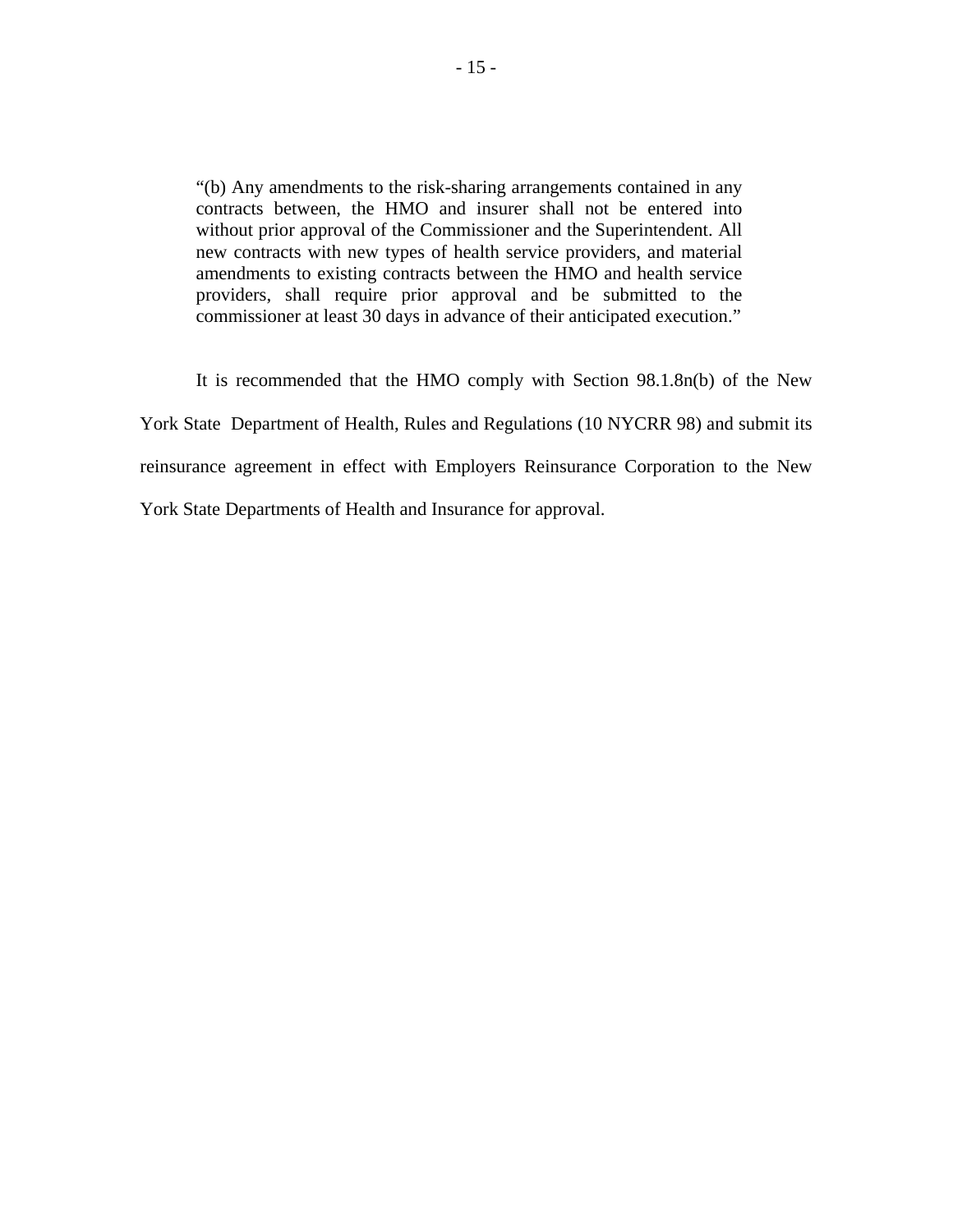#### D. Holding company system

The following chart depicts the Plan in relationship to its affiliates within the holding company system. The percentages included in the chart indicate percentage of ownership.



MVPHP has no employees. The HMO has entered into an administrative service agreement with its subsidiary MVP Service Corporation. (MVPSC), wherein various services are provided to MVPHP by MVPSC, including, but not limited to financial,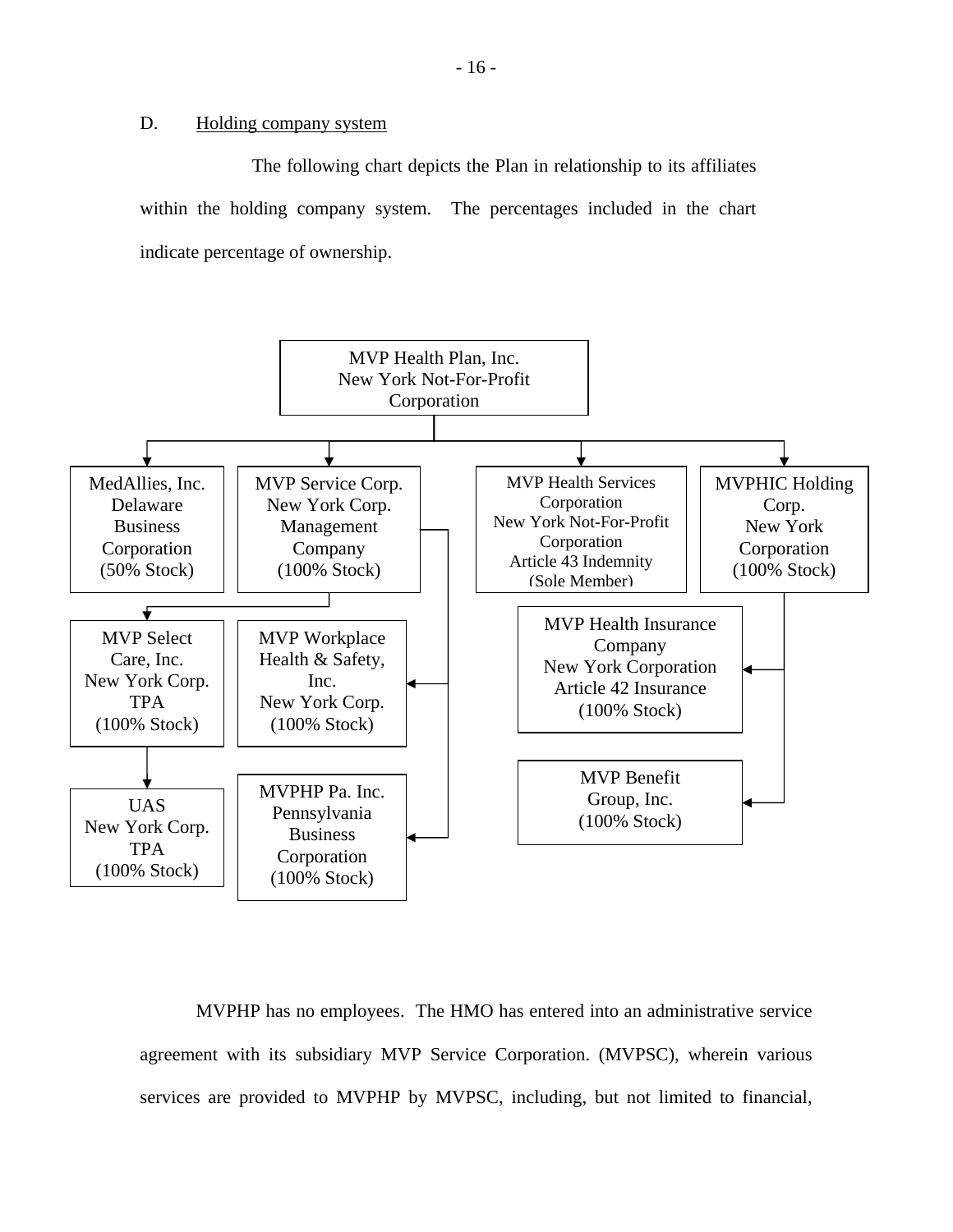legal, internal operations, management information systems, marketing, consultation, utilization review services, claims administration, developing, revising, and refining new health care service products, systems, policies and overall administration.

The HMO valued its investment in MVPSC and all MVPSC subsidiaries in the amount of \$13,484,660 as of December 31, 2003. This amount represented the net equity of MVPSC and all its subsidiaries on a consolidated basis as per an audit conducted by the HMO's CPA firm using generally accepted accounting principles.

#### MedAllies, Inc.

MedAllies, Inc. was incorporated on February 2, 2001 as a Delaware Business Corporation. It is a joint venture with Taconic IPA. MVP Health Plan, Inc. owns 50% of the stock of MedAllies, Inc. The purpose of the joint venture was to integrate clinical labs and payors to improve care by providers. This is a start-up company that has not earned any profit yet.

#### MVP Service Corporation

MVP Service Corporation (MVPSC) was incorporated in 1990, as a New York corporation that performs management services for the corporations affiliated with it (the HMO, MVPHICHC, MVPHIC, MVPHSC, and MVP Select Care). MVP Health Plan, Inc. owns 100% of the stock of MVPSC.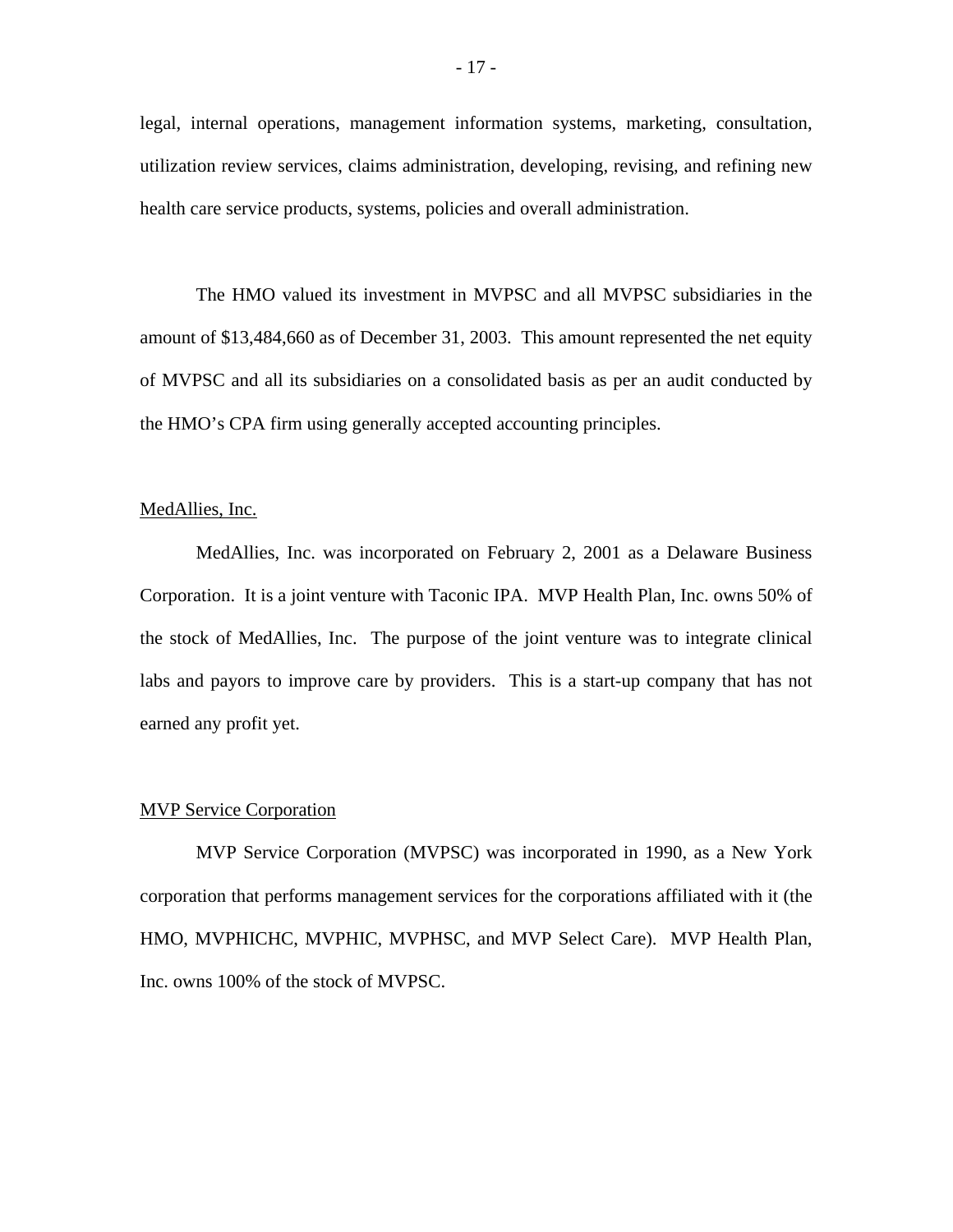MVP Service Corporation also holds 100% of the stock of MVP Select Care, Inc., a New York corporation that is a third party administrator (TPA), 100% of the stock of MVPHP Pa, Inc. a Pennsylvania business corporation (incorporated May 1, 1996), and 100% of the stock of MVP Workplace Health & Safety, Inc., a New York corporation (incorporated August 4, 1994 as MVP Corporatecare, Inc.; renamed September 13, 1996 to MVP Workplace Health and Safety, Inc.).

In addition, MVP Service Corporation owns 50% of Comprehensive Health Solutions, Inc. (CHS) and CHS Pharmacy, Inc. (CHS Rx). These entities are accounted for on MVP Health Plan, Inc.'s balance sheet by the equity method. CHS was formed to provide management services for an ambulatory infusion center. CHS Rx was formed to provide pharmaceutical supplies to the ambulatory infusion center.

#### MVP Select Care, Inc.

MVP Select Care, Inc. (Select Care) is a for-profit New York corporation, wholly-owned by MVP Service Corporation. Select Care was incorporated in 1987 to provide administrative services to companies that self-insure health care benefits.

MVP Select Care, Inc. owns 100% of Upstate Administrative Services (UAS), a New York corporation licensed as a TPA. UAS business was fully integrated into Select Care to achieve administrative service efficiencies.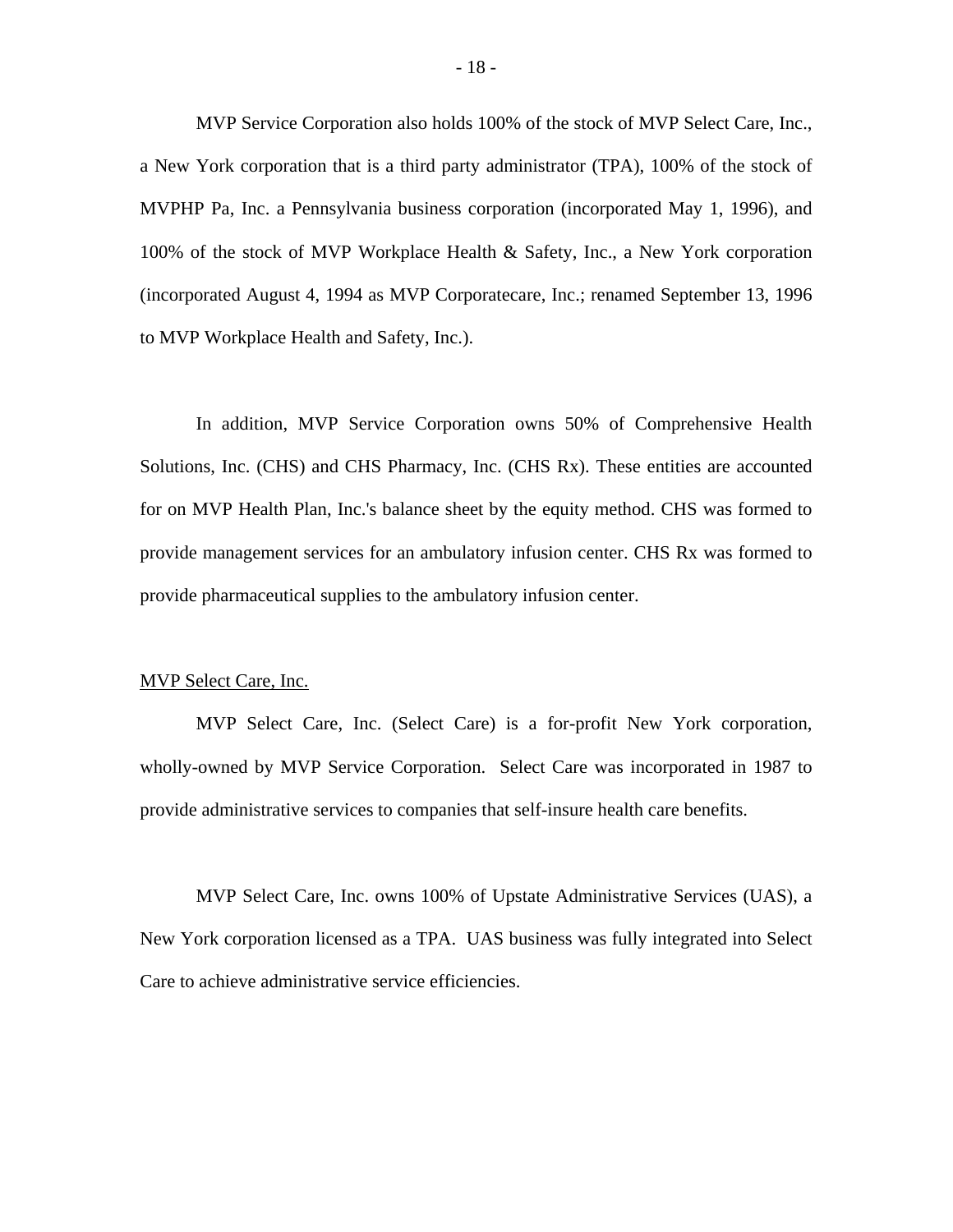On November 16, 1992, Select Care entered into an administrative service agreement with MVPSC, whereby MVPSC provides for all the day-to-day operations of Select Care.

#### MVP Workplace Health & Safety, Inc.

MVP Workplace Health & Safety, Inc. (MVPWHS) is a for-profit corporation wholly-owned by MVPSC. MVPWHS was incorporated in 1994 to provide occupational health services. It is in the process of being dissolved.

#### MVPHP Pa, Inc.

MVPHP Pa, Inc. was formed to hold stock of insurance companies/HMOs to be licensed in the Commonwealth of Pennsylvania. However, to date, this Company remains dormant since licenses to write insurance business or conduct an HMO business in the Commonwealth of Pennsylvania were not pursued.

#### MVP Health Services Corporation

MVP Health Services Corporation (MVPHSC) is a not-for-profit corporation whose sole member is MVPHP. MVPHSC was incorporated on October 8, 1992, and is licensed under Article 43 of the New York Insurance Law. In the past, MVPHSC offered point-of-service (POS) health insurance products. Currently, MVPHSC issues only indemnity dental insurance products.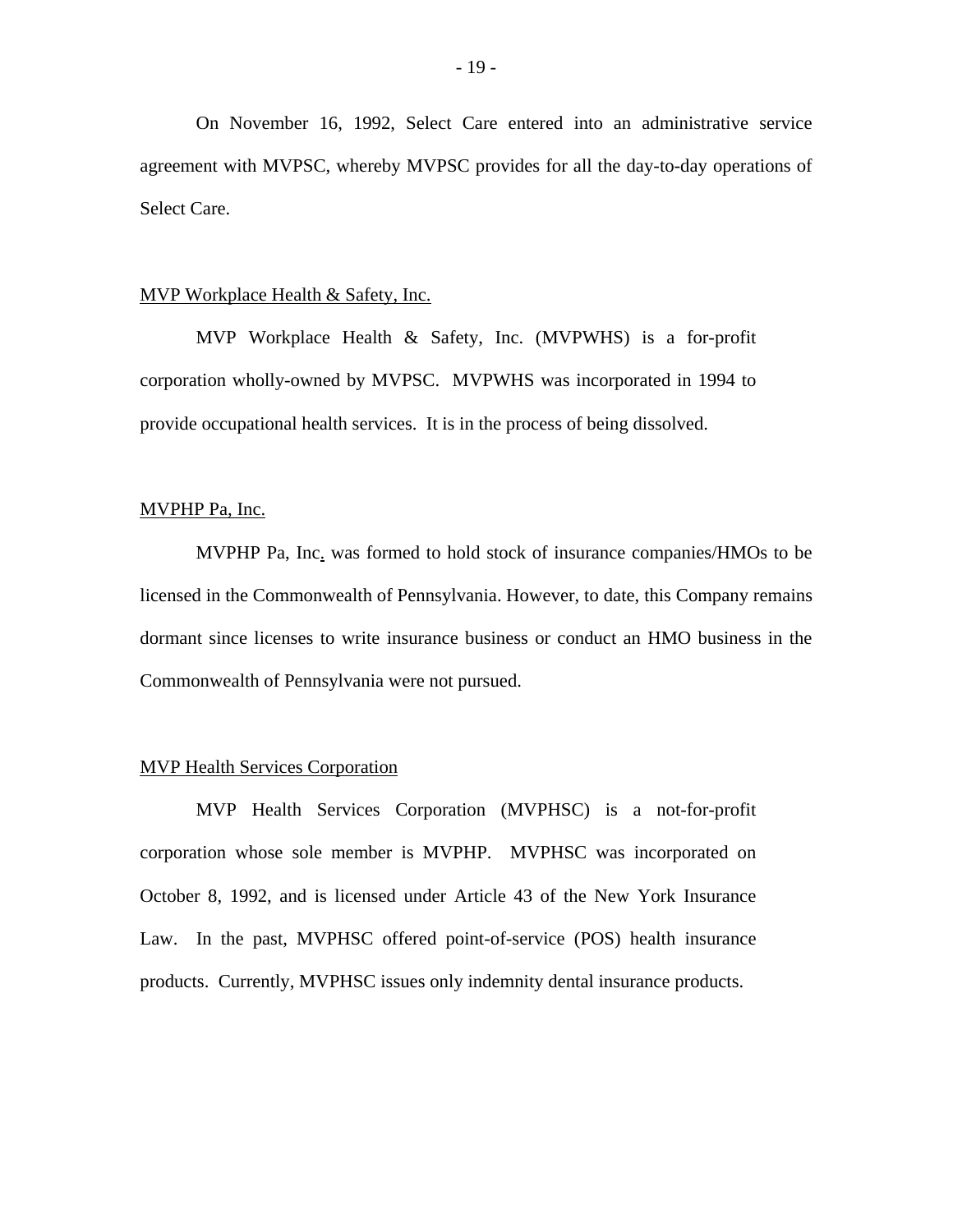#### MVPHIC Holding Corp.

MVPHIC Holding Corp. was incorporated on November 22, 2000, pursuant to Section 402 of New York Business Corporation Law. It was specifically formed to hold the stock of MVP Health Insurance Company (MVPHIC). MVPHIC is an Article 42 for-profit accident and health insurance company licensed in the State of New York. MVPHIC Holding Corp holds and controls 100% of the stock issued by MVPHIC. MVP Health Plan, Inc., in turn, owns and controls 100% of the stock of MVPHIC Holding Corp.

MVPHIC Holding Corp. currently has two licensing applications pending with the State of New Hampshire. One application is to form a domestic accident and health insurance company and the other application is to form a domestic health maintenance organization.

The HMO valued its investment in MVPHIC Holding Corp. in the amount of \$1,613,598 as of December 31, 2003. The examiners did not accept this as an admitted asset due to the insolvency of its subsidiary MVPHIC as of December 31, 2003. Therefore, the value of MVPHIC Holding Corp., as per this examination was zero.

#### MVP Health Insurance Company

MVP Health Insurance Company, (MVPHIC) is a for-profit New York corporation, wholly-owned by MVPHIC Holding Corp., which is a wholly-owned subsidiary of MVP Health Plan, Inc. MVPHIC was incorporated on April 24,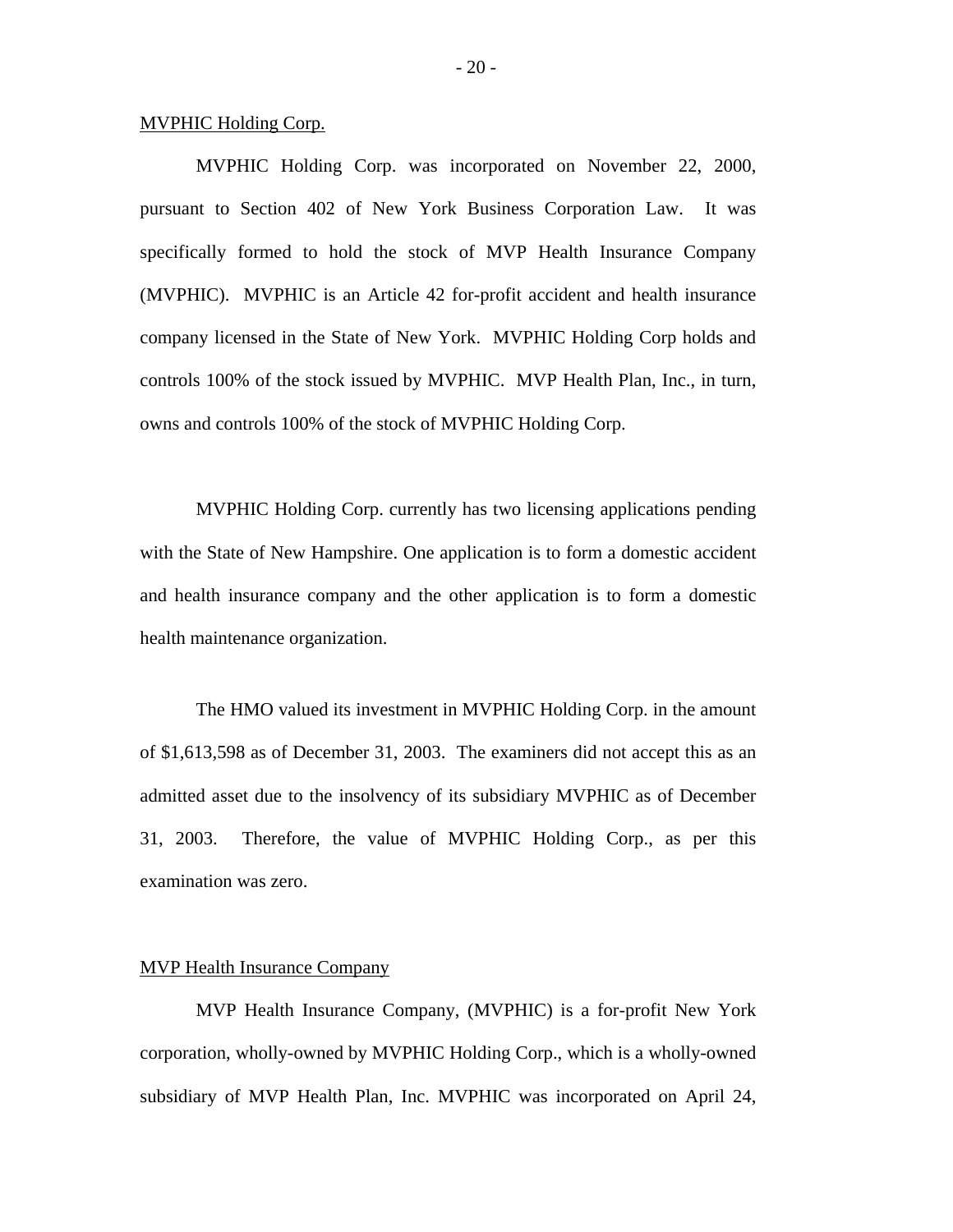2000. MVPHIC received its license, as an accident and health insurance company under Article 42 of the New York Insurance Law in June, 2001.

#### MVP Benefit Group, Inc.

MVP Benefit Group, Inc. a New York business corporation was incorporated on March 12, 2003. MVP Benefit Group, Inc. is licensed as an insurance agent pursuant to Section 2103 of the New York Insurance Law and as insurance agent and insurance broker in the State of Vermont. It was formed for the purpose of transacting a brokerage business for the stop loss insurance offered to MVP Select Care groups. All other affiliated entities have separate reinsurance policies that are not brokered through MVP Benefit Group, Inc. MVPHIC Holding Corp. owns 100% of the stock of MVP Benefit Group, Inc.

#### E. Significant operating ratios

The underwriting ratios presented below are on an earned-incurred basis and encompass the four year period covered by this examination.

|                                 | Amounts         | Ratios |
|---------------------------------|-----------------|--------|
| Claims                          | \$2,741,039,965 | 86.5%  |
| Claims adjustment expenses      | 108,052,431     | 3.4%   |
| General administrative expenses | 254,911,831     | 8.0%   |
| Net underwriting gain           | 65,296,002      | 2.1%   |
| Premium earned                  | 169,310,229     | 00.0%  |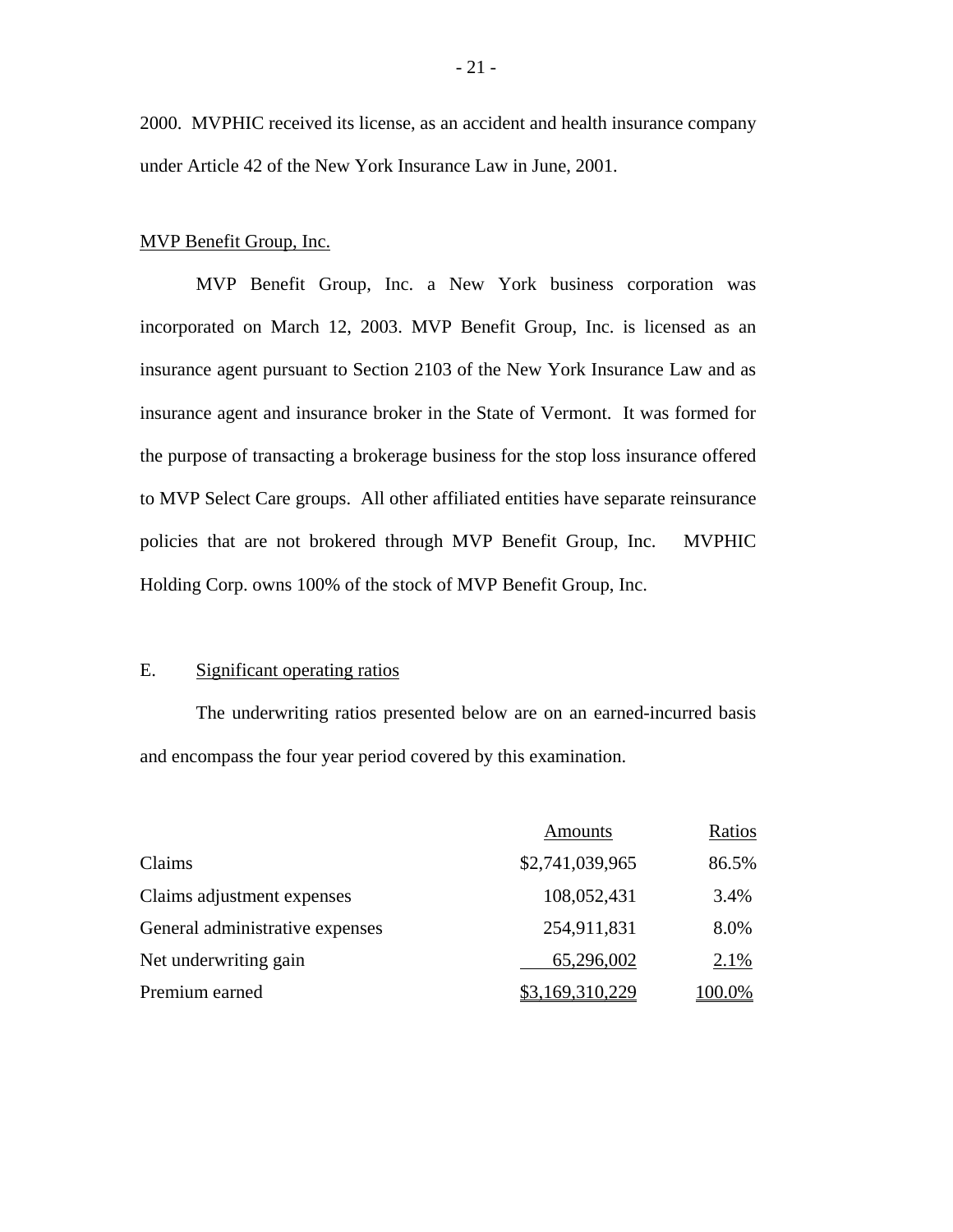#### F. Allocation of expenses

(1) The expense group "Claim Adjustment Expense" (CAE), reported in Underwriting & Investment (U&I) Part 3 "Analysis of Expense" schedule of the HMO's filed December 31, 2003 annual statement, was calculated by applying a flat percentage to all expense categories. MVPHP was unable to provide the examiners with any supporting documentation or the rationale of the use of this flat percentage.

The examiners used New York State Insurance Department Regulations 30 (11NYCRR 20) and 33 (11NYCRR 91) as guidelines, allocating the expenses to expense categories based on the guidelines provided within those regulations. The examiners calculated incurred expenses attributable to the CAE category at \$29,489,454 compared with \$3,207,895 reported by the HMO. The HMO's understatement of its CAE expense allocation resulted in the following:

(a) An examination increase in the HMO's unpaid claims adjustment expense reserve to \$4,496,770 as of December 31, 2003. The HMO's reported unpaid claims adjustment expense component of its reserve as of such date in the amount of \$1,771,000 was understated by \$2,725,770.

(b) An increase of \$98,157,169 to claims adjustment expenses over the four year period under examination from \$9,255,262 reported on MVPHP annual statements to \$107,412,431 was made per this examination.

(c) A decrease in the HMO's administrative expenses by \$96,081,399 from \$350,993,230 reported on MVPHP's filed annual statements during the four year examination period to \$254,911,831 per this examination.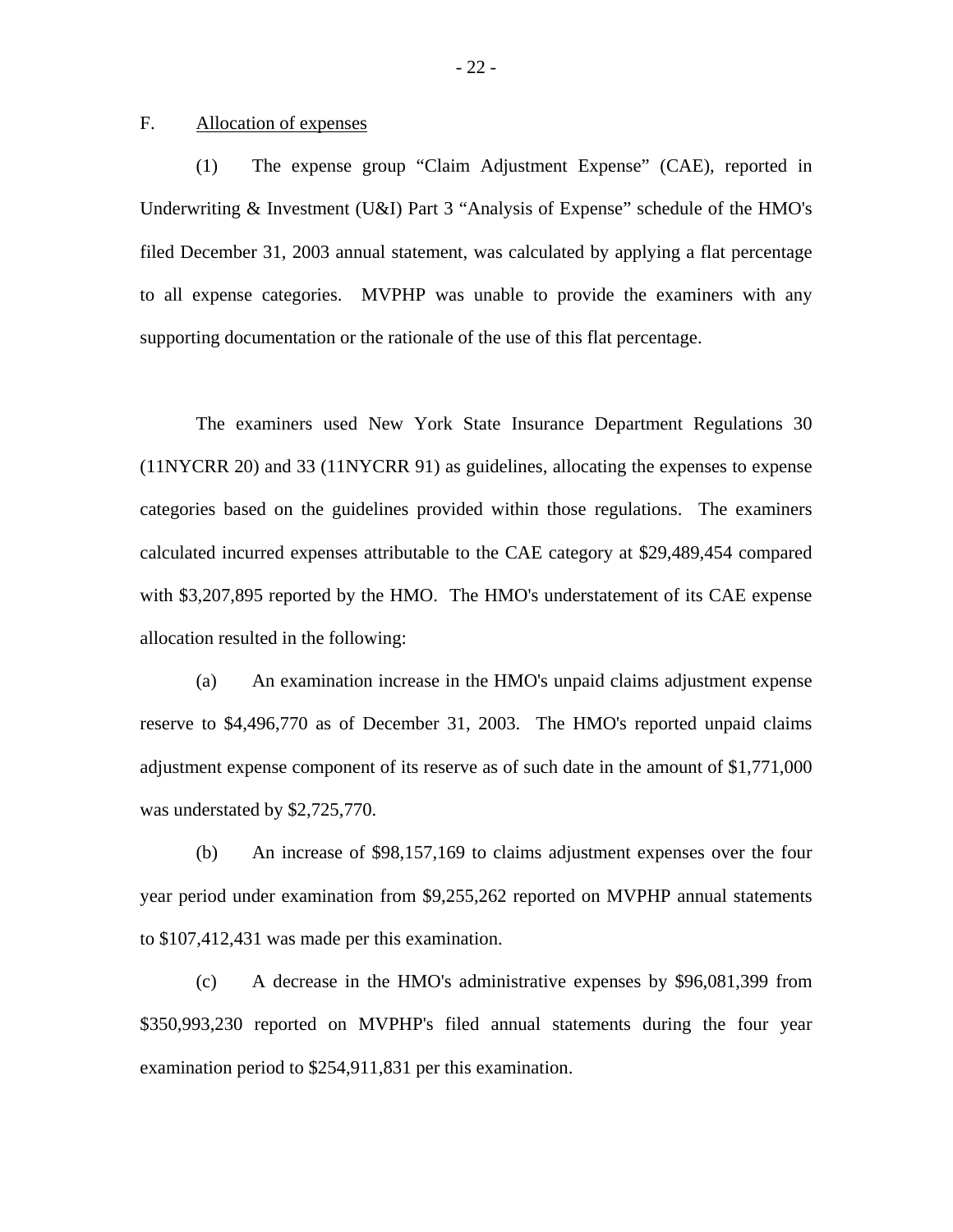The difference between the increase of claims adjustment expenses and the decrease of administrative expenses is \$2,075,770 which represents the increase in unpaid claim adjustment expenses liability per the examination as of December 31, 2003.

It is recommended that the HMO apply the guidelines in New York Insurance Department Regulations No. 30 (11 NYCRR 20) and No.33 (11 NYCRR 91) to revise and update its expense allocation methodology in order to reflect an appropriate allocation among the three expense groupings (i.e. claim adjustment expense, general and administrative expense and investment expense) on U & I, Part 3 of the HMO's annual statement.

(2) The expense classification, "Salaries, wages and other benefits", reported by MVP Health Plan, Inc., Underwriting and Investment Exhibit, "Part 3 -Analysis of Expenses" in its 2003 annual statement, was understated, since the MVP entities reimburse MVP Health Plan, Inc. by a credit entry to "Salaries, wages, and other benefits".

It is recommended that the HMO apply the guidelines in New York State Insurance Department, Regulations No. 30 and No. 33, by crediting reimbursement to all appropriate expense classifications.

(3) MVP Health Insurance Company (MVPHIC) reimburses MVPHP and MVPSC for its share of joint administrative expenses based upon 8.25% of its premiums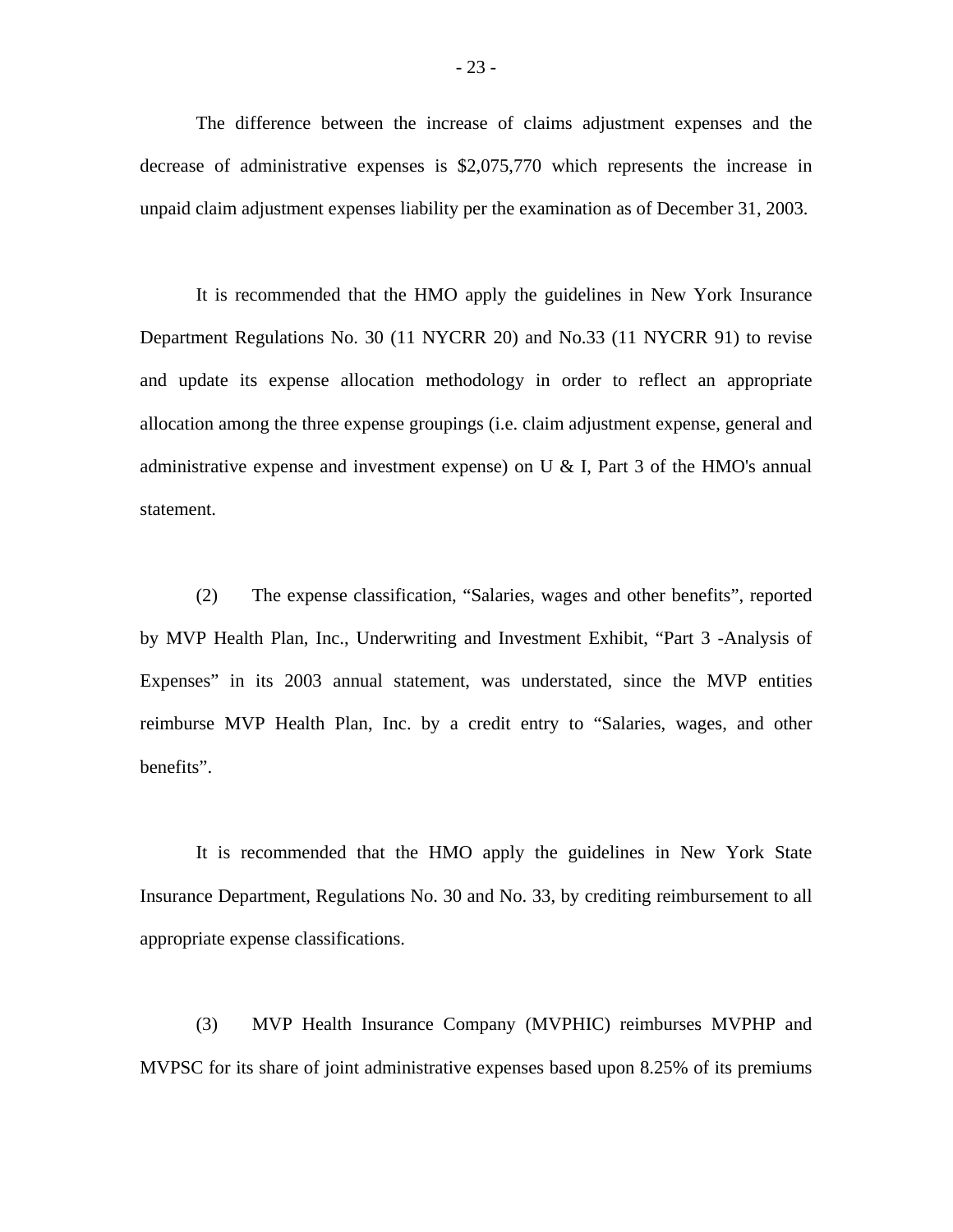written. The 8.25% was referred to as estimated administrative costs in the initial capitalization plan of MVPHIC submitted to the New York State Insurance Department. Thereafter, the agreement between MVPHIC and its affiliate stated the following:

> "…The Company (MVPSC) shall use an allocation method for shared expenses consistent with provisions of New York Regulation No. 33."

Part 91.4(f)(vii)(5) of New York Insurance Department Regulation No. 33,

(11NYCRR 91) states, in part,

"General indexes such as premium volume, number of policies, and insurance in force shall not be used as basis for distributing costs among major annual statement lines of business, except where the incidence of cost is closely related to such general indexes, or except where there is no more appropriate basis for measurement"

It is recommended that the HMO comply with Part  $91.4(f)(vii)(5)$  of New

York Insurance Department Regulation No. 33 (11 NYCRR 91) relative to reimbursement from MVPHIC for its share of joint administrative expenses as required by their administrative service agreement.

G. Cash

A review of the HMO's cash policy, procedures and system control, with regard to its bank account reconciliations and un-cashed checks, revealed the following:

(1) There is no follow-up on outstanding checks that remained on the bank reconciliation until deemed to be abandoned property.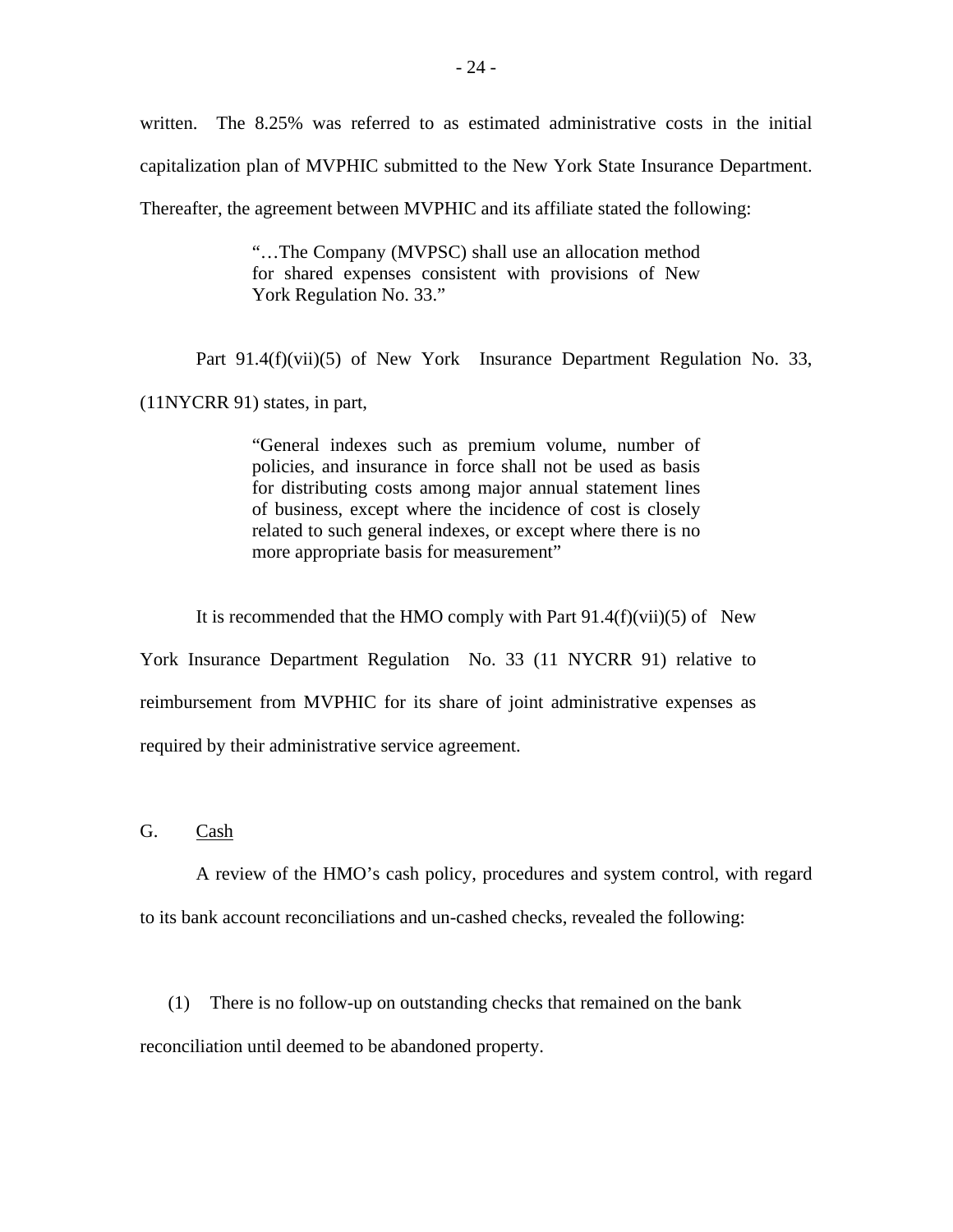It is recommended that the HMO establish a follow-up procedure applicable to all checks which remain outstanding for six months from the date of issue.

(2) During the four year period under this examination, MVPHP, opened two bank accounts in relation to one general ledger account. The bank reconciliations of these accounts contained unidentified differences which were not fully investigated and reconciled in a timely manner.

It is recommended that the HMO change its policy and open/reconcile one bank account instead of two associated with each general ledger account. Furthermore, it is recommended that the HMO investigate any un-reconciled differences on bank reconciliations and correct them in a timely manner.

#### H. Uncollected premiums

A review of the HMO's procedures, in regard to uncollected premiums, revealed the following:

(1) Statement of Statutory Accounting Principles (SSAP) No. 6, paragraph 10 states, in part,

> "…any uncollectible receivable shall be written off and charged to income in the period the determination is made."

It is noted that the HMO's practice is to charge the expense account of bad debt instead of charging the bad debt to income as required by SSAP No. 6.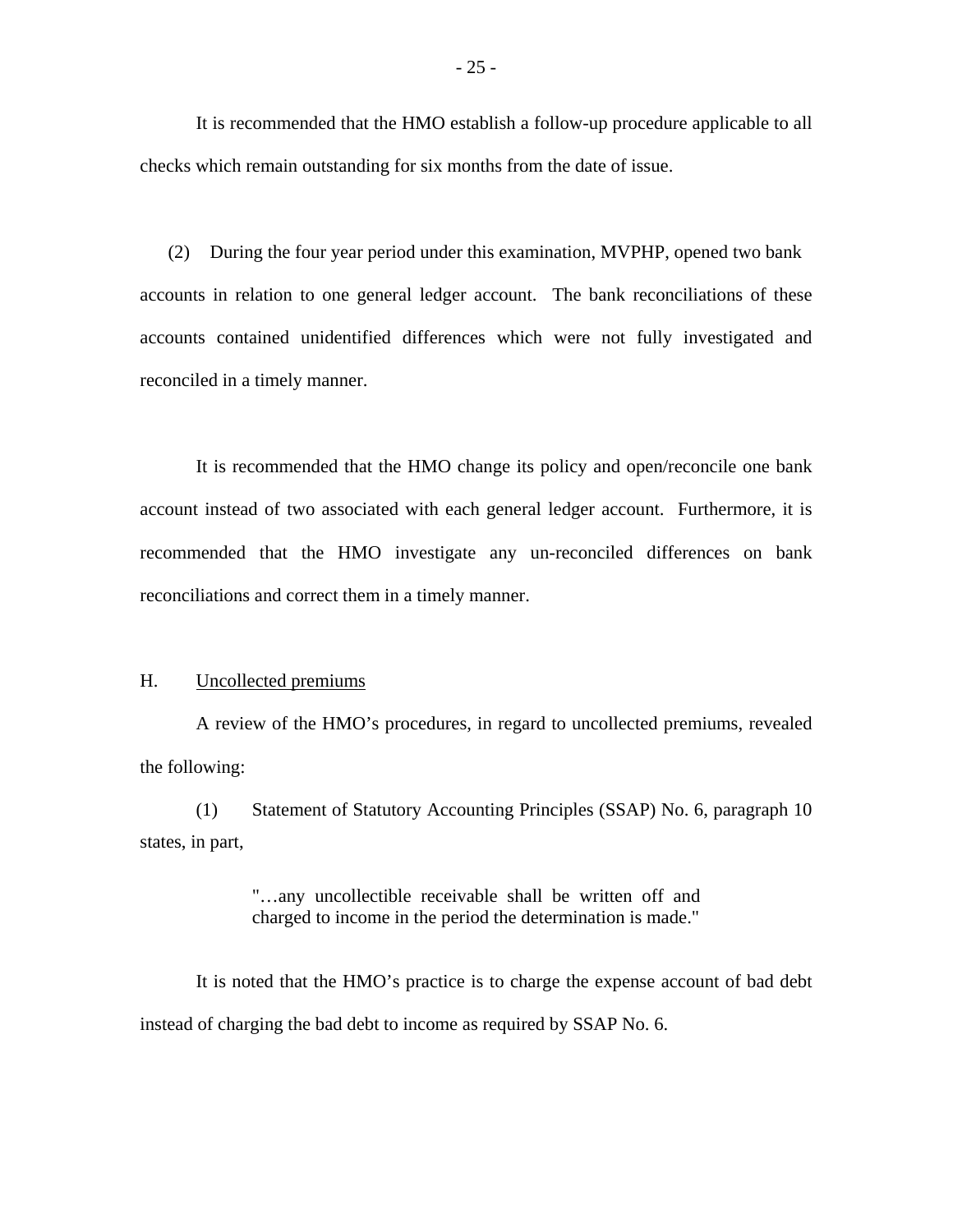It is recommended that the HMO comply with the requirement of SSAP No. 6 paragraph 10 and charge bad debt to income.

(2) The HMO reported on page 2 of its annual statements for all years during the examination period, premium receivables net of non-admitted amounts without showing the gross receivables. The annual statement instructions provide for the reporting of gross receivable, the non-admitted asset portion and the net admitted asset portion as per the following comparative chart:

|             | Admitted     | Not-admitted | Net admitted |
|-------------|--------------|--------------|--------------|
|             | Assets       | Assets       | Assets       |
| Company     | \$39,518,679 | $-()$ -      | \$39,518,679 |
| Examination | 49,293,215   | \$19,398,969 | \$29,894,246 |

It is recommended that the HMO comply with the annual statement instructions and appropriately report its gross premium receivables and non-admitted asset premium receivable on the annual statement.

(3) The HMO reported \$ 0 premiums outstanding over 60 days due, on its filed December 31, 2003 annual statement in Exhibit 3 - Accident and Health Premiums Due and Unpaid. The examination review revealed that premiums due were outstanding over six months. Therefore, the reporting on this exhibit was not an accurate representation of the HMO's aged premiums as of December 31, 2003.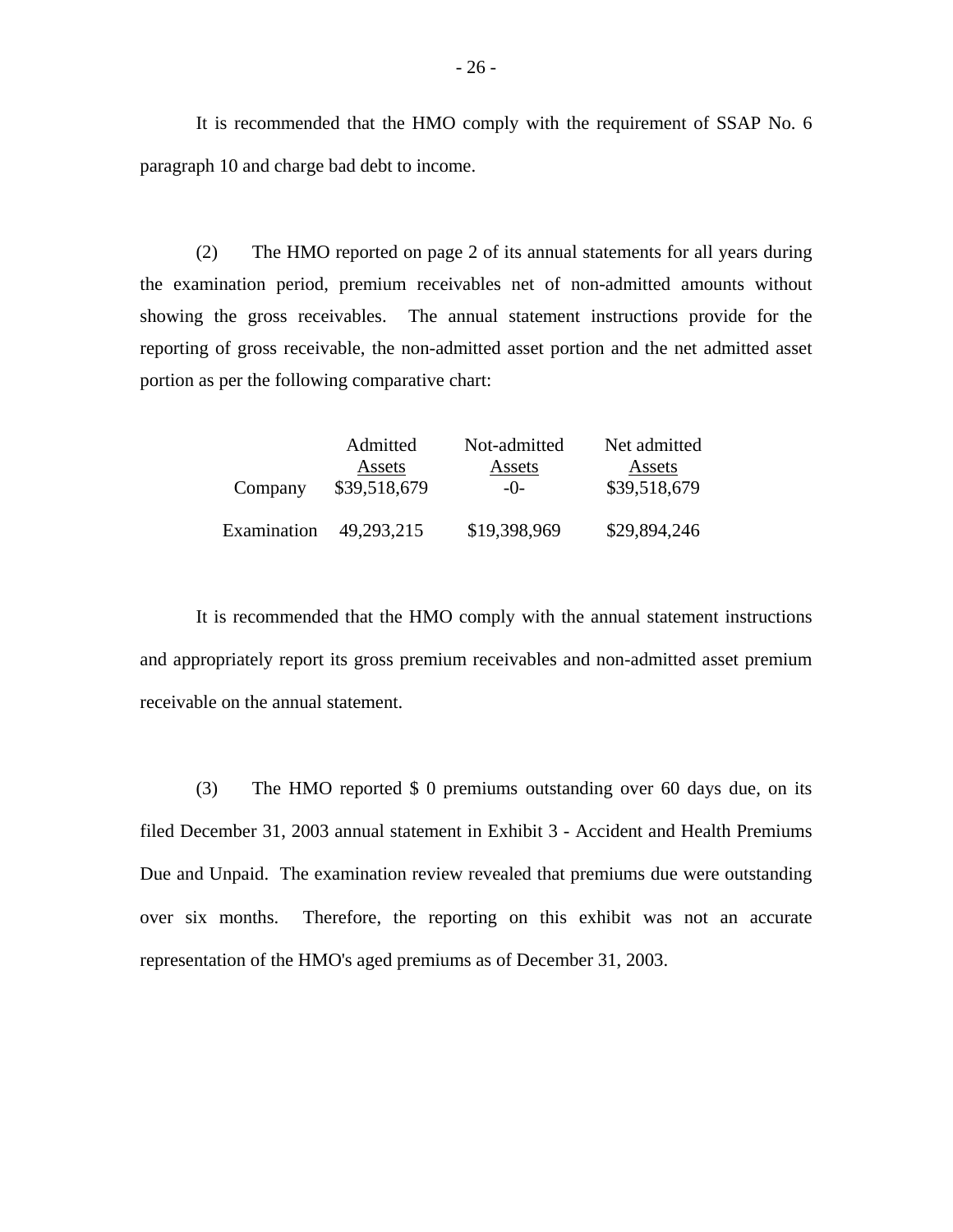It is recommended that the HMO report the proper aging of its premium receivable on its annual statement Exhibit 3-Accident and Health Premiums Due and Unpaid.

(4) The HMO did not reconcile its New York State Employees group's premiums or membership data with the State of New York for the period under examination. The HMO's practice is to bill such group, on a monthly basis, using the HMO's current enrollment data for such group. The monthly bills generated by the HMO are for internal purposes only as it is the New York State Civil Service Department's practice to remit payments based on its own enrollment data. Payments are received from the New York State Civil Service Department on a bi-weekly basis; however, information as to which employees' premiums are paid for, is not provided to the HMO.

A review of the HMO's premium receivable records revealed that the HMO updates the group's membership data by deleting and/or adding members through its access to the New York Benefits and Eligibility Accounting System (NYBEAS), however, there is no overall reconciliation of membership data. Therefore, there is always a difference between the premiums billed and the payment received.

The HMO accepts as payment in full, funds received from the State of New York and writes-off the difference without investigation (i.e. \$820,031 in year 2003).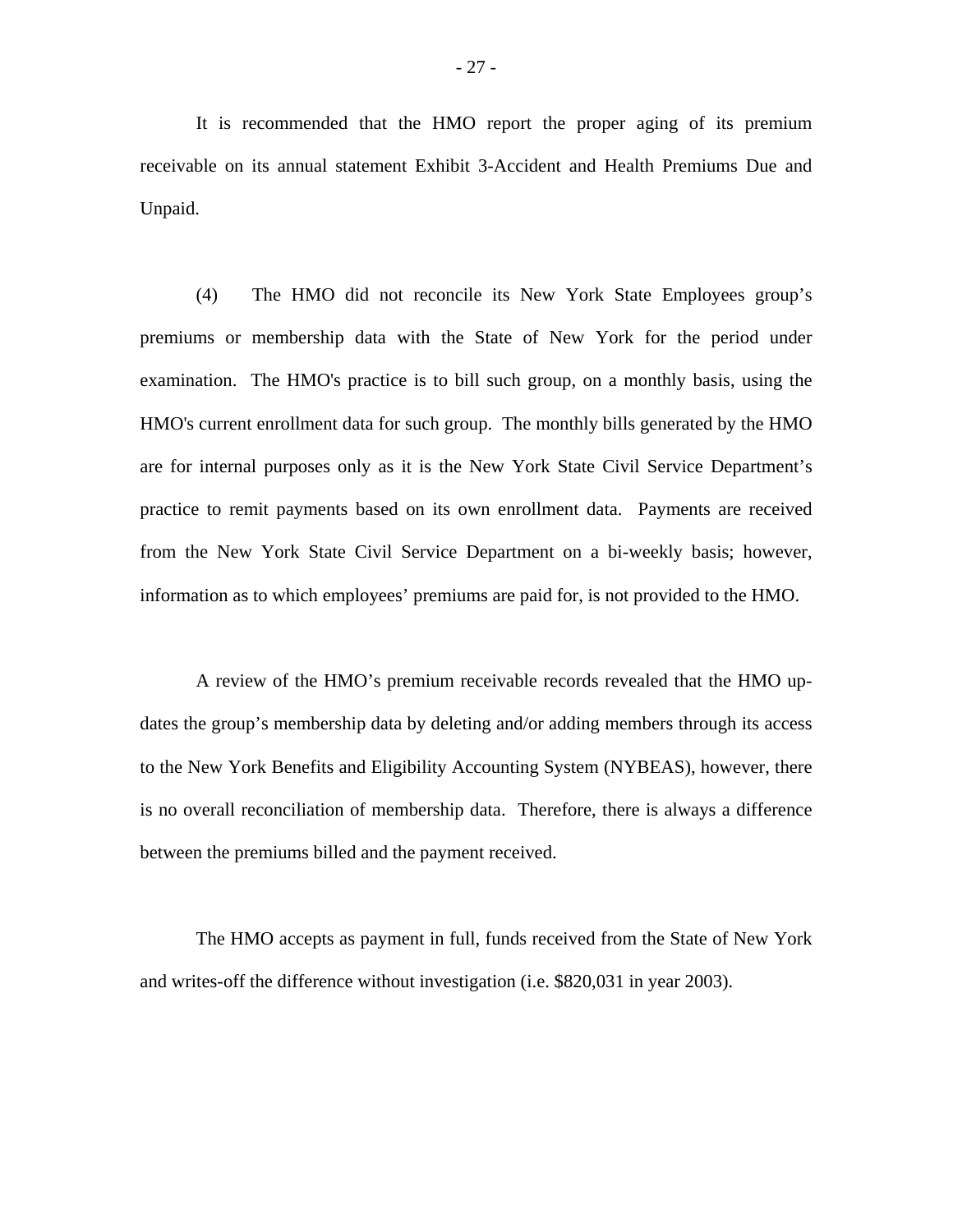It appears that the difference between the HMO billing and payments received from the State of New York is due to the following:

- Differences in enrollment data of the HMO and the State of New York.
- Differences in the period covered by the HMO billing (i.e. twelve month billing for year 2003) and the State of New York payment on a bi-weekly basis that may add up to 50, 52 or 54 weeks for the same year.

It is recommended that the HMO request the New York State group's enrollment information from the State Department of Civil Service or through the New York Benefits and Eligibility Accounting System so that the HMO can reconcile the membership data at various cut-off dates throughout the year in and reduce future writeoffs to a minimal amount.

#### I. Abandoned property

 requirement of Section 1316 of the Abandoned Property Law, to remit checks which are deemed to be abandoned property after three years. The HMO filed its abandoned property reports for each year within the examination period with the State of New York Comptroller's Office in accordance with the New York Abandoned Property Law. However, the HMO failed to follow the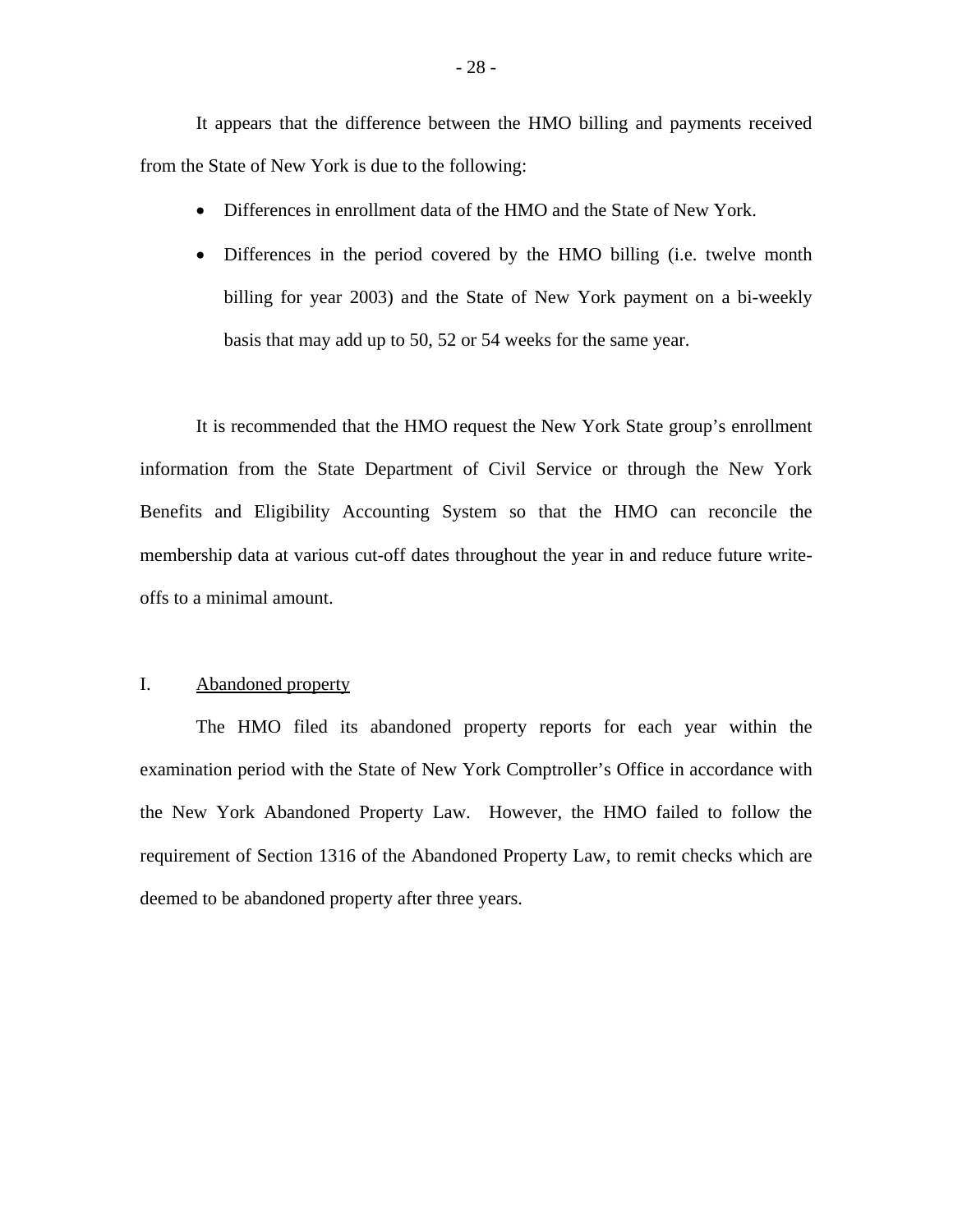The HMO remitted checks deemed abandoned property after five years instead of three years in violation of Section 1316 of Abandoned Property Law which states, in part,

> "Any amount issued and payable on or after July 1, 1974, to a resident of this state on or because of a policy of insurance other than life insurance, which is held or owing by a domestic insurer… shall be deemed abandoned property if unclaimed for three years by the person entitled there to…"

The examination review revealed that the HMO failed to make abandoned property payments in the approximate amount of \$200,000 to the Office of the State Comptroller relative to checks over three (3) years outstanding.

It is recommended that the HMO report to the New York State Comptroller's Office all checks that remain unclaimed for three years, including abandoned property amounts for checks issued prior to 2001 (approximately \$200,000) as required by Section 1316 of the Abandoned Property Law.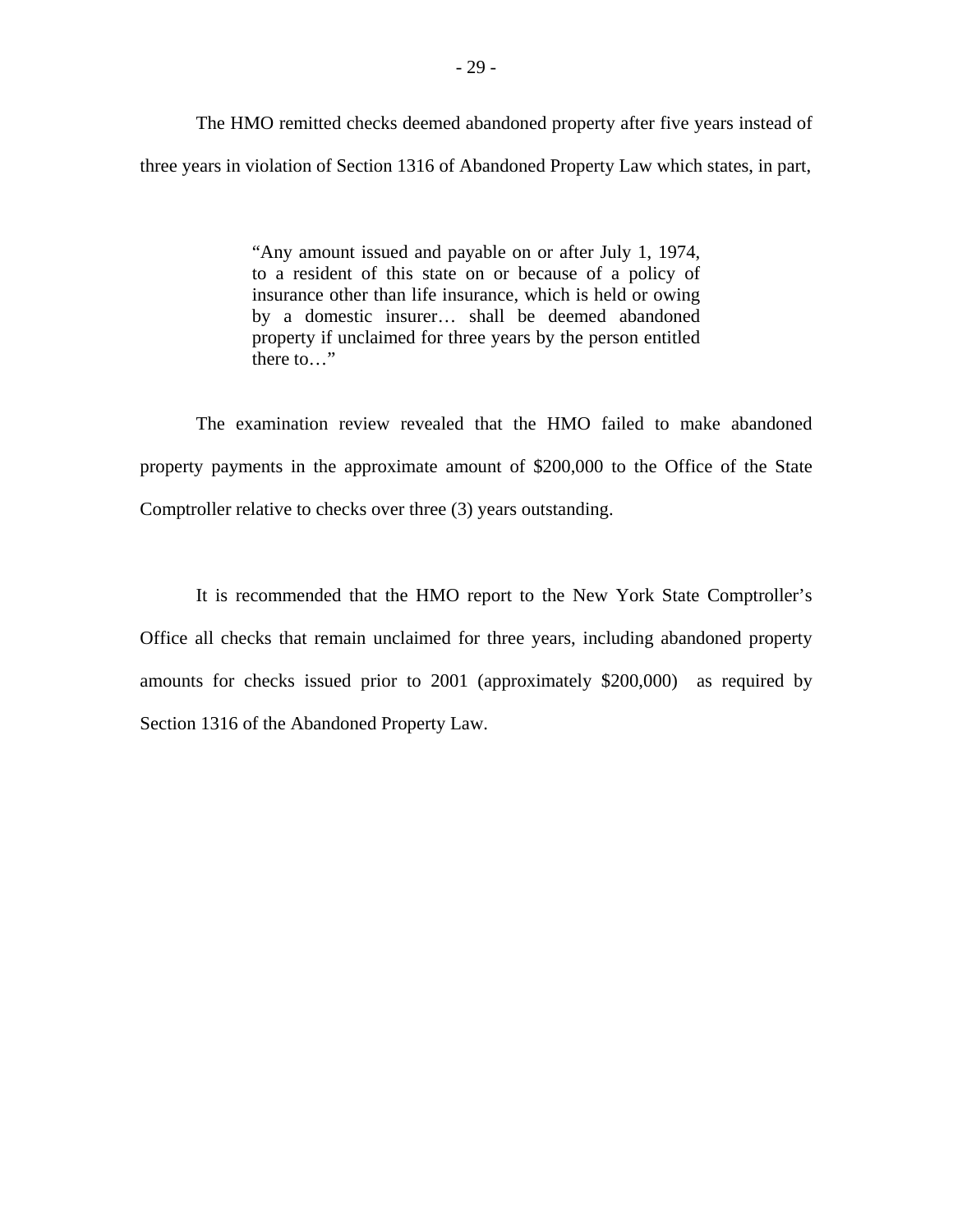# 4. FINANCIAL STATEMENT

### A. Balance Sheet

The following shows the assets, liabilities and net worth as determined by this examination and as reported by the HMO as of December 31, 2003:

|                                                       |               | Examination            |                               | <b>MVPH</b>                   |                                          |
|-------------------------------------------------------|---------------|------------------------|-------------------------------|-------------------------------|------------------------------------------|
|                                                       | <b>Assets</b> | Not-Admitted<br>Assets | Net-Admitted<br><b>Assets</b> | Net-Admitted<br><b>Assets</b> | <b>Surplus</b><br>Increase<br>(Decrease) |
| Assets                                                |               |                        |                               |                               |                                          |
| <b>Bonds</b>                                          | \$107,089,457 | \$                     | \$107,089,458                 | \$107,089,458                 | \$                                       |
| Common stocks                                         | 13,484,660    | 1,613,598              | 11,871,062                    | 13,484,660                    | (1,613,598)                              |
| Cash and short-term investments                       | 83,972,848    |                        | 83,972,848                    | 83,972,848                    |                                          |
| Surplus notes-MVPHSC                                  | \$1,070,000   |                        | \$1,070,000                   | \$1,070,000                   |                                          |
| Investment-MVPHSC                                     | 2,731,457     | 0                      | 2,731,457                     | 2,731,457                     | 0                                        |
| Subtotals, cash and invested assets                   | \$208,348,422 | \$1,613,598            | \$206,734,825                 | \$208,348,423                 | (\$1,613,598)                            |
| Investment income due and<br>accrued                  | 1,580,926     |                        | 1,580,926                     | 1,580,926                     |                                          |
| Uncollected premiums                                  | 39,518,679    | 9,624,433              | 29,894,246                    | 39,518,679                    | (9,624,433)                              |
| Amounts recoverable from<br>reinsurers                | 2,413,706     |                        | 2,413,706                     | 2,413,706                     |                                          |
| Electronics data processing<br>equipment and software | 16,147,484    | 12,436,903             | 3,710,581                     | 3,710,581                     |                                          |
| Furniture and equipment                               | 1,254000      | 1,254,000              | $\boldsymbol{0}$              | $\theta$                      |                                          |
| Receivable from<br>subsidiaries/affiliates            | 10,245,869    |                        | 10,245,869                    | 10,245,869                    |                                          |
| Health care receivable                                | 11,395,590    |                        | 11,395,590                    | 11,395,590                    |                                          |
| Aggregate write-ins for other than<br>invested assets | 8,409,307     | 6,371,587              | 2,037,720                     | 2,037,720                     | 0                                        |
| Total assets                                          | \$299,313,983 | \$31,300,521           | \$268,013,463                 | \$279,251,494                 | \$(11, 238, 031)                         |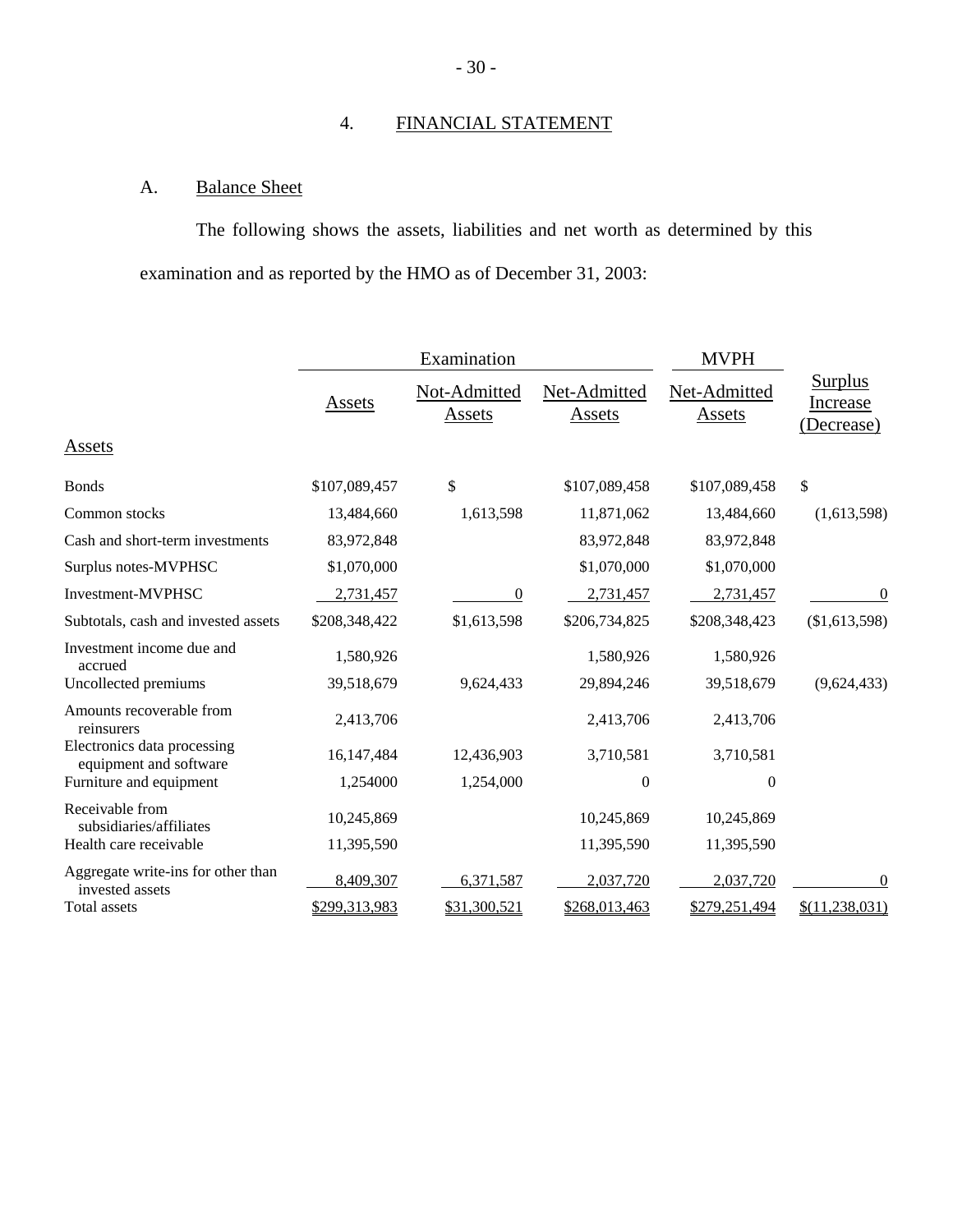|                                        |               |               | <b>Surplus</b>   |
|----------------------------------------|---------------|---------------|------------------|
| Liabilities                            | Examination   | <b>MVPHP</b>  | Increase         |
|                                        |               |               | (Decreases)      |
| Claims unpaid                          | \$139,995,299 | \$125,298,060 | \$(14,697,239)   |
| Accrued medical incentive pool         | $(\$319,541)$ | $(\$319,541)$ |                  |
| Unpaid claim adjustment expenses       | 4,496,770     | 2,421,000     | (2,075,770)      |
| Aggregate health policy reserves       | 650,000       |               | (650,000)        |
| Premiums received in advance           | 510,055       | 510,055       |                  |
| General expenses due and accrued       | 21,782,986    | 42,100,836    | 20,317,850       |
| Amounts due to affiliates              | 6,506,031     | 335,301       | (6,170,730)      |
| <b>Total liabilities</b>               | \$173,621,600 | \$170,345,711 | $$$ (3,275,889)  |
| Capital and surplus                    |               |               |                  |
| New York contingency reserves          | \$45,457,242  | \$45,457,242  |                  |
| Vermont statutory reserves             | 1,275,098     | 1,275,098     |                  |
| Unassigned funds (surplus)             | 47,659,523    | 62,173,443    | \$(14,513,920)   |
| Total capital and surplus              | \$94,391,863  | \$108,905,783 | \$(14,513,920)   |
| Total liabilities, capital and surplus | \$268,013,463 | \$279,251,494 | \$(11, 238, 031) |

#### Note:

The Internal Revenue Service did not audit the tax returns filed by the HMO during the period under this examination. The examiner is unaware of any potential exposure of the HMO to any further tax assessment and no liability has been established herein relative to such contingency.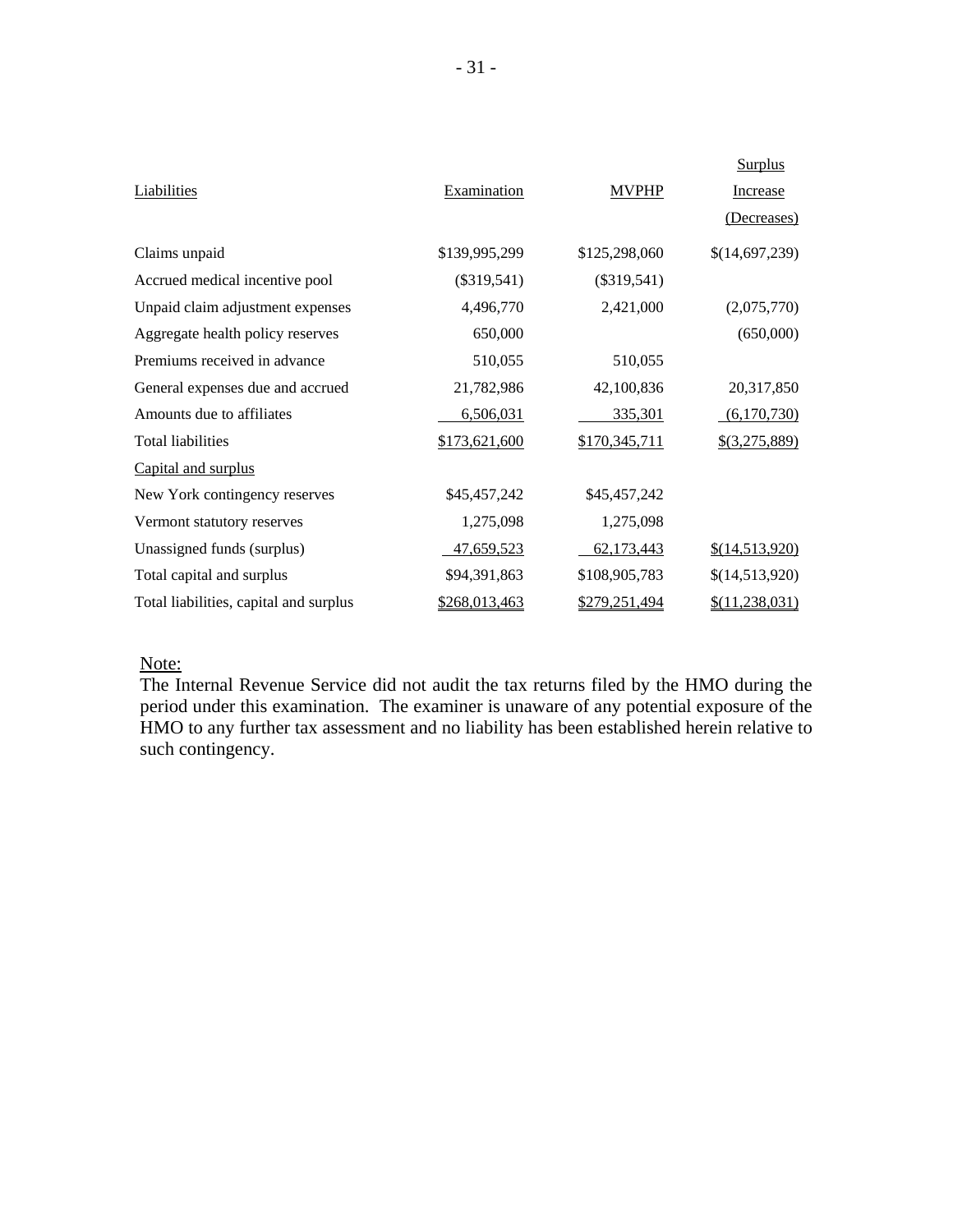B. Statement of Revenue and Expenses:

Capital and surplus increased by \$74,381,070 during the four year period under examination, January 1, 2000 through December 31, 2003, detailed as follows:

| Revenue                                                  |                 |                 |                 |
|----------------------------------------------------------|-----------------|-----------------|-----------------|
| Premiums earned                                          |                 |                 | \$3,169,310,229 |
| <b>Expenses</b><br><b>Hospital and medical</b>           |                 |                 |                 |
| Hospital/medical benefits                                | \$1,848,652,120 |                 |                 |
| Emergency room and out of area                           | 210,832,573     |                 |                 |
| Prescription drugs                                       | 225, 101, 574   |                 |                 |
| Professional services                                    | 53,046,161      |                 |                 |
| Other hospital and medical                               | 393,262,799     |                 |                 |
| Incentive pool, withhold adjustments<br>and bonus amount | 16,036,295      |                 |                 |
| Less reinsurance recoveries                              | (5,891,557)     |                 |                 |
| Total medical and hospital                               |                 | \$2,741,039,965 |                 |
| Administrative expenses                                  |                 |                 |                 |
| Claims adjustments expense                               | \$107,412,431   |                 |                 |
| General administrative expenses                          | 254,911,831     |                 |                 |
| Increase in reserves for health<br>contracts             | 650,000         |                 |                 |
| Total administrative expenses                            |                 | \$362,974,262   |                 |
| Total expenses                                           |                 |                 | 3,104,014,227   |
| Net underwriting gain                                    |                 |                 | \$65,296,002    |
| Investment income                                        |                 | 17,562,105      |                 |
| Other income                                             |                 | 22,008,441      |                 |
| Investment and other income                              |                 |                 | \$39,570,546    |
|                                                          |                 |                 |                 |
| Net income                                               |                 |                 | \$104,866,548   |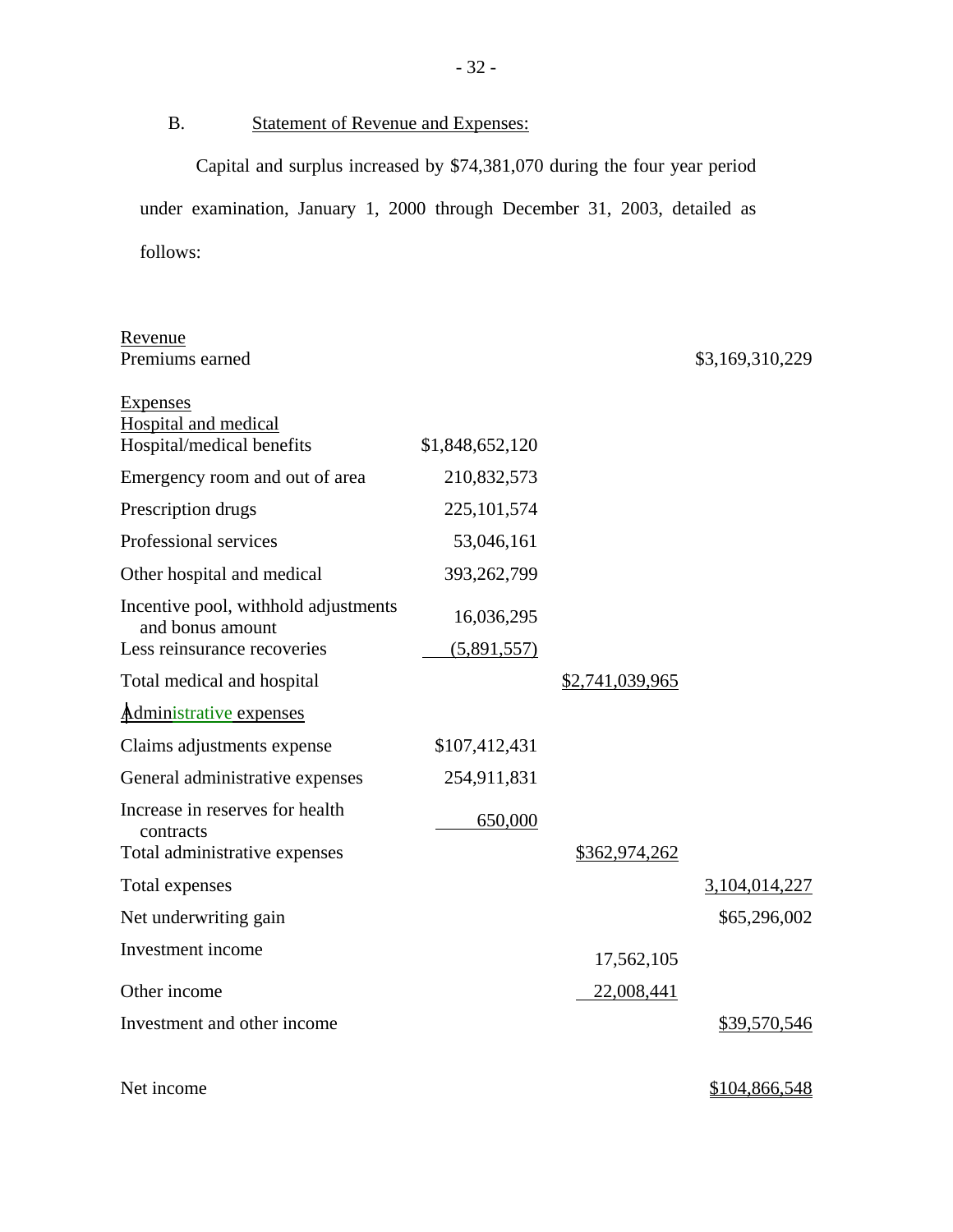### C. Capital and surplus account

| Capital and surplus per report on<br>examination as of December 31, 1999 |                            |                             | \$20,010,793 |
|--------------------------------------------------------------------------|----------------------------|-----------------------------|--------------|
|                                                                          | Gains in<br><b>Surplus</b> | Losses in<br><b>Surplus</b> |              |
| Net income                                                               | $$104,866,548$ \\$         |                             |              |
| Change in non-admitted assets                                            |                            | 31,300,521                  |              |
| Unrealized capital gain                                                  | 1,101,486                  |                             |              |
| Secured loans                                                            | 794,002                    |                             |              |
| Cumulative effect of changes in<br>accounting principals                 | 0                          | 1,080,445                   |              |
| Total gains and losses                                                   | \$106,762,036              | \$32,380,966                |              |
| Net increase in capital and surplus                                      |                            |                             | 74,381,070   |
| Capital and surplus per report on<br>examination as of December 31, 2003 |                            |                             | \$94.391.863 |

### 5. COMMON STOCKS

The examination asset of \$11,871,062 is \$1,613,598 less than the \$13,484,660 reported by the HMO in its December 31, 2003 annual statement. The examination change is due to the reduction of the value of the MVPHIC Holding Corp. stock from \$1,613,598 to zero. The Holding Corp. was specifically formed to hold the stock of MVP Health Insurance Company (MVPHIC). MVPHIC was insolvent as of December 31, 2003.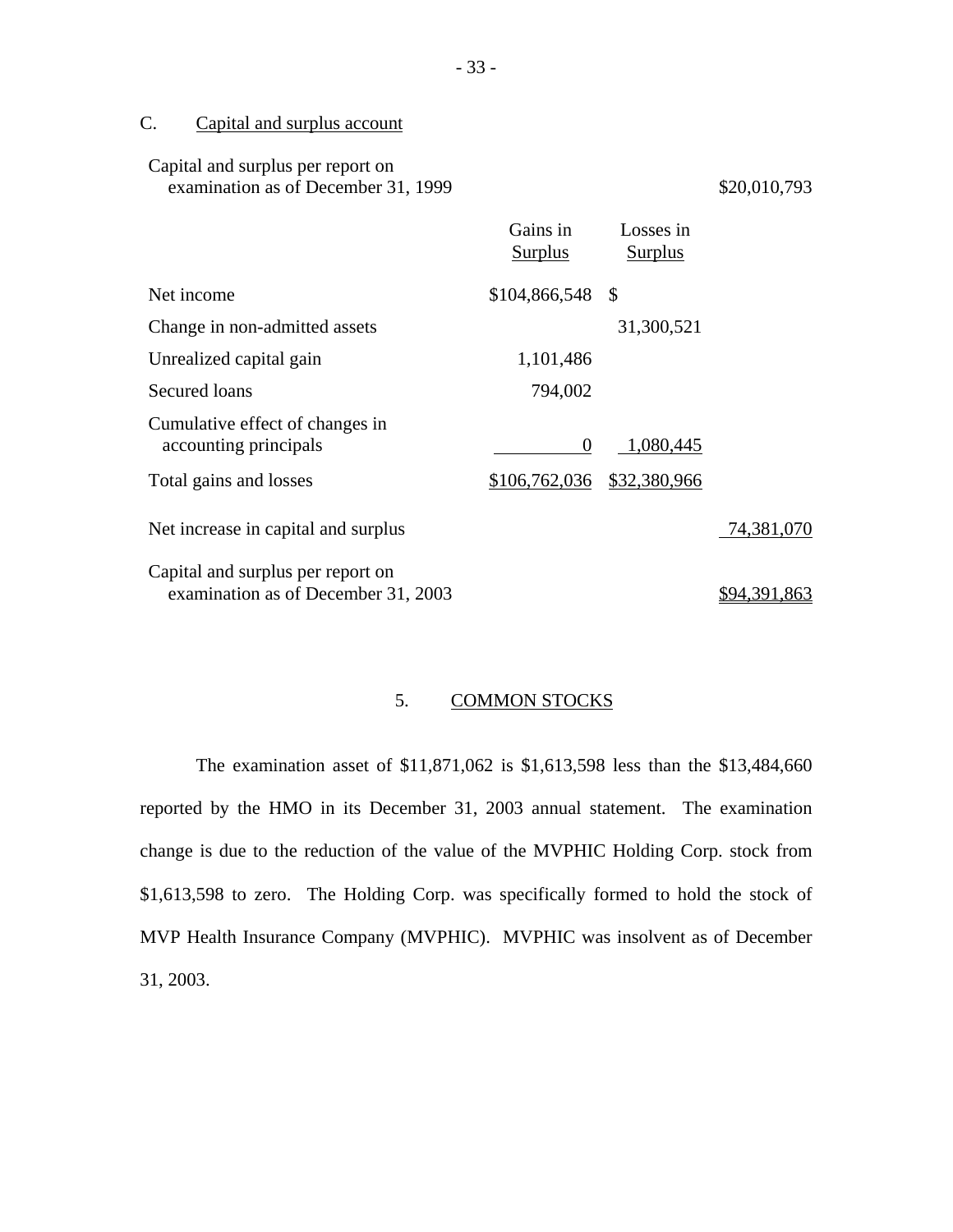#### 6. UNCOLLECTED PREMIUMS

The examination asset of \$29,894,246 is \$9,624,433 less than the \$39,518,679 reported by the HMO in its December 31, 2003 annual statement. The examination change is due to the non-admitting of uncollected premiums that were due more than 90 days in accordance with SSAP No. 6 paragraph 9 a, that states, in part,

> "…,If an installment premium is over ninety days due, the amount over ninety days due plus all future installments that have been recorded on that policy shall be nonadmitted,"

### 7. CLAIMS UNPAID

The examination liability of \$139,995,299 is \$14,697,239 more than the \$125,298,060 reported by the HMO in its December 31, 2003 annual statement. The examination change is due to the following:

| (\$1,664,898) | Decrease in incurred but not reported claims reserve (IBNR) The<br>examination analysis was conducted in accordance with generally<br>accepted actuarial principles and practices and was based on<br>statistical information contained in the HMO's internal records and<br>its filed annual and quarterly statements. |
|---------------|-------------------------------------------------------------------------------------------------------------------------------------------------------------------------------------------------------------------------------------------------------------------------------------------------------------------------|
| 20,317,850    | Reclassification of liability due to Specified Medical Condition Pool<br>from general expenses due and accrued to unpaid claims.                                                                                                                                                                                        |
| 2,215,017     | An additional increase per this examination to due to Specified<br>Medical Condition (SMC) Pool liability from \$20,317,850 to<br>\$22,532.867.                                                                                                                                                                         |
| (6,170,730)   | Reclassification of due to an affiliate, Select Care liability from<br>claims unpaid to amounts due to affiliates.                                                                                                                                                                                                      |
| \$14,697,239  | Total                                                                                                                                                                                                                                                                                                                   |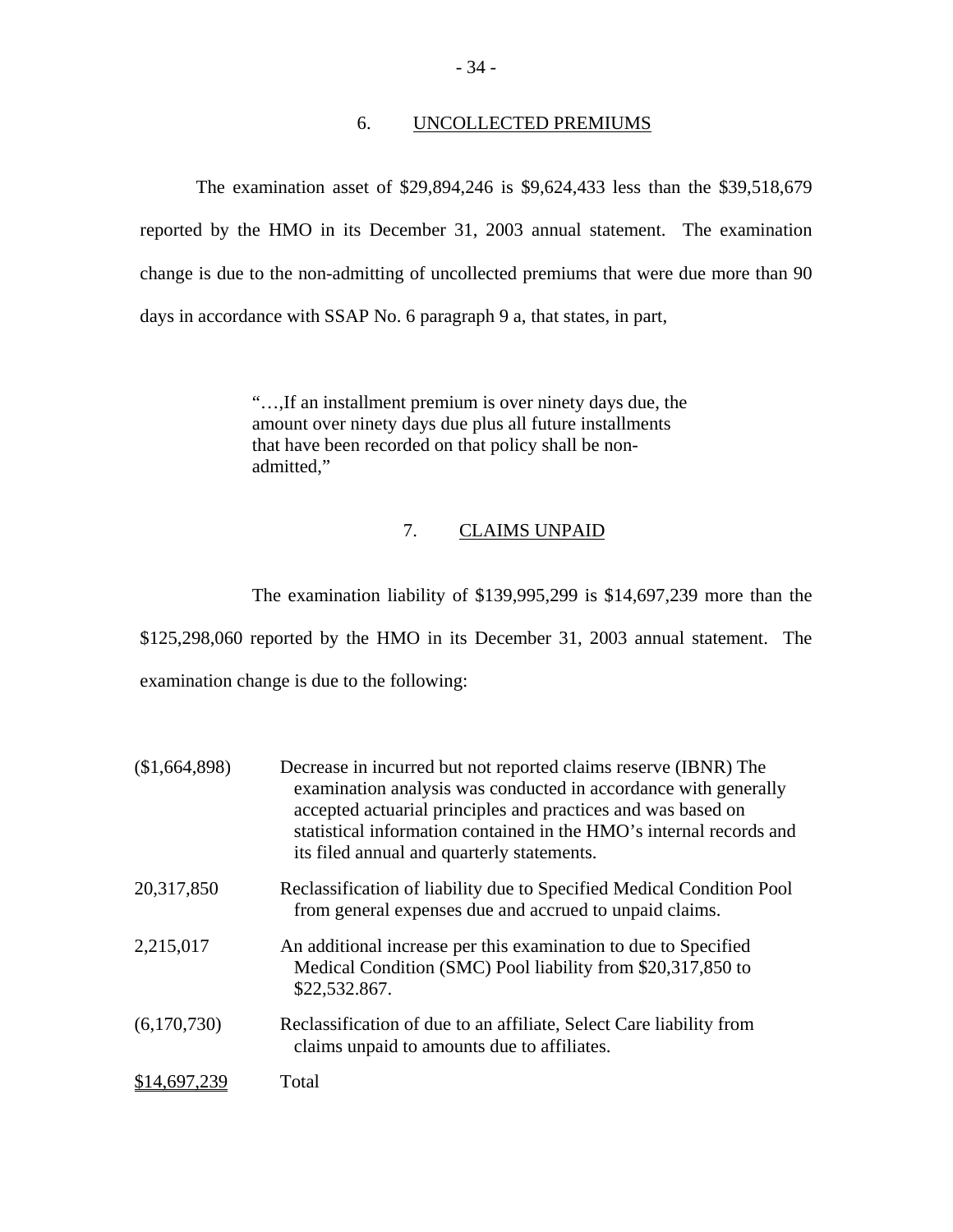#### 8. UNPAID CLAIM ADJUSTMENT EXPENSES

The examination liability of \$4,496,770 is \$2,075,770 more than the \$2,421,000 reported by the HMO in its December 31, 2003 annual statement. The examination change is due to the following:

- \$2,725,770 Substantial increase in allocation of expenses to claims adjustment expenses using New York State Insurance Department Regulations 30 (11NYCRR 20) and 33 (11NYCRR 91) as guidelines, allocating the expenses to expense categories based on the guidelines provided within those regulations.
- (650,000) Reclassification of premium deficiency reserve liability from unpaid claims adjustment expenses to aggregate health policy reserve in accordance with annual statement instructions.

#### 9. AGGREGATE HEALTH POLICY RESERVES

The examination liability of \$650,000 is \$650,000 more than the \$0 amount reported by the HMO in its December 31, 2003 annual statement. The examination change is due to the reclassification of the HMO's premium deficiency reserve from unpaid claim adjustment expenses to aggregate health policy reserve in accordance with SSAP No. 54.

#### 10. GENERAL EXPENSES DUE AND ACCRUED

The examination liability of \$21,782,986 is \$20,317,850 less than the \$42,100,836 reported by the HMO in its December 31, 2003 annual statement. The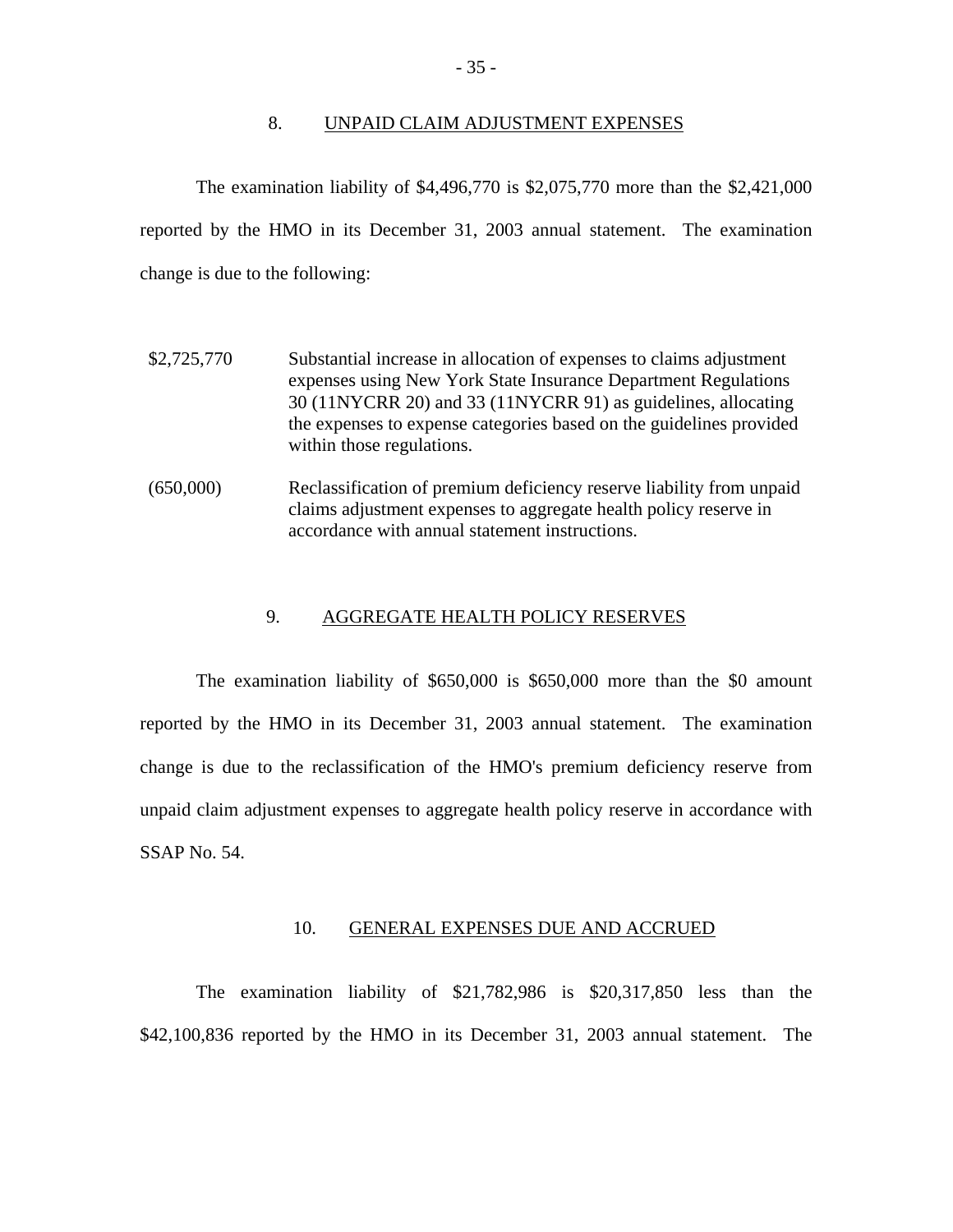examination change is due to a reclassification of liability amounts due to Specified Medical Condition (SMC) Pool from general expenses due and accrued to unpaid claims .

#### 11. AMOUNTS DUE TO AFFILIATES

The examination liability of \$6,506,031 is \$6,170,730 more than the \$335,301 reported by the HMO in its December 31, 2003 annual statement. The examination change is due to a reclassification of liability amounts due to an affiliate, Select Care from "Claims unpaid" to "Amounts due to affiliates".

#### 12. MARKET CONDUCT

In the course of this examination, a review was made of the manner in which the HMO conducts its business and fulfills its contractual obligations to policyholders and claimants. The review was general in nature and was directed at practices of the HMO in the following major areas:

- A) Underwriting
- B) Claims
- C) Rating
- D) Sales and advertising

The examiners' review revealed the following:

- A. Underwriting
	- (1) Experience rated groups

A review of the national account groups marketing files revealed that most of the contracts were not signed by the groups.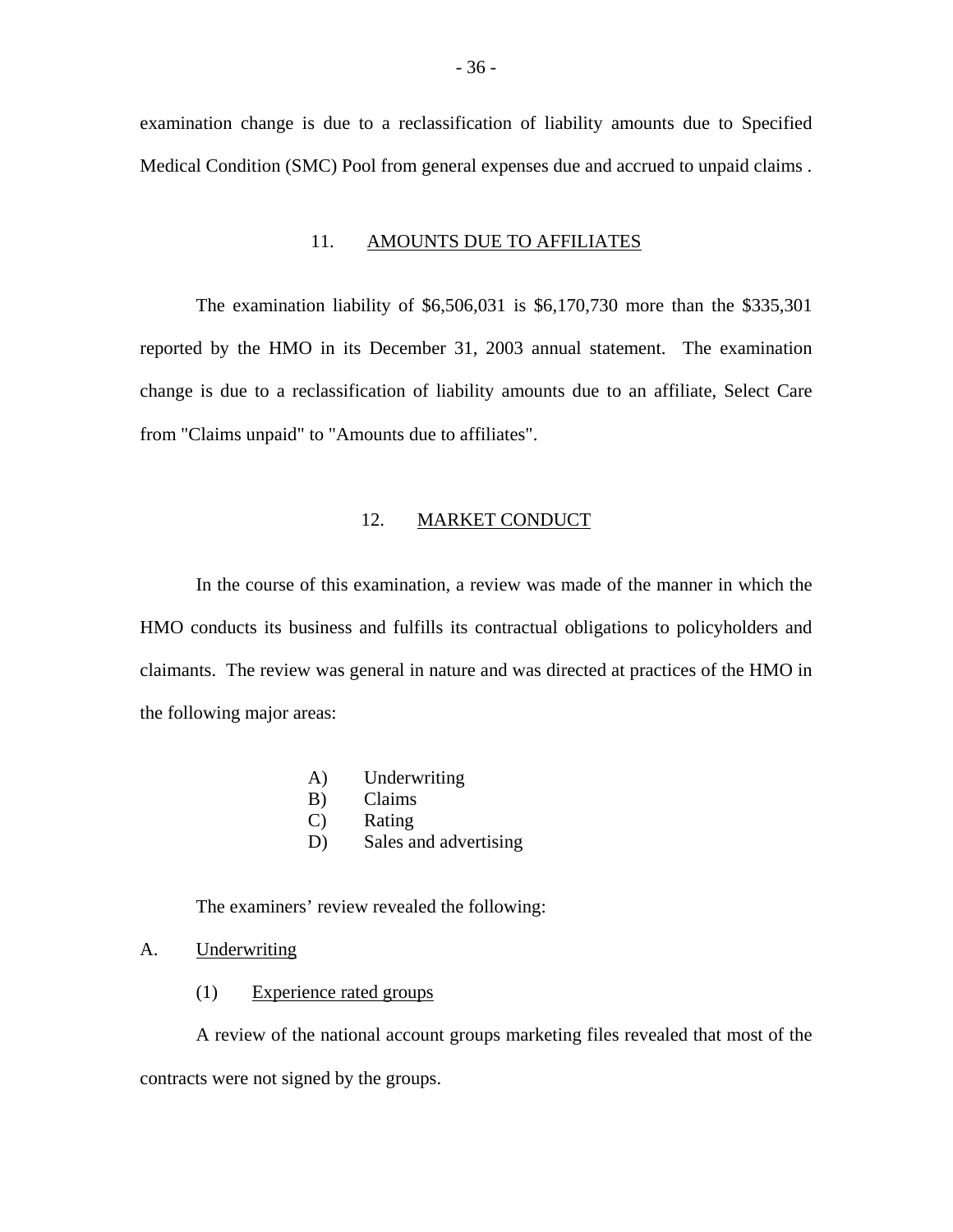It is recommended that the HMO require all national account groups to sign, on their anniversary dates, the current form of contracts which reflects the group's current provided coverage.

In breaking down the revenues and expenses by group size and line of business, MVPHP failed to accurately fill out "Statement of Revenue and Expenses by Line of Business, Part 1 & Part 2", of the December 31, 2003 New York annual statement supplement.

The HMO used an improper methodology in filling out the schedule, combining the large and small groups into one group, and reporting the combined revenues and combined expenses under the large group heading, instead of separately.

It is recommended that the HMO report on its annual statement, the earned premium and claims expenses broken down into large groups, small groups and individuals in accordance with the New York State, annual statement supplement instructions.

In addition, the HMO has introduced some changes in its experience rating formula to update the quarterly trend and IBNR factor tables without securing an advance approval of the New York State Insurance Department as required by Section 4308(b) of the New York Insurance Law, which states, in part,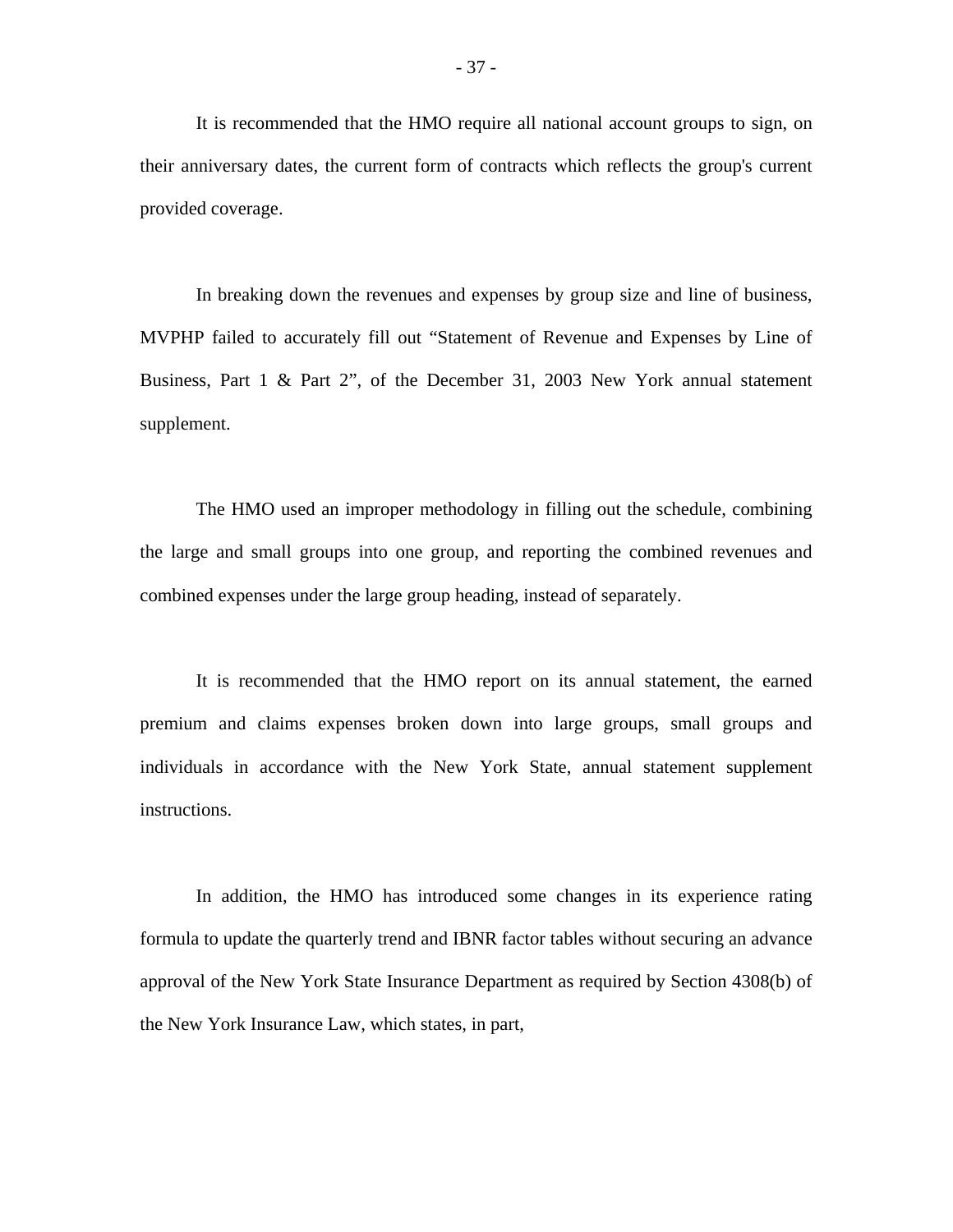"No corporation subject to the provision of this article shall enter into any contract unless and until it shall have filed with the superintendent a schedule of the premiums or , if appropriate, rating formula from which premiums are determined, to be paid under the contracts and shall obtained the superintendent's approval thereof…."

It is recommended that, the HMO seek advance approval of the Superintendent of Insurance before making any changes to its experience rating formula in accordance with Section 4308(b) of the New York Insurance Law.

#### (2) Termination of coverage

MVPHP's policy, in terminating group coverage for failure to pay premiums due, is as follows:

Any group with an outstanding balance from 30-60 days past due is sent a premium reminder letter along with a reconciliation to be due 10 business days from the date the letter is sent. Any group with an outstanding balance from 61-90 days past due is sent a letter by certified mail, along with a reconciliation to be due 10 business days from the date the letter is sent.

If the groups fails to pay after the two above letters are sent, the group is then sent a group termination by certified mail. The subscribers under the group policy are also sent a termination letter. All subscribers that were active under the group receive the subscriber termination letter offering them MVPHP's direct pay HMO or point of service policy.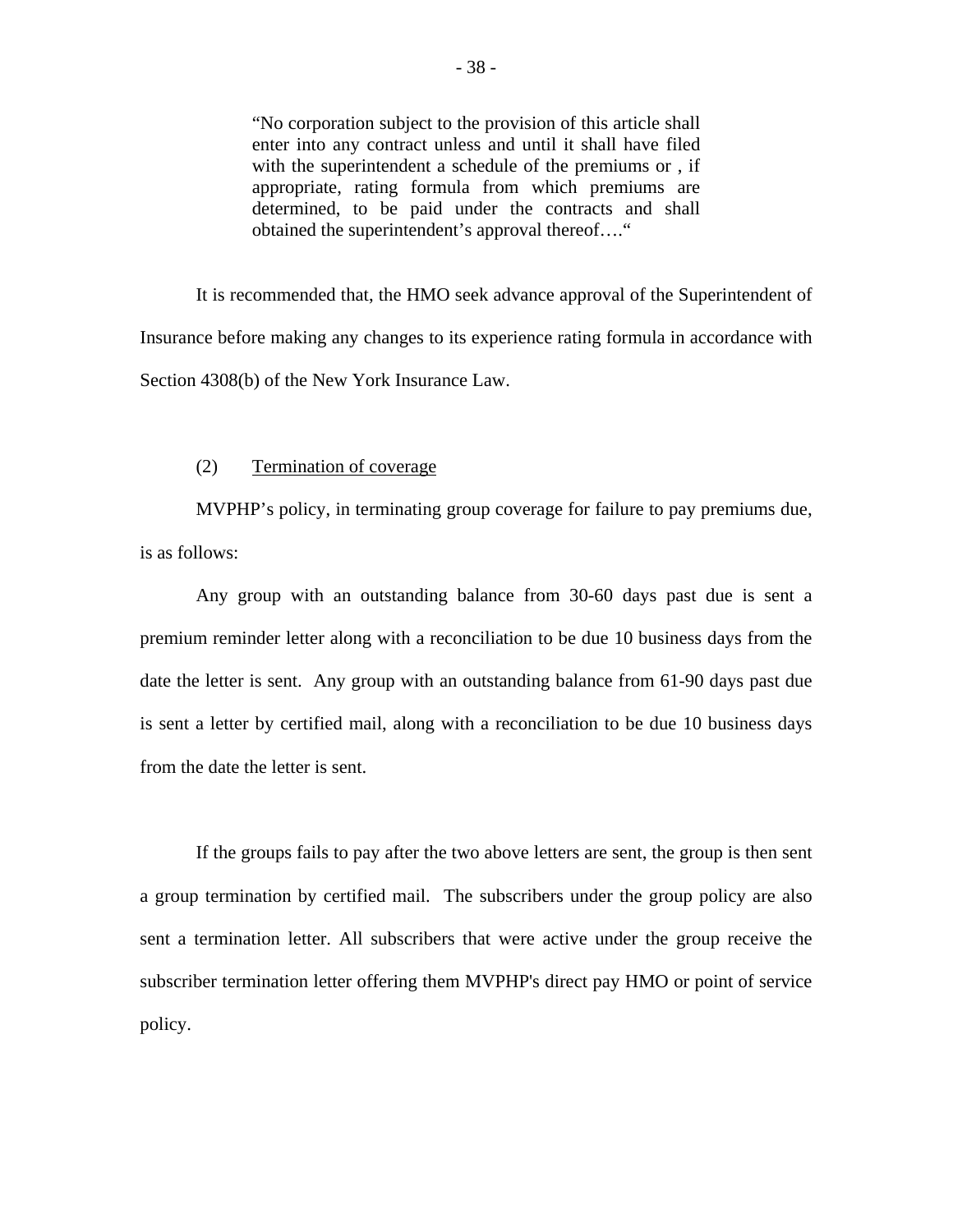A review revealed that MVPHP does not consistently adhere to its stated policy. Of the five sampled groups, it was determined that one group was terminated after eight months of non-payment of premium. Another two groups were terminated after five and seven months, respectively. Of the five groups reviewed, only one was terminated after 90 days.

It is recommended that the HMO adhere to its stated policy for non payment of premium terminations for all groups.

#### (3) Retention of records

A sample review of terminated direct pay individual contracts revealed that MVPHP was unable to submit accounts receivable correspondence, in support of the coverage termination of individuals.

Part 243.2(a) of New York Insurance Department Regulation No. 152 (11 NYCRR 243) states, in part,

> "…every insurer shall maintain its claims, rating, underwriting, marketing, complaint, financial, and producer licensing records, and such other records subject to examination by the superintendent..."

Part 243.2(b) (7) of New York Insurance Department Regulation No, 152 (11 NYCRR 243) states, in part,

"...., A financial record necessary to verify the financial condition of an insurer, including ledgers, journals, trial balances, annual and quarterly statement workpapers, evidence of asset ownership, and source documents, for six calendar years from its creation or until after the filing of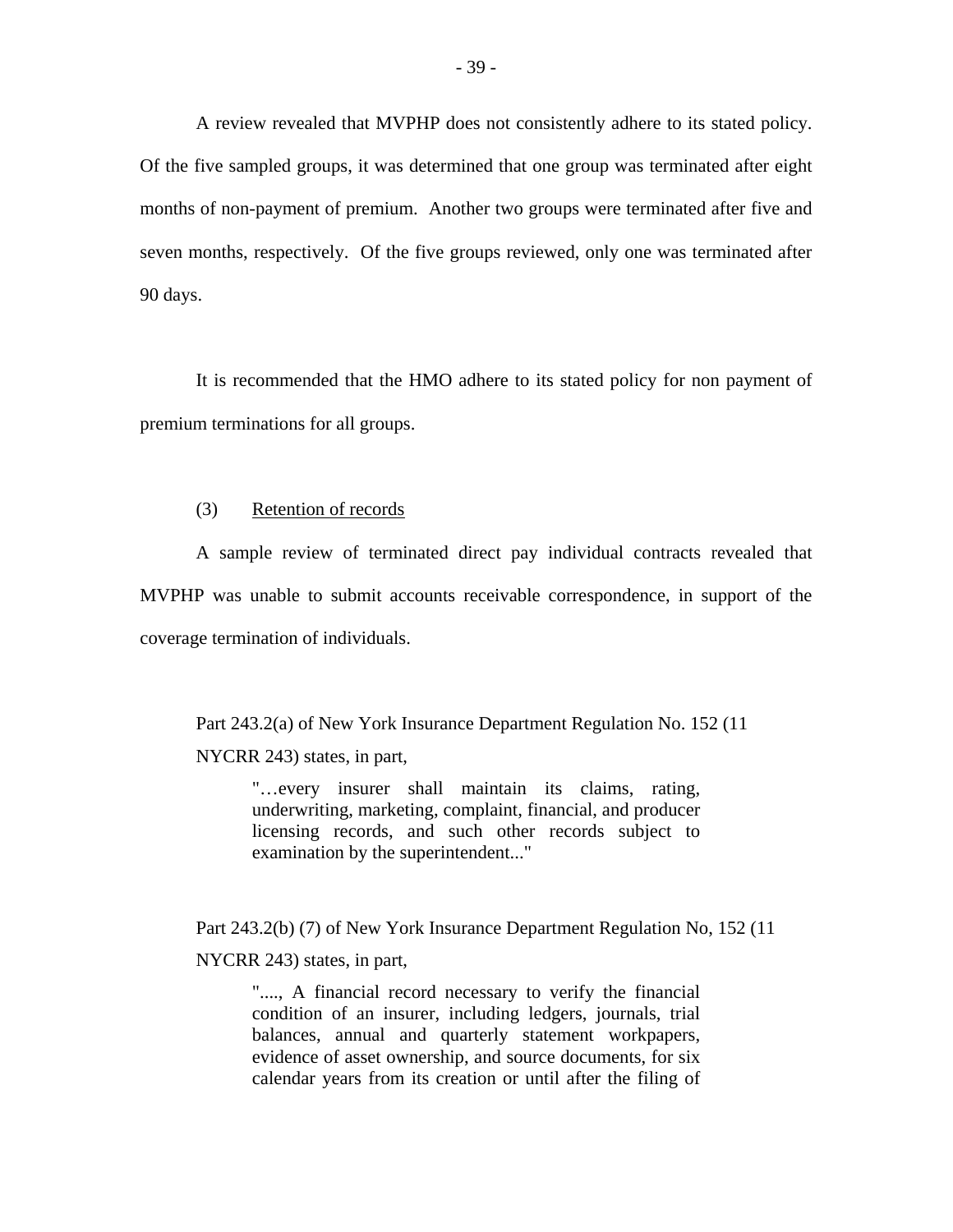the report on examination in which the record was subject to review, whichever is longer."

It is recommended that the HMO keep supporting documentation of terminated individual accounts as required by New York State Insurance Department Regulation No. 152 (11 NYCRR 243).

#### B. Claims

#### (1) Claims processing

A review was performed by using a statistical sampling methodology covering the examination period in order to evaluate the overall accuracy and compliance environment of MVPHP's claims processing.

This statistical random sampling process, which was performed using the computer software program ACL, was devised to test various attributes deemed necessary for successful claims processing activity. The objective of this sampling process was to be able to test and reach conclusions about all predetermined attributes, individually or on a combined basis. For example, if ten attributes were being tested, conclusions about each attribute individually or on a collective basis could be drawn for each item in the sample. The review incorporated processing attributes used by MVPHP in its own "Quality Analysis" of claims processing. The sample size was comprised of 167 randomly selected claims.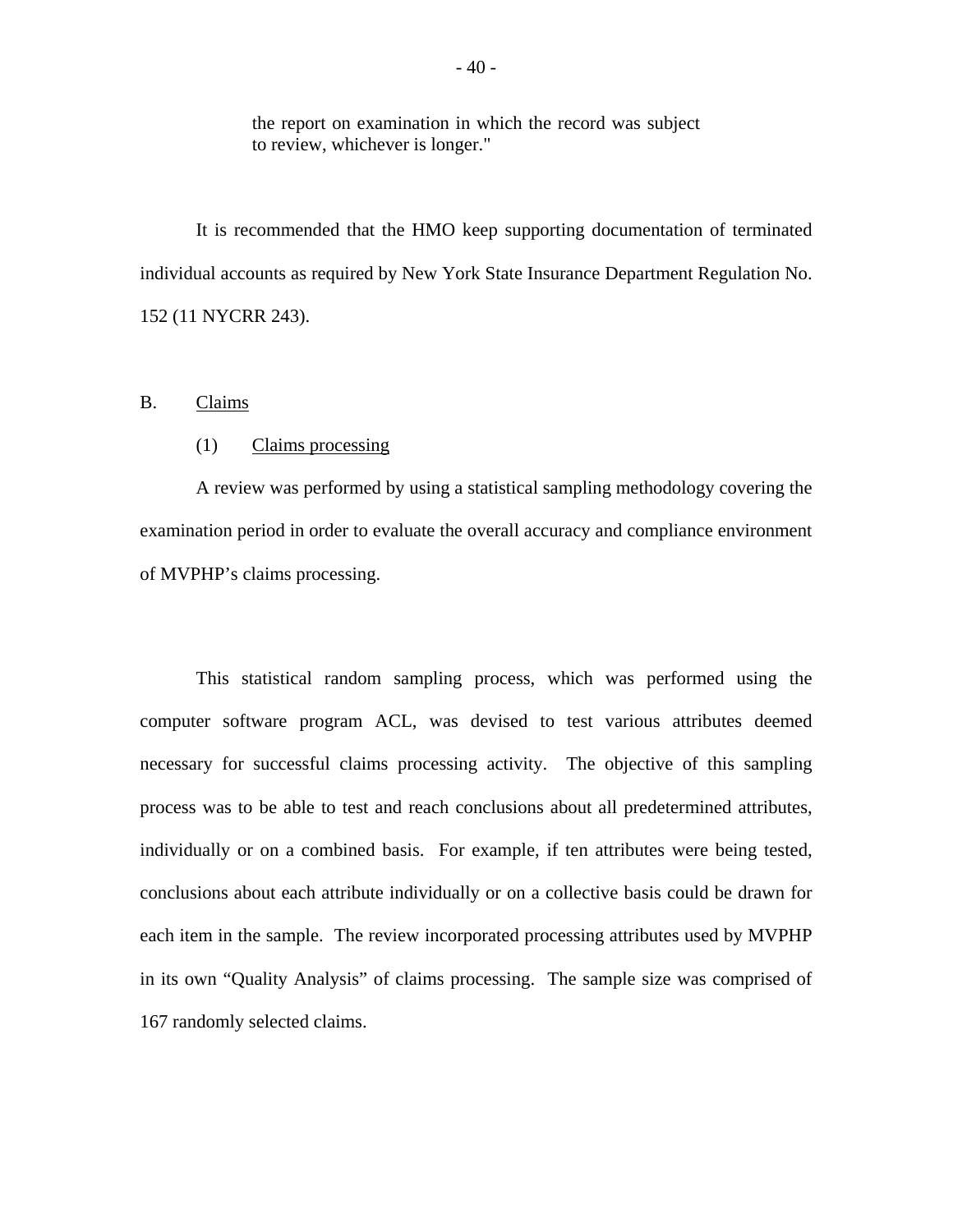The sample of 167 claims was comprised of 20 denied claims and 147 paid claims.

The term "claim" can be defined in a myriad of ways. The following is an explanation of the term for the purpose of this report. The receipt of a "claim," which is defined by MVPHP as the total number of items submitted by a single provider with a single claim form, is reviewed and entered into the claims processing system. This claim may consist of various lines, or procedures. It was possible, through the computer systems used for this examination, to match or "roll-up" all procedures on the original form into one line, which is the basis of the Department's statistical sample of claims or the sample unit.

A paid claim was defined as any claim for which MVPHP was obligated to pay the claim or make the medical payment; a denied claim was one for which MVPHP was not obligated to pay the claim or make the medical payment. Any claim which contains at least one service line for which MVPHP is not obligated to pay for the service was considered to be a denied claim, even if other service lines were paid (partially denied). There were seven claims in the sample that were partially denied.

The examiners and MVPHP determined that there existed three claims which were "processed" incorrectly, according to the criteria used by both MVPHP and the Insurance Department examiners, not including any claims for which MVPHP failed to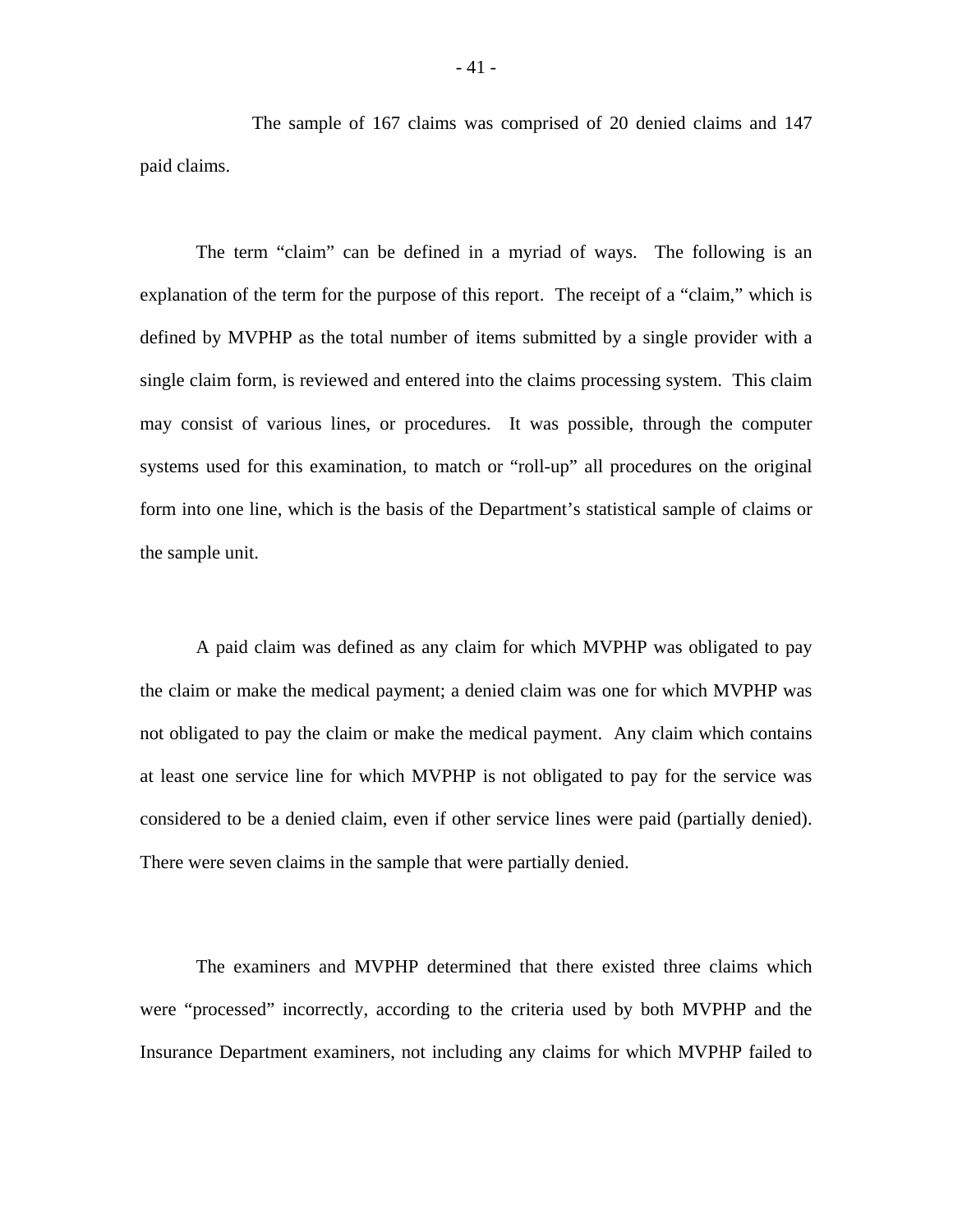issue an Explanation of Benefits (EOB) when required or; if an EOB was issued, its content was not in compliance with Section 3234 of the New York Insurance Law.

It was further agreed upon that MVPHP was required to issue EOBs for all denied claims (wholly or partially denied) but in fact, either-: (1.) Failed to do so or (2.) the EOBs' content was not in compliance with Section 3234 of the New York Insurance Law. There were 25 additional claims found to be in error, producing an accuracy rate of 83.2%.

If the EOB errors were not taken into consideration, the HMO's claims processing accuracy rate would have been 98.2%. This is consistent with MVPHP's reported overall accuracy standard being above 98%.

#### (2) Prompt Pay Law

Section 3224-a of the New York Insurance Law, "Standards for prompt, fair and equitable settlement of claims for health care and payments for health care services" (Prompt Pay), requires all insurers to pay undisputed claims within forty-five days of receipt. If such undisputed claims are not paid within forty-five days of receipt, interest may be payable.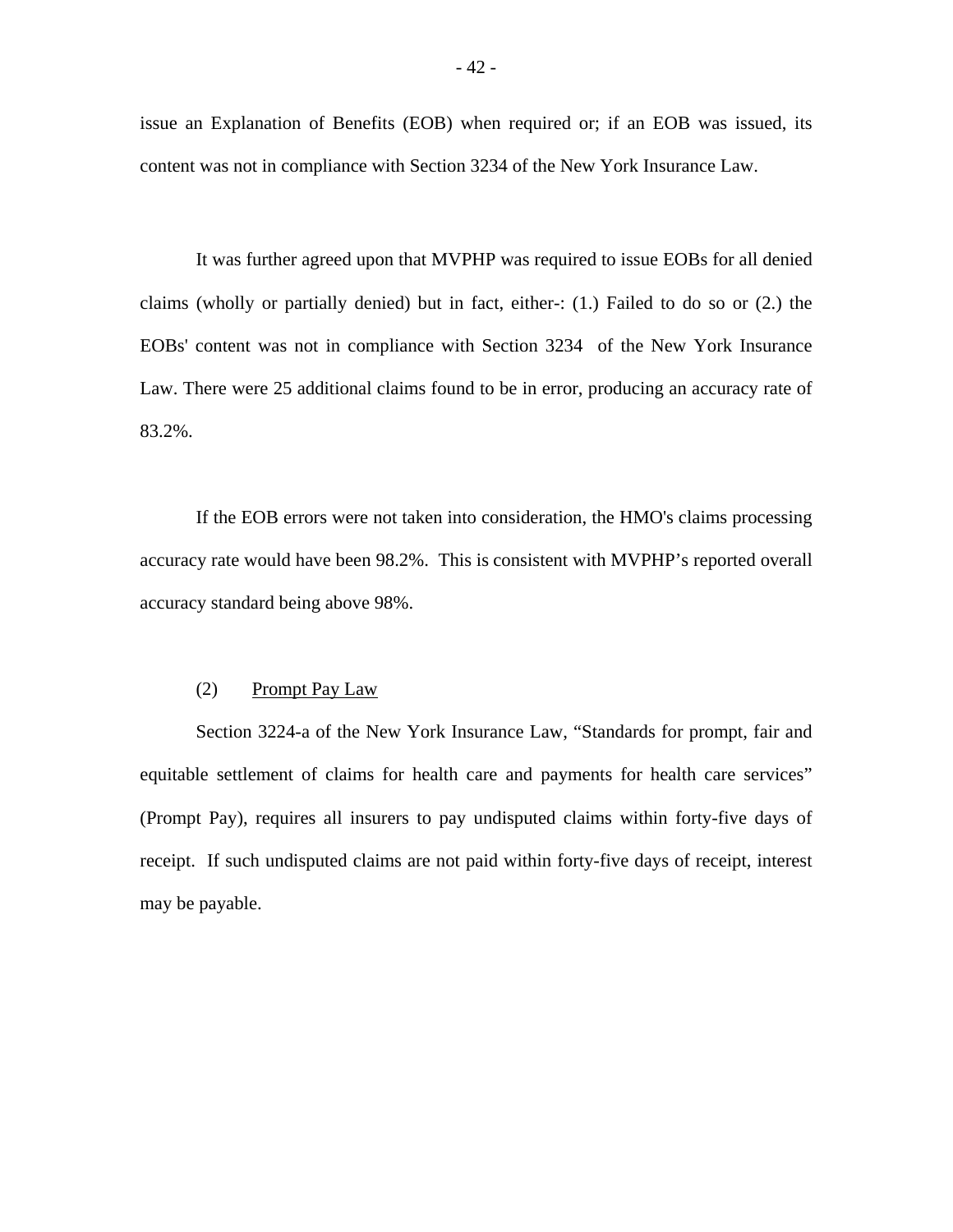Section 3224-a (a) of the New York Insurance Law states, in part,

"…such insurer or organization or corporation shall pay the claim to a policyholder or covered person or make a payment to a healthcare provider within forty-five days of receipt of a claim or bill for service rendered."

Section 3224-a (b) of the New York Insurance Law states, in part,

"…an insurer or organization or corporation shall pay any undisputed portion of the claim in accordance with this subsection and notify the policyholder, covered person or health care provider in writing within thirty calendar days of the receipt of the claim: that it is not obligated to pay the claim or make the medical payment, stating the specific reasons why it is not liable; or to request all additional information needed to determine liability to pay the claim or make the health care payment…"

Section 3224-a(c) of the New York Insurance Law states, in part,

"… any insurer or organization or corporation that fails to adhere to the standards contained in this section shall be obligated to pay to the health care provider or person submitting the claim, in full settlement of the claim or bill for health care services, the amount of the claim or health care payment plus interest…"

A review was made of year 2003 claims, using ACL audit software, for compliance with Section 3224-a of the New York Insurance Law. The review also determined whether or not interest was appropriately paid, pursuant to Section 3224-a(c) of the New York Insurance Law to those claimants not receiving payment within the timeframes required by Section 3224-a (a) and (b) of the New York Insurance Law.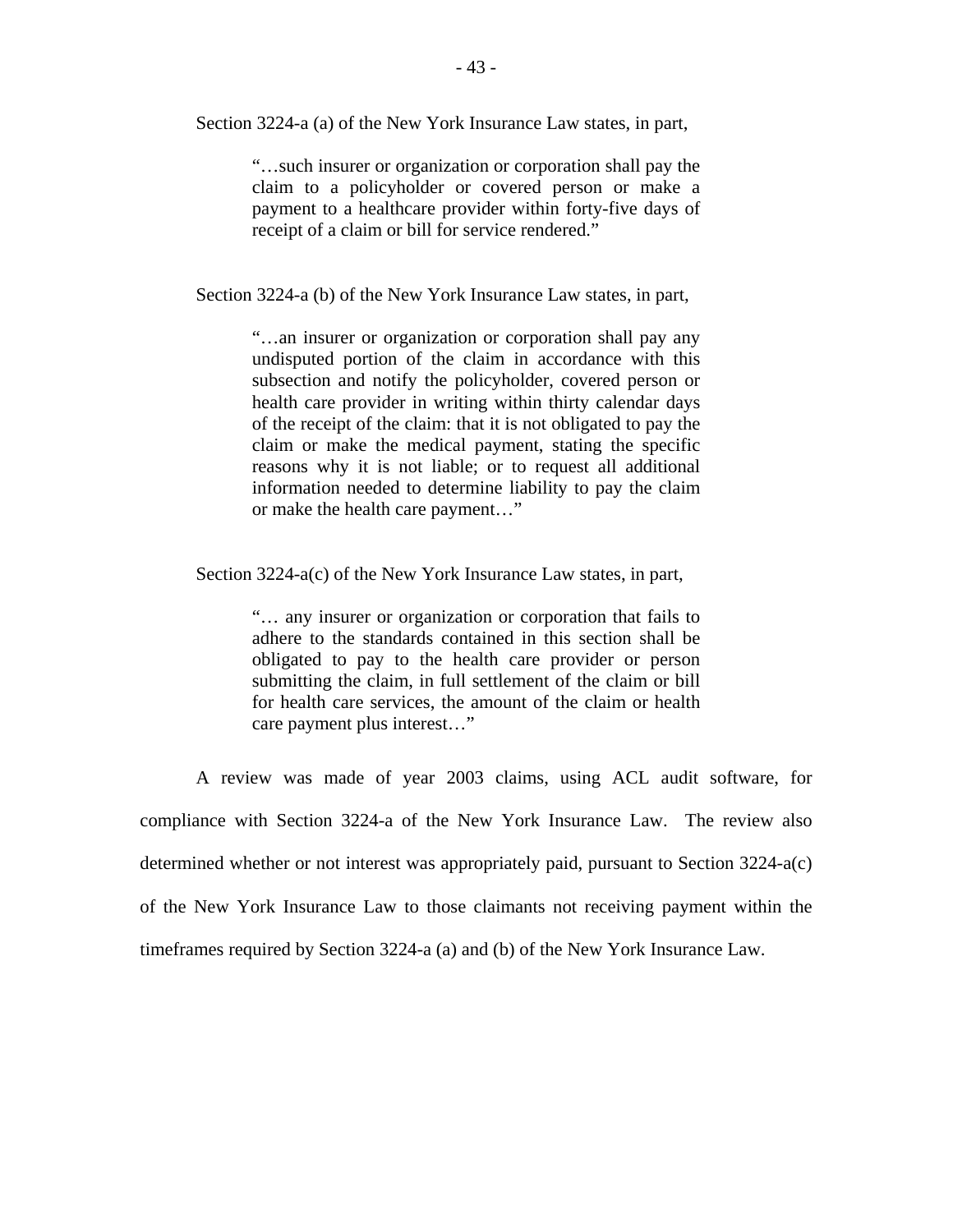A claim was defined as the total number of items submitted on a single claim form to which MVPHP assigned a unique claim number. This definition was agreed to by both the examiners and MVPHP.

MVPHP paid 2,475,076 claims and wholly denied 324,553 claims for its New York State groups and providers/subscribers in calendar year 2003. Of these claims, a population of 15,425 claims was identified where the payment date was more than 45 days after the receipt date. A second population of 29,721 claims was identified where the claim was denied more than 30 days after the receipt date. A sample of 167 claims was drawn from each of the populations described above.

The examiner's review of the sampled claims revealed violations of Sections 3224-a (a), (b) and (c) of the New York Insurance Law as shown in the following chart:

| Description                  | Paid claims over 45 days | Denied claims over 30 days |
|------------------------------|--------------------------|----------------------------|
| Claim population             | 15,425                   | 29,721                     |
| Sample size                  | 167                      | 167                        |
| Number of claims with errors | $142*$                   | 85                         |
| <b>Calculated Error Rate</b> | 85.03%                   | 50.80%                     |
| <b>Upper Error limit</b>     | 90.44%                   | 58.48%                     |
| Lower Error limit            | 79.62%                   | 43.32%                     |
| Upper limit Claims in error  | 13,951                   | 17,381                     |
| Lower limit Claims in error  | 12,28                    |                            |

 Of the 142 claims found to be in violation of Section 3224-a(a), 5 claims were also found to be in violation of Section 3224-a(c) because interest due of \$2 or more was not paid.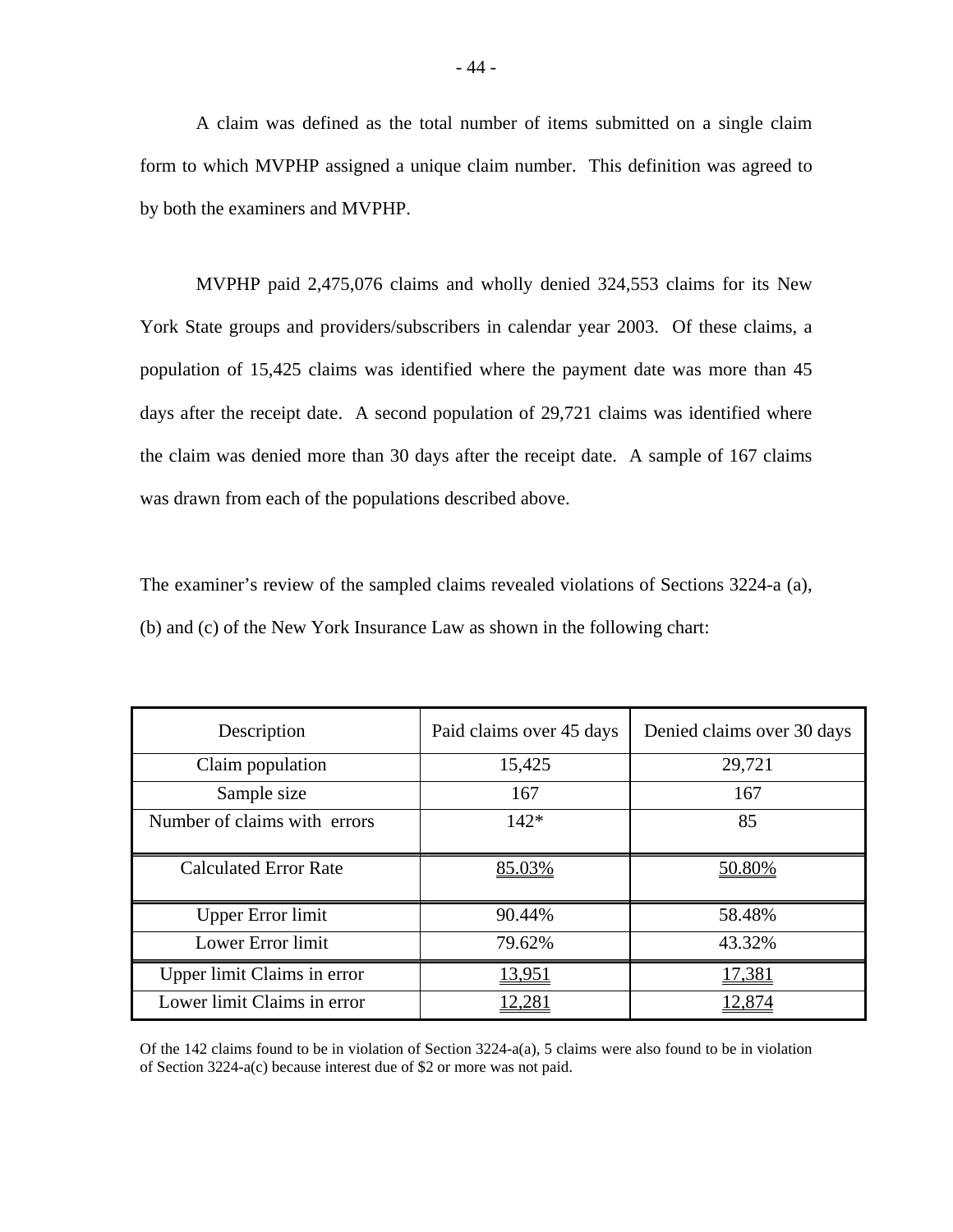The upper and lower error limits represent the range of potential error (e.g. if 100 samples were selected the rate of error would fall between these limits 95 times).

It is recommended that the HMO improve its internal claim procedures to ensure full compliance with Section 3224-a (a), (b) and (c) of the New York Insurance Law.

#### 3. Explanation of Benefits Statements

Explanation of Benefits Statements (EOBs) are an integral part of the link between the subscriber/contract-holder and their insurer, providing vital information as to how a claim was processed.

Section 3234(a) of the New York Insurance Law states, in part,

"Every insurer, including health maintenance organizations … is required to provide the insured or subscriber with an explanation of benefits form in response to the filing of any claim under a policy…"

Section 3234(c) of the New York Insurance law creates an exception to the requirements for the issuance of an EOB established in Section 3234(a) of the New York Insurance Law as follows:

"[insurers] shall not be required to provide the insured or subscriber with an explanation of benefits form in any case where the service is provided by a facility or provider participating in the insurer's program and full reimbursement for the claim, other than a co-payment that is ordinarily paid directly to the provider at the time the service is rendered, is paid directly to the participating facility or provider."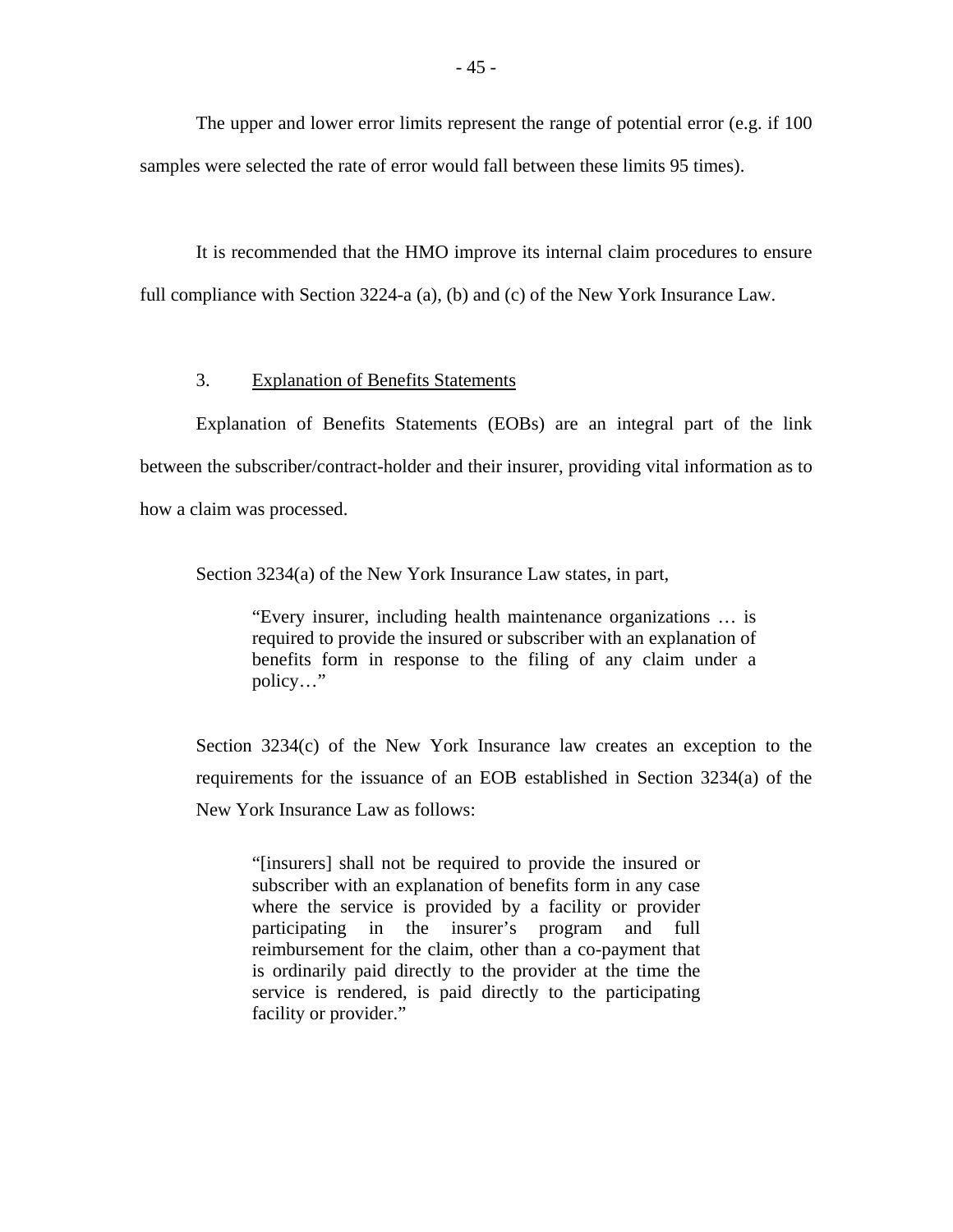In addition, Section 3234(b) of the New York Insurance Law sets forth minimum standards for content of an EOB as follows:

"The explanation of benefits form must include at least the following:

- (1) the name of the provider of service the admission or financial control number, if applicable;
- (2) the date of service;
- (3) an identification of the service for which the claim is made;
- (4) the provider's charge or rate;
- (5) the amount or percentage payable under the policy or certificate after deductibles, co-payments, and any other reduction of the amount claimed;
- (6) a specific explanation of any denial, reduction, or other reason, including any other third-party payor coverage, for not providing full reimbursement for the amount claimed; and
- (7) a telephone number or address where an insured or subscriber may obtain clarification of the explanation of benefits, as well as a description of the time limit, place and manner in which an appeal of a denial of benefits must be brought under the policy or certificate and a notification that failure to comply with such requirements may lead to forfeiture of a consumer's right to challenge a denial or rejection, even when a request for clarification has been made".

It should be noted that, the Insurance Department conducted a detailed review of claims as of September 30, 2001. The examination report of the claims review included among other violations that the HMO failed to issue proper EOBs or issued faulty EOBs that did not contain all the requisite information required by Section 3234 (a) and (b) of the New York Insurance Law. On November 25, 2003, the HMO signed a stipulation with the Insurance Department that required the HMO to take actions to remedy the violation of Section 3234 (a) (b) of the New York Insurance Law.

Item 4 (d) of the stipulation stated the following:

"Respondents (the HMO) shall identify all member and nonparticipating provider claims from January 1, 2001 through present that were denied in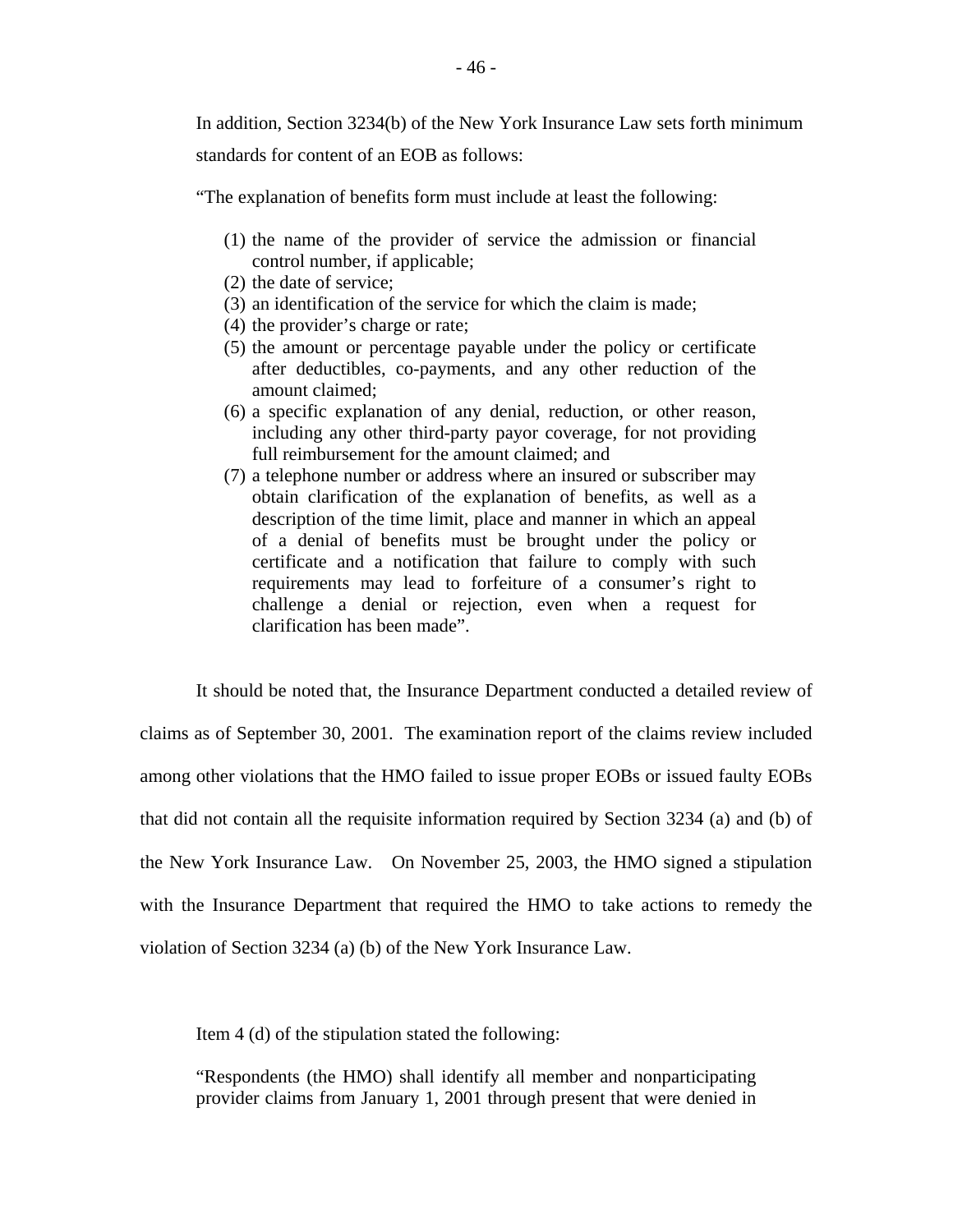whole or in part, where the member received no. EOB or a faulty EOB. Also, Respondents shall identify all HMO participating provider claims that were denied in whole or in part and where the received a faulty EOB. Respondents shall contact and advice affected members of the right to have any claim reprocessed to the extent that a processing error, or lack of opportunity to exercise appeal rights caused financial harm to the member. Any claims presented by the member will be reprocessed in accordance with standards established by the Company and approved by the Department and any resulting payments shall include applicable interest pursuant to Section 3224-a(c) accrued from the date of the original denial;"

A follow up review of the HMO actions to remedy the EOBs violations revealed that the HMO did not fully comply with the stipulation set forth for remediation of sending out proper EOBs for the years 2001 through present. The HMO's current procedures failed to include all situations that require the HMO to issue an EOB because of its interpretation of the requirements of Section 3234 (a) and (b) of the New York Insurance Law. Therefore, the HMO and its subsidiary, MVP Health Insurance Company failed to issue approximately 40,000 EOBs as required by Section 3234 (a) and (b) during the period from January 1, 2001 to December 31, 2003.

It is recommended that the HMO issue EOBs that include all of the requisite information required by Section 3234(a) and (b), of the New York Insurance Law. Accordingly, subscribers will be properly informed of their appeal rights and how their claims are processed.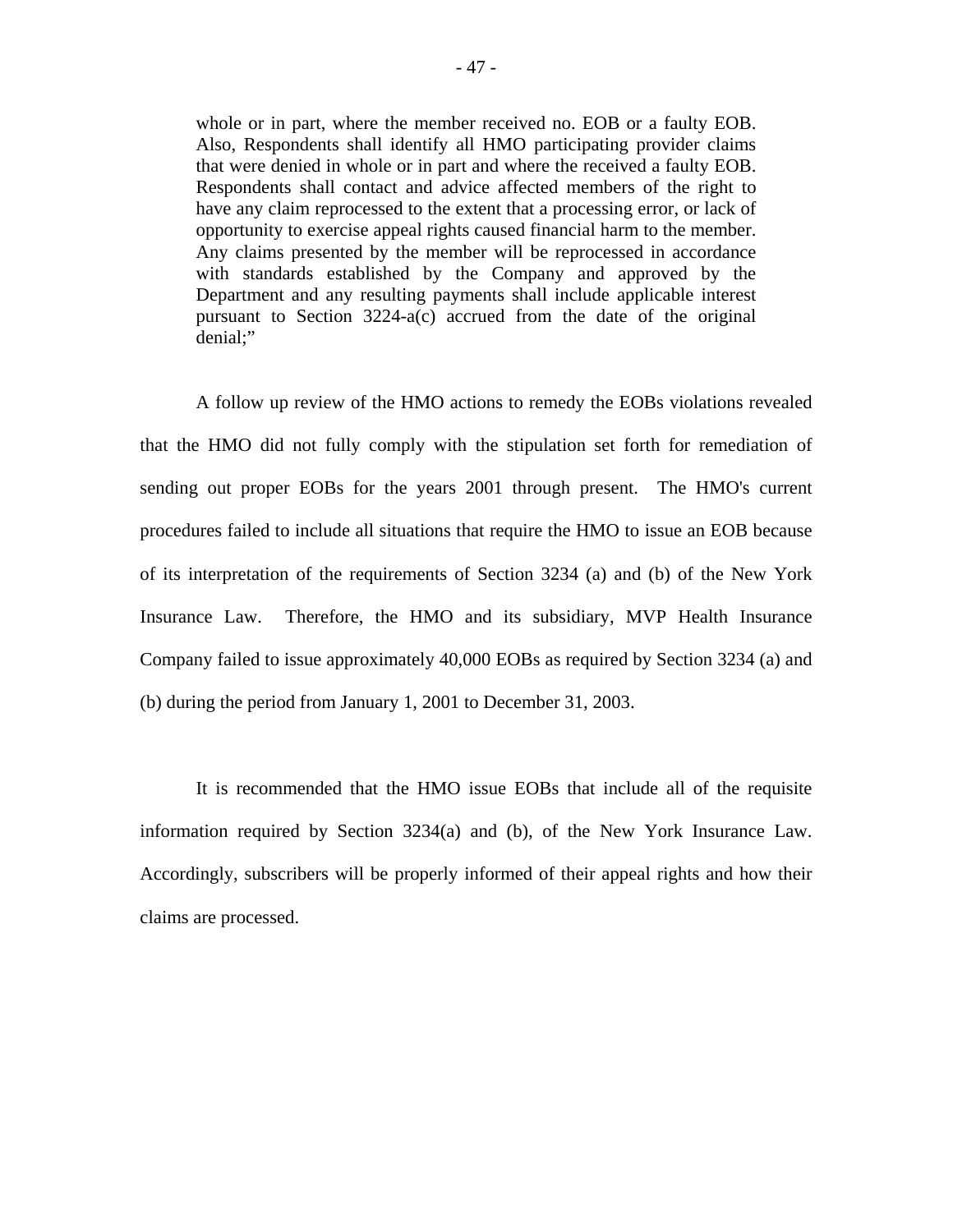### 13. FRAUD PREVENTION AND DETECTION

A review was performed of the organization and structure of MVPHP's special investigations unit (SIU), and their compliance with Article 4 of the New York Insurance Law, and New York Insurance Department Regulation 95 (11 NYCRR 86). The examination review indicated the HMO's compliance with Article 4 of the New York Insurance Law and New York Insurance Department Regulation No. 95 (11 NYCRR 86).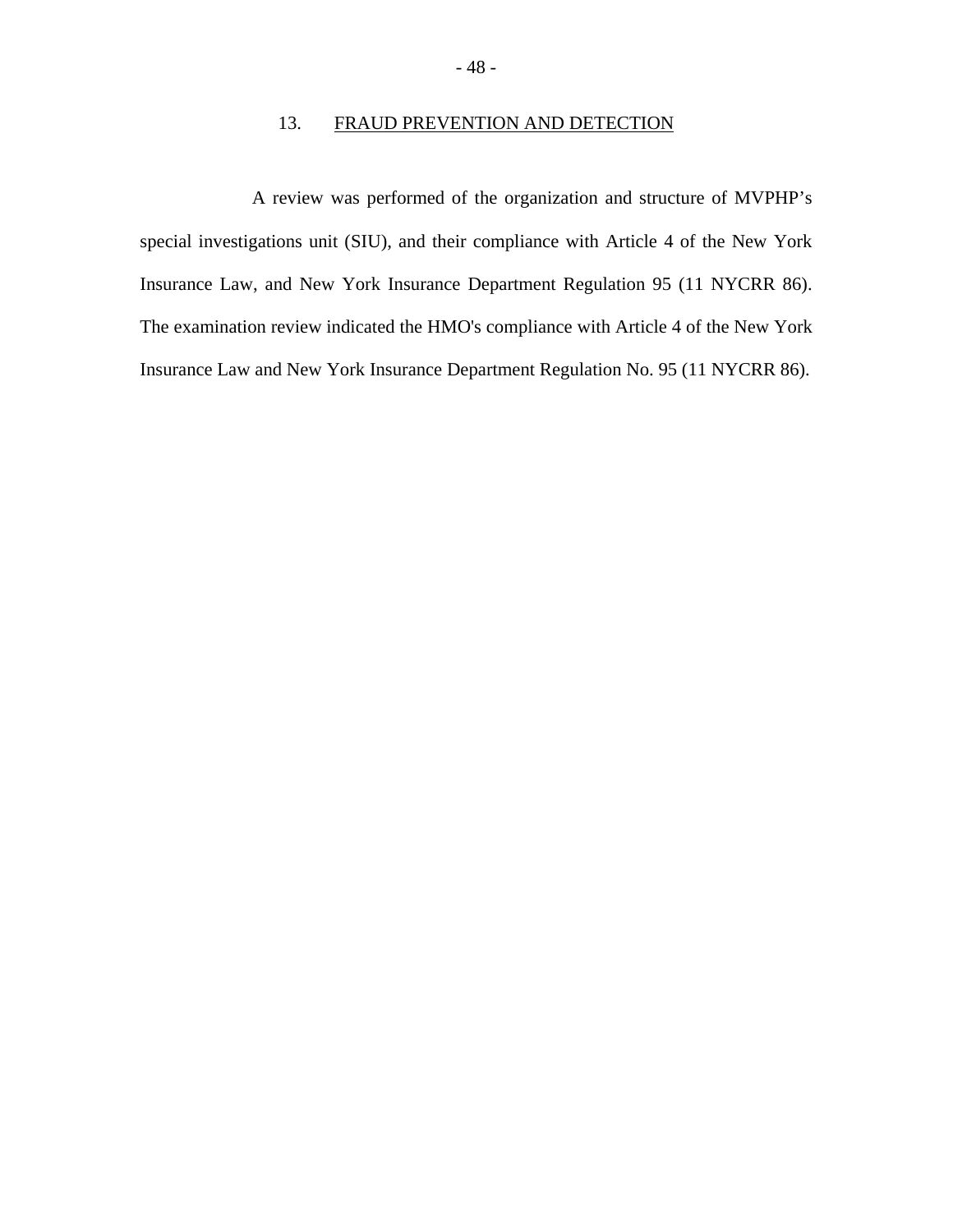#### 14 COMPLIANCE WITH PRIOR REPORTS ON EXAMINATION

The prior report on examination as of December 31, 1999, contained five comments and recommendations, including a recommendation that the Department will conduct a more detailed review of claims adjudication in general, and compliance with Section 3224-a ("Prompt Pay Law") specifically, at a future date. The Department conducted a detailed review of claims as of September 30, 2001. The comments and recommendations of both examinations are detailed as follows (page numbers refer to the prior reports):

#### ITEM.

A. It is recommended that the HMO revise its agreement with its reinsurer so 11 as to allow for full effect of the continuation of benefits provision contained within the insolvency language of such agreement.

The HMO did not comply with this recommendation. A similar recommendation is included in this report under item M.

B. It is recommended that the Plan submit the reinsurance agreement in 12 effect to the New York State Insurance Department for review and approval in accordance with Public Health Law, Part 98-1.8(b) of the Health Department Regulations.

The HMO did not comply with this recommendation. A similar recommendation is included in this report under item N.

C. It is recommended that the HMO take steps to identify any exposure to 15 potential additional liability resulting from VMC's insolvent condition by either: re-evaluating the adequacy of its capitation payment and VMC's financial resources; restructuring the contract to change the extent of risk transfer; or working with VMC to attain great administrative expense efficiency.

VMC is solvent as of this examination date.

#### PAGE NO.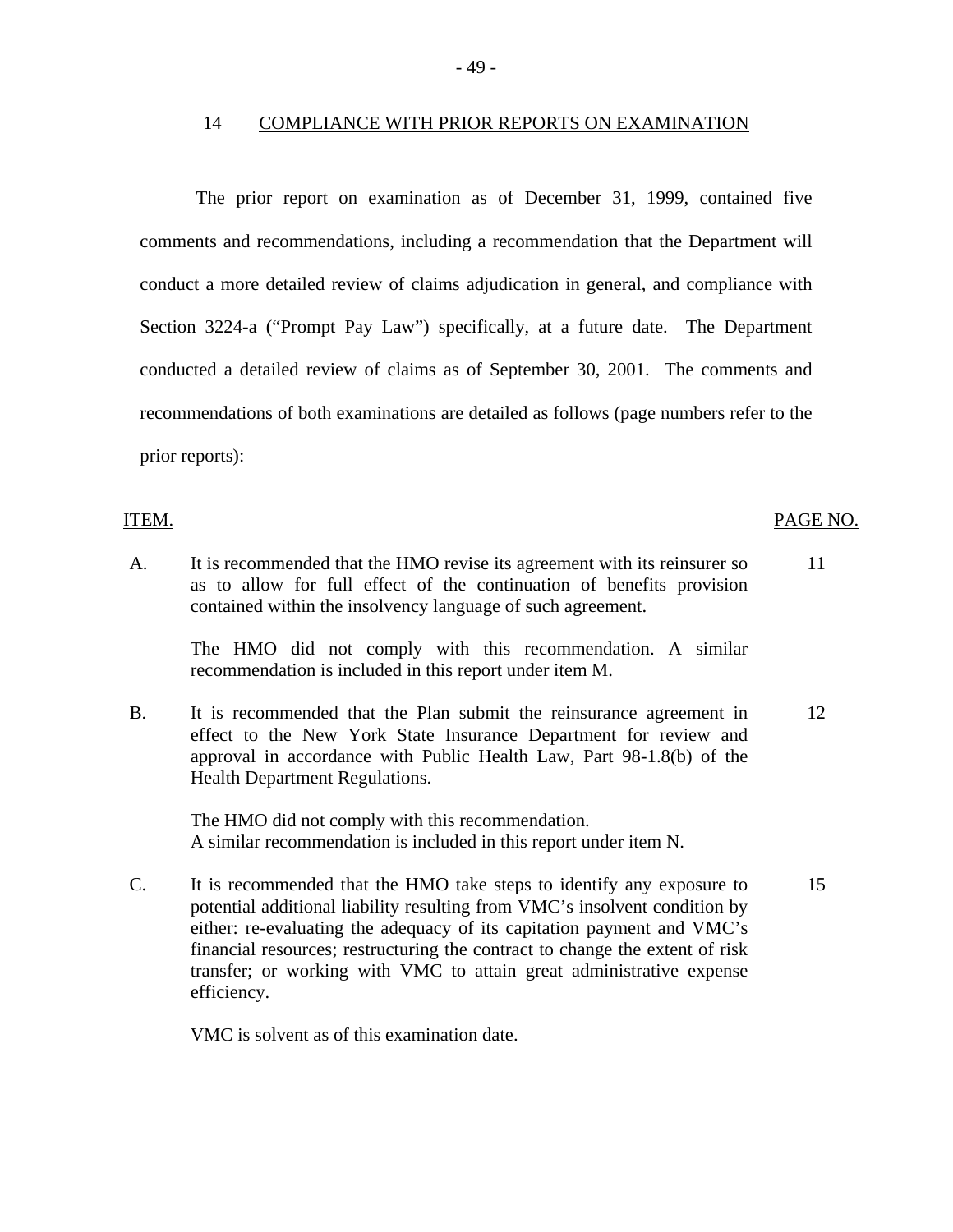| <b>ITEM</b>     |                                                                                                                                                                                                                                                                                                                                                                                                                                                                                                                                                                                                                                                                                                            | PAGE NO.       |
|-----------------|------------------------------------------------------------------------------------------------------------------------------------------------------------------------------------------------------------------------------------------------------------------------------------------------------------------------------------------------------------------------------------------------------------------------------------------------------------------------------------------------------------------------------------------------------------------------------------------------------------------------------------------------------------------------------------------------------------|----------------|
| D.              | As of December 31, 1999, The HMO's required contingency reserve of<br>\$21,086,744 was impaired in the amount of \$1,075,951.                                                                                                                                                                                                                                                                                                                                                                                                                                                                                                                                                                              | 18             |
|                 | The HMO is solvent and its surplus of \$93,291,982 per this examination<br>exceeded the required contingency reserves of the states of New York and<br>Vermont by \$46,559,642.                                                                                                                                                                                                                                                                                                                                                                                                                                                                                                                            |                |
| Ε.              | The Department will conduct a more detailed review of claims<br>adjudication in general, and compliance with Section 3224-a ("Prompt<br>Pay Law") specifically, at a future date.                                                                                                                                                                                                                                                                                                                                                                                                                                                                                                                          | 22             |
| A.              | The Department conducted a detailed review of claims as of September<br>30, 2001. The recommendations of this examination are listed below.<br>MVP Health Care provided the examiners with reconciled claims data.<br>However, MVP Health Care did not provide the reconciled claims data in<br>a timely manner. MVP Health Care's inability to provide reconciled data<br>during the prior examination was cited in this report as a reason for this<br>examination. The inability of MVP Health Care to provide reconciled<br>data in a timely manner caused a delay in the conclusion of this<br>examination.<br>The HMO provided reconciled claims data in a timely manner during this<br>examination. | 6              |
| <b>B.</b>       | It is recommended that MVP report all capitation payments to its Vermont<br>IPAs in Exhibit 8-Parts 1 and 2 of its filed financial statement.<br>The HMO has complied with this recommendation.                                                                                                                                                                                                                                                                                                                                                                                                                                                                                                            | 6              |
| $\mathcal{C}$ . | It is recommended that MVPHS comply with New York Insurance<br>Department Regulation Number 64, {11 NYCRR 216.0(e)(6)), and<br>distribute such regulation to all persons responsible for the supervision,<br>handling and settlement of claims.<br>The HMO has complied with this recommendation.                                                                                                                                                                                                                                                                                                                                                                                                          | $\overline{7}$ |
| D.              | It is recommended that MVP Health Care properly classify paid claims<br>and report its paid outsourced claims data in Section 3 of Schedule H in<br>both the annual and quarterly statements filed with the Department.                                                                                                                                                                                                                                                                                                                                                                                                                                                                                    | 8              |
|                 | The HMO has complied with this recommendation.                                                                                                                                                                                                                                                                                                                                                                                                                                                                                                                                                                                                                                                             |                |
| E.              | It is recommended that MVP Health Care improve its internal claim<br>procedures to ensure full compliance with Section 3224-a (a), (b) and (c)<br>of the New York Insurance Law.                                                                                                                                                                                                                                                                                                                                                                                                                                                                                                                           | 10             |
|                 | The HMO did not comply with this recommendation. A similar<br>recommendation is included in this report under item T.                                                                                                                                                                                                                                                                                                                                                                                                                                                                                                                                                                                      |                |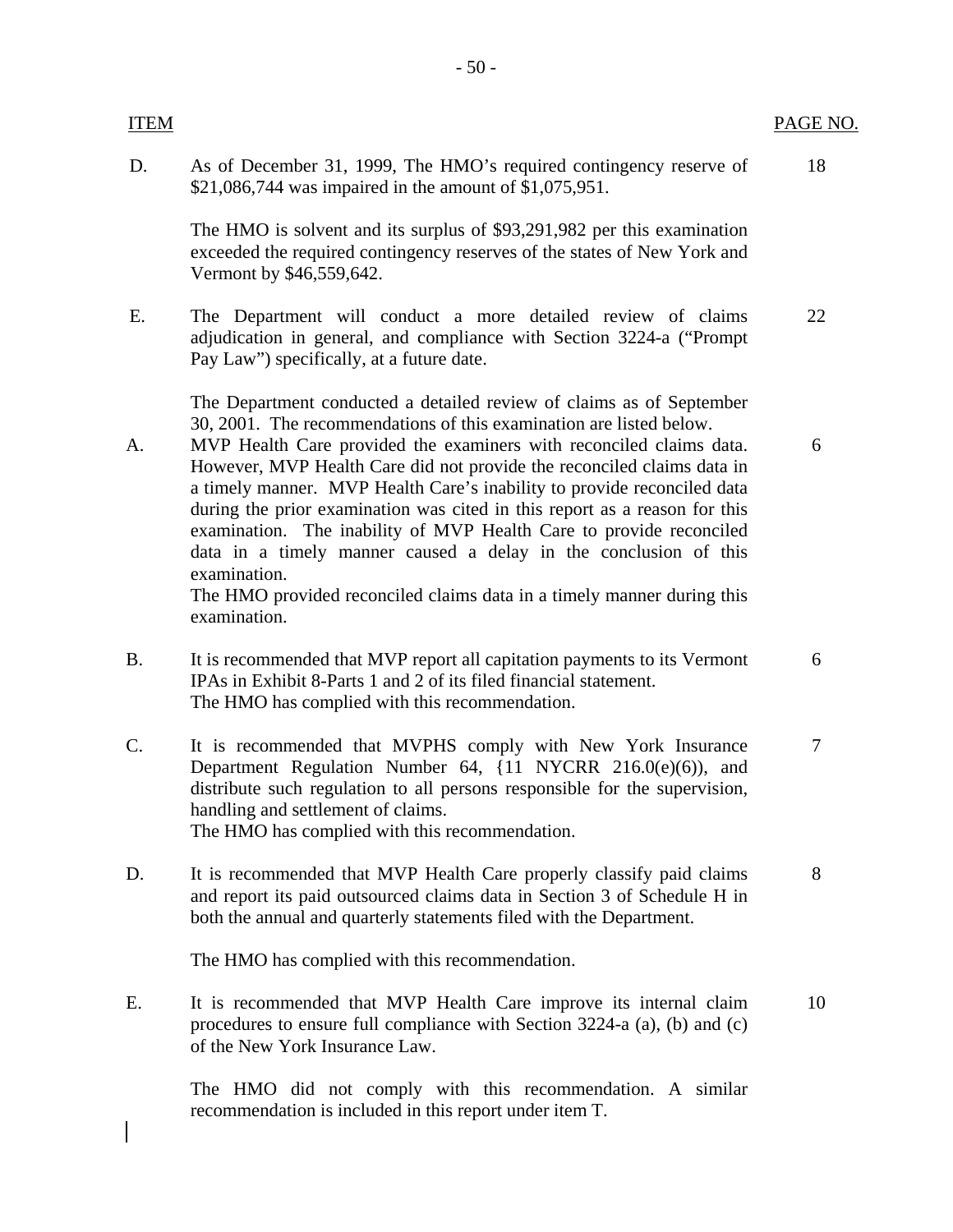| <b>ITEM</b> |                                                                                                                                                                                                                                                                                                                                                                                                    | PAGE NO. |
|-------------|----------------------------------------------------------------------------------------------------------------------------------------------------------------------------------------------------------------------------------------------------------------------------------------------------------------------------------------------------------------------------------------------------|----------|
| F.          | It is recommended that MVP Health Care improve its internal claim<br>procedures to ensure full compliance with Section 3224-a (a), (b) and (c)<br>of the New York Insurance Law.                                                                                                                                                                                                                   | 10       |
|             | The HMO did not comply with this recommendation. A similar<br>recommendation is included in this report under item T.                                                                                                                                                                                                                                                                              |          |
| G.          | It is recommended that MVP Health Care issue EOBs that include all of<br>the requisite information required by Section 3234(a) and (b), of the New<br>York Insurance Law. Accordingly, subscribers will be properly informed<br>of their appeal rights and how their claims are processed.                                                                                                         | 12       |
|             | The HMO did not comply with this recommendation. A similar<br>recommendation is included in this report under item V.                                                                                                                                                                                                                                                                              |          |
| Η.          | It is recommended that MVP provide written notice of the grievance<br>procedures in accordance with Section 4408-a 2(a) of the New York<br>Public Health Law.                                                                                                                                                                                                                                      | 12       |
|             | The HMO has complied with this recommendation.                                                                                                                                                                                                                                                                                                                                                     |          |
| I.          | It is recommended that MVP revise its acknowledgement letter to comply<br>with the requirements of Section 4408-a.9 of the New York Public Health<br>Law.                                                                                                                                                                                                                                          | 13       |
|             | The HMO has complied with this recommendation.                                                                                                                                                                                                                                                                                                                                                     |          |
| J.          | It is recommended that MVP Health Care maintain a central log for<br>monitoring all complaint activity that contains all information required by<br>New York Insurance Department, Circular Letter Number 11 of 1978.                                                                                                                                                                              | 14       |
|             | The HMO has complied with this recommendation.                                                                                                                                                                                                                                                                                                                                                     |          |
| K.          | MVPHS failed to file its utilization management documentation with the<br>New York Insurance Department as required by Section 4901(a) of the<br>New York Insurance Law. This was corrected in 2002.                                                                                                                                                                                               | 14       |
| L.          | MVPHS has complied with this recommendation.<br>It is recommended that MVP Health Care send proper notice of adverse<br>determination to its participating providers, when claims are denied<br>retrospectively for medical reasons as required by Sections 4903(e) and<br>4904(a) of the New York Insurance Law or Sections 4903.5 and 4904.1 of<br>the New York Public Health Law as applicable. | 17       |

The HMO has complied with this recommendation.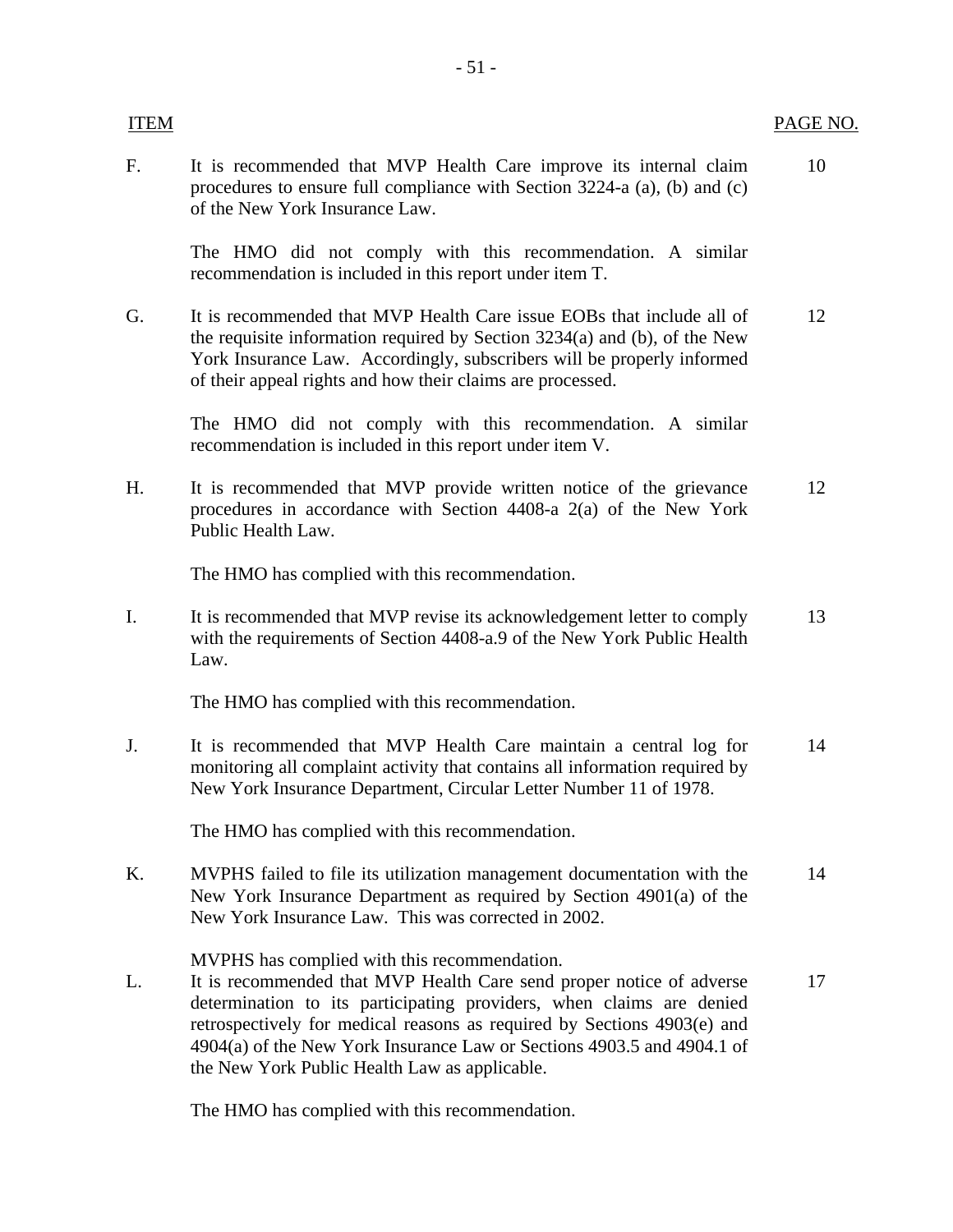- 52 -

The HMO has complied with this recommendation

N. It is recommended that MVP Health Care comply with Section 4904(c) of 18 the New York Insurance Law or Section 4904.3 of the New York Public Health Law by sending letters to acknowledge receipt of an appeal of medical adverse determination from its participating providers.

The HMO has complied with this recommendation

O. It is recommended that MVP send proper notice of final adverse 19 determination of expedited or standard utilization review appeals in accordance with Sections 4904(c) and 4910(b) of the New York Insurance Law or Sections 4904(3) and 4910.2 of the New York Public Health Law and/or Part 98-2.9 (e) {10 NYCRR98-2.9 (e)}as applicable.

The HMO has complied with this recommendation

P. It is recommended that MVP Health Care report retrospective utilization 20 review appeals by providers on Schedule M of their annual statement along with all other utilization review appeals.

The HMO has complied with this recommendation.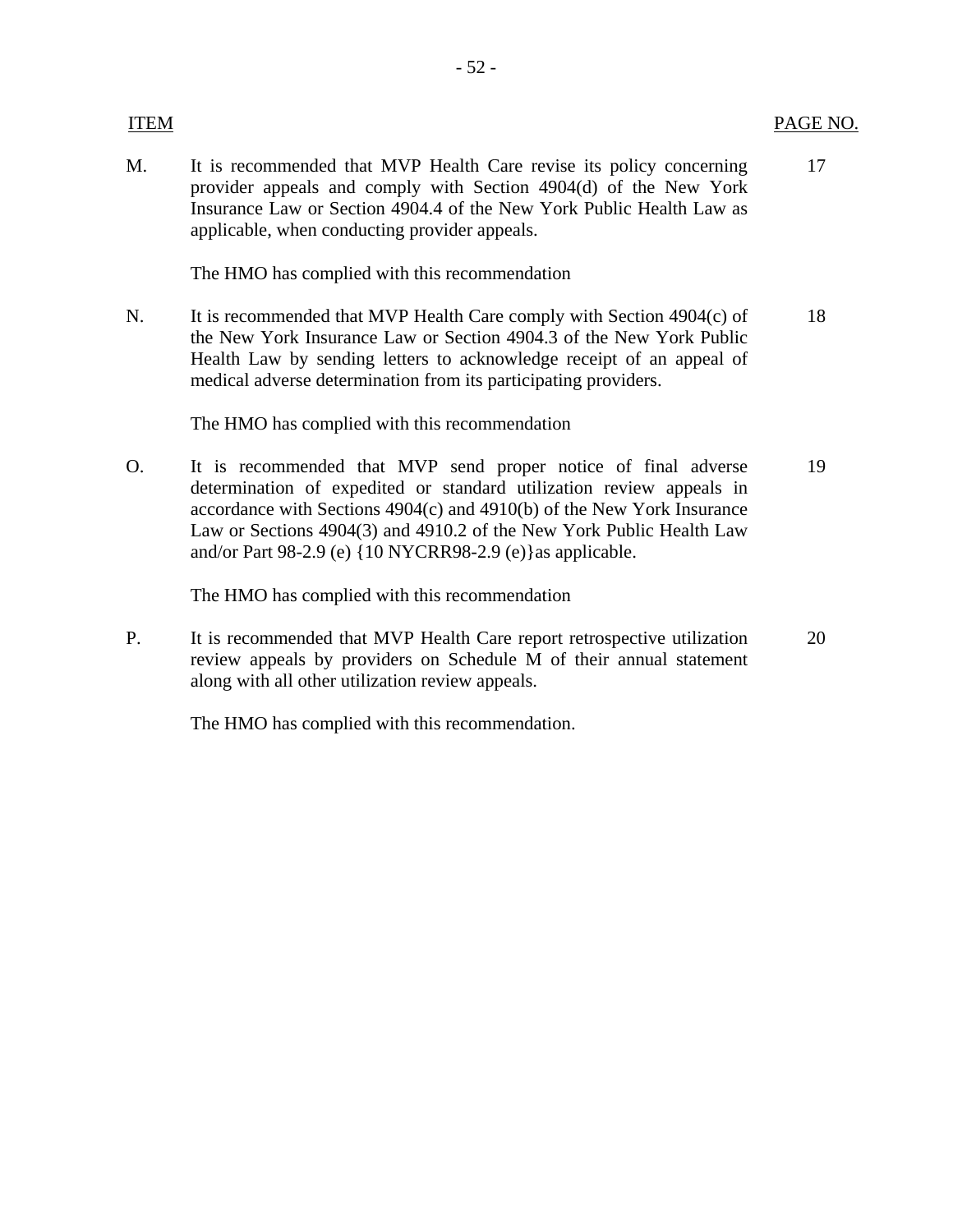#### 15. SUMMARY OF COMMENTS AND RECOMMENDATIONS

#### **ITEM**

#### PAGE NO.

Reinsurance:

- A. It is recommended that the HMO comply with Section 98.1.8n(b) of the 15 New York State Department of Health, Rules and Regulations (10 NYCRR 98) and submit its reinsurance agreement in effect with Employers Reinsurance Corporation to the New York State Departments of Health and Insurance for approval.
	- Allocation of expenses:
- B. It is recommended that the HMO apply the guidelines in New York 23 Insurance Department Regulations No. 30 (11 NYCRR 20) and No. 33 (11 NYCRR 91) to revise and update its expense allocation methodology in order to reflect an appropriate allocation among the three expense grouping (i.e. claim adjustment expense, general and administrative expense and investment expense) on U & I, Part 3 of the HMO's annual statement.
- C. It is recommended that the HMO apply the guidelines in New York  $23$ State Insurance Department, Regulations No. 30 and No. 33, by crediting reimbursement to all appropriate expense classifications
- D. It is recommended that the HMO comply with Part 91.4(f)(vii)(5) of 24 New York Insurance Department Regulation No. 33 (11 NYCRR 91) relative to reimbursement from MVPHIC for its share of joint administrative expenses as required by their administrative service agreement.

Cash:

- E. It is recommended that the HMO establish a follow-up procedure 25 applicable to all checks which remain outstanding for six months from the date of issue.
- F. It is recommended that the HMO change its policy and open/reconcile 25 one bank account instead of two associated with each general ledger account. Furthermore, it is recommended that the HMO investigate any un-reconciled differences on bank reconciliations and correct them in a timely manner.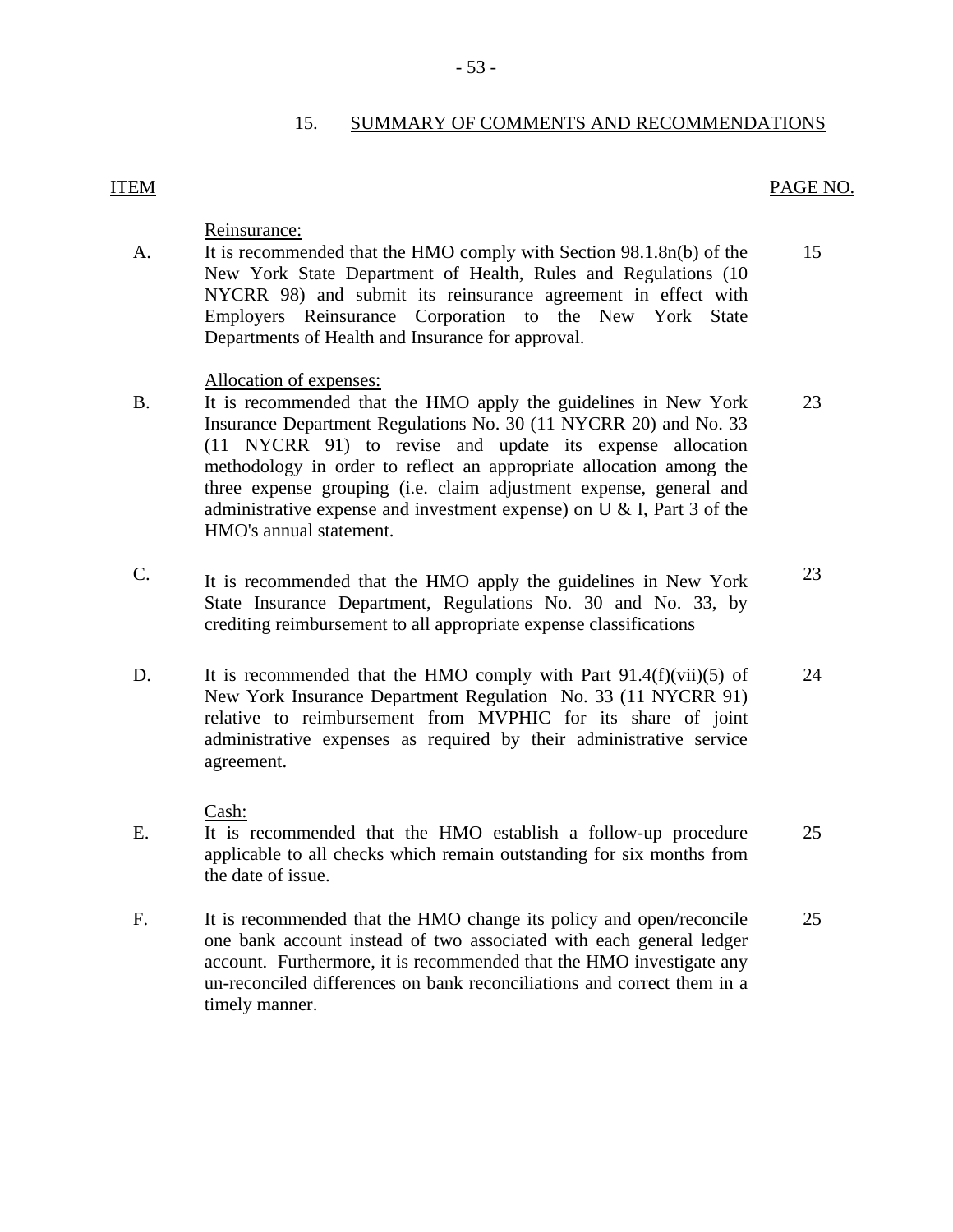| ITEM |                                                                                                                                                                                                                                                                                                                                                                        | PAGE NO. |
|------|------------------------------------------------------------------------------------------------------------------------------------------------------------------------------------------------------------------------------------------------------------------------------------------------------------------------------------------------------------------------|----------|
| G.   | Uncollected premiums:<br>It is recommended that the HMO comply with the requirement of SSAP<br>No. 6 paragraph 10 and charge bad debt to income.                                                                                                                                                                                                                       | 26       |
| H.   | It is recommended that the HMO comply with the annual statement<br>instructions and appropriately report its gross premium receivables and<br>non-admitted asset premium receivable on the annual statement.                                                                                                                                                           | 26       |
| I.   | It is recommended that the HMO report the proper aging of its premium<br>receivable on its annual statement Exhibit 3-Accident and Health<br>Premiums Due and Unpaid.                                                                                                                                                                                                  | 27       |
| J.   | It is recommended that the HMO request the New York State group's<br>enrollment information from the State Department of Civil Service or<br>through the New York Benefits and Eligibility Accounting System so<br>that the HMO can reconcile the membership data at various cut-off<br>dates throughout the year and reduce future write-offs to a minimal<br>amount. | 28       |
| Κ.   | <b>Abandoned property Law:</b><br>It is recommended that the HMO report to New York State<br>Comptroller's Office all checks that remained unclaimed for three years,<br>including abandoned property amounts for checks issued prior to 2001<br>(approximately \$200,000) as required by Section 1316 of the<br>Abandoned Property Law.                               | 29       |
| L.   | Underwriting:<br>It is recommended that the HMO require all national account groups to<br>sign, on their anniversary dates, the current form of contracts which<br>reflects the group's current provided coverage.                                                                                                                                                     | 37       |
| M.   | It is recommended that the HMO report on its annual statement, the<br>earned premium and claims expenses broken down into large groups,<br>small groups and individuals in accordance with the New York State,<br>annual statement supplement instructions.                                                                                                            | 37       |
| N.   | It is recommended that the HMO seek advance approval of the<br>Superintendent of Insurance before making any changes to its<br>experience rating formula in accordance with Section 4308(b) of the<br>New York Insurance Law.                                                                                                                                          | 38       |
| Ο.   | It is recommended that the HMO adhere to its stated policy for non<br>payment of premium terminations for all groups.                                                                                                                                                                                                                                                  | 39       |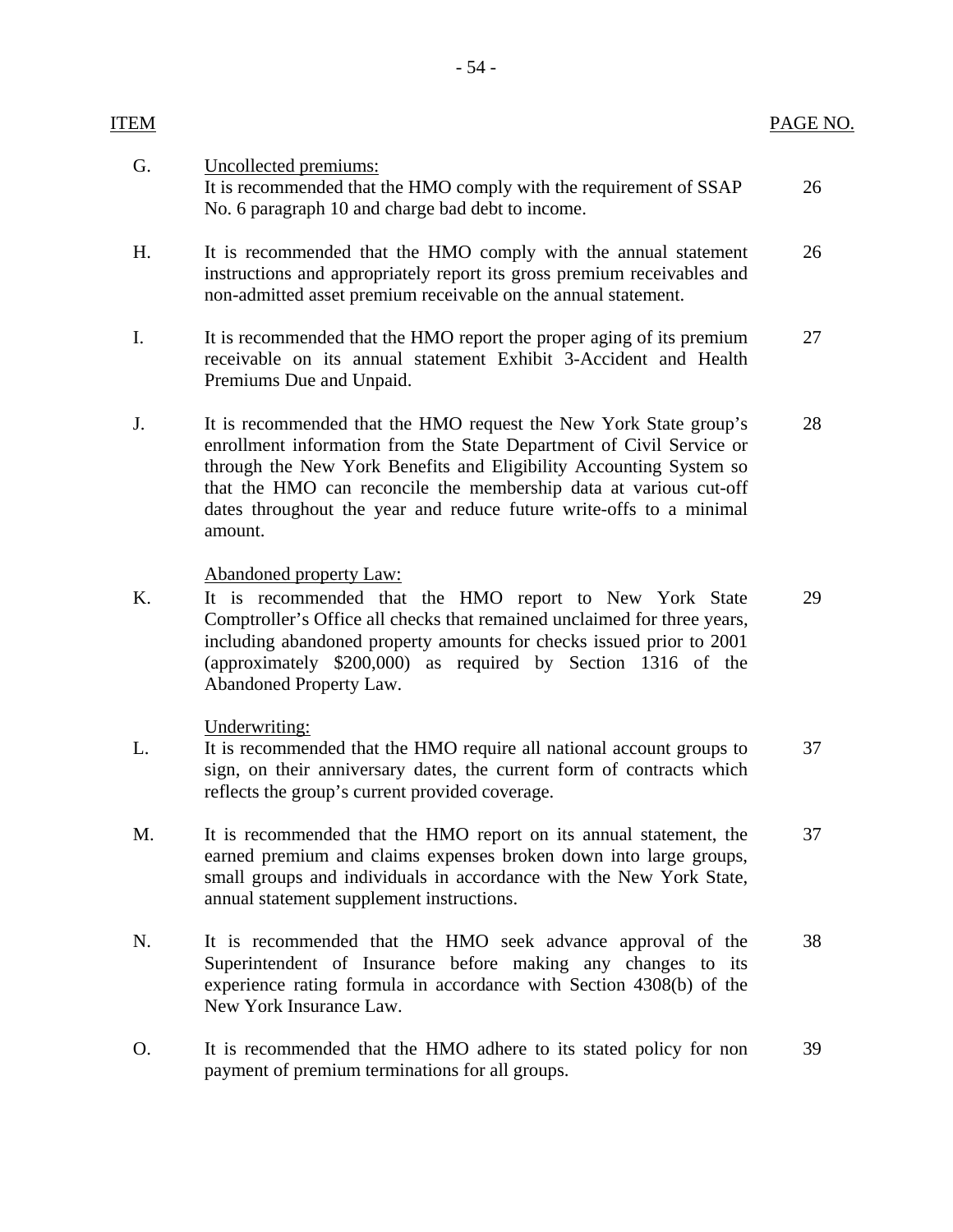| ITEM |                                                                                                                                                                                                                                                                                        | PAGE NO. |
|------|----------------------------------------------------------------------------------------------------------------------------------------------------------------------------------------------------------------------------------------------------------------------------------------|----------|
| P.   | It is recommended that the HMO keep supporting documentation of<br>terminated individual accounts as required by New York State Insurance<br>Department Regulation No. 152 (11 NYCRR 243).                                                                                             | 40       |
| Q.   | Prompt Pay Law:<br>It is recommended that the HMO improve its internal claim procedures<br>to ensure full compliance with Section $3224-a$ (a), (b) and (c) of the<br>New York Insurance Law.                                                                                          | 45       |
| R.   | EOB <sub>s</sub> :<br>The HMO failed to issue EOBs to some members as required by Section<br>3234 (a) and (b) of the New York Insurance Law.                                                                                                                                           | 47       |
| S.   | It is recommended that the HMO issue EOBs that include all of the<br>requisite information required by Section 3234(a) and (b), of the New<br>York Insurance Law. Accordingly, the subscribers will be properly<br>informed of their appeal rights and how their claims are processed. | 48       |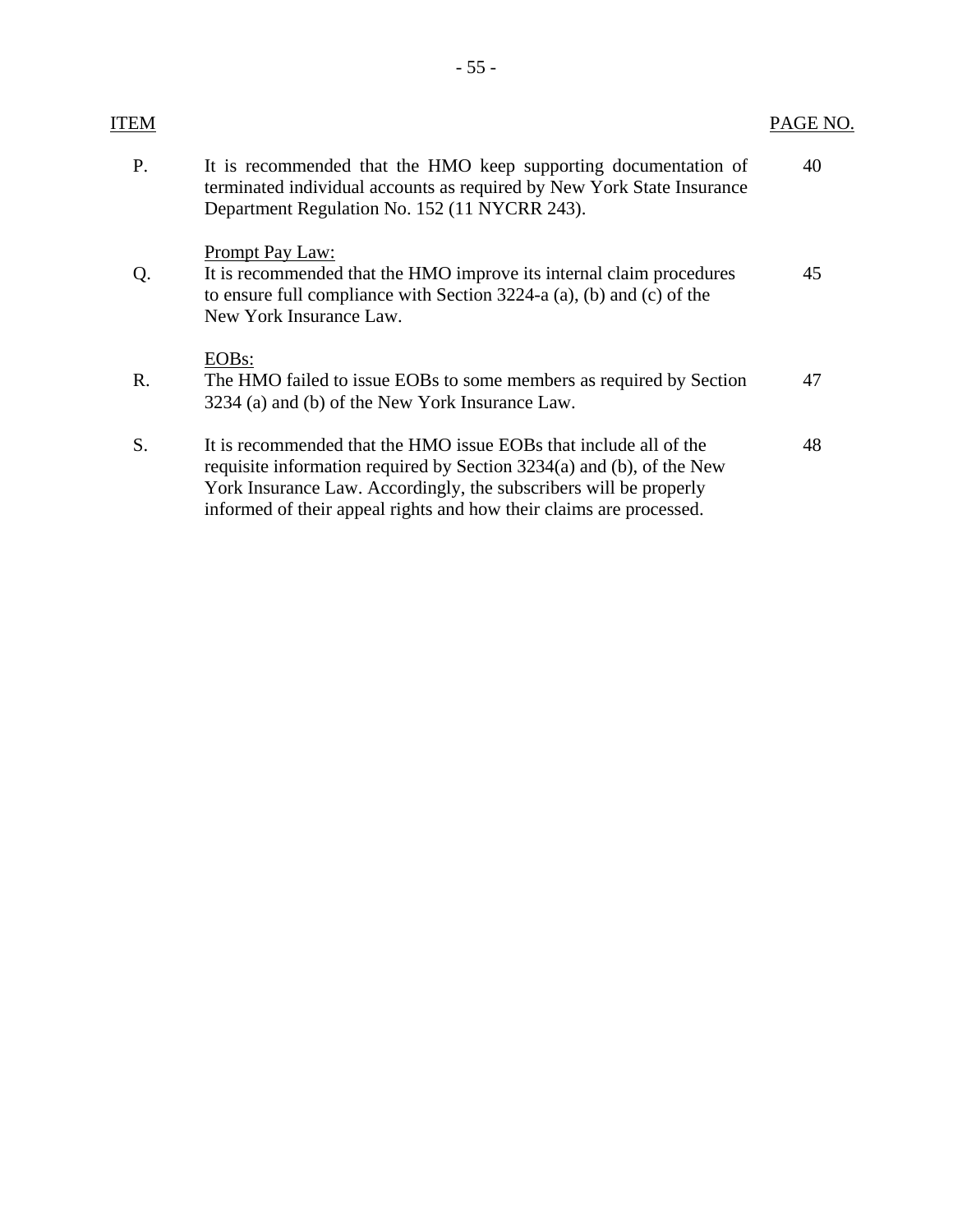### APPENDIX A

### INFORMATION SYSTEMS REVIEW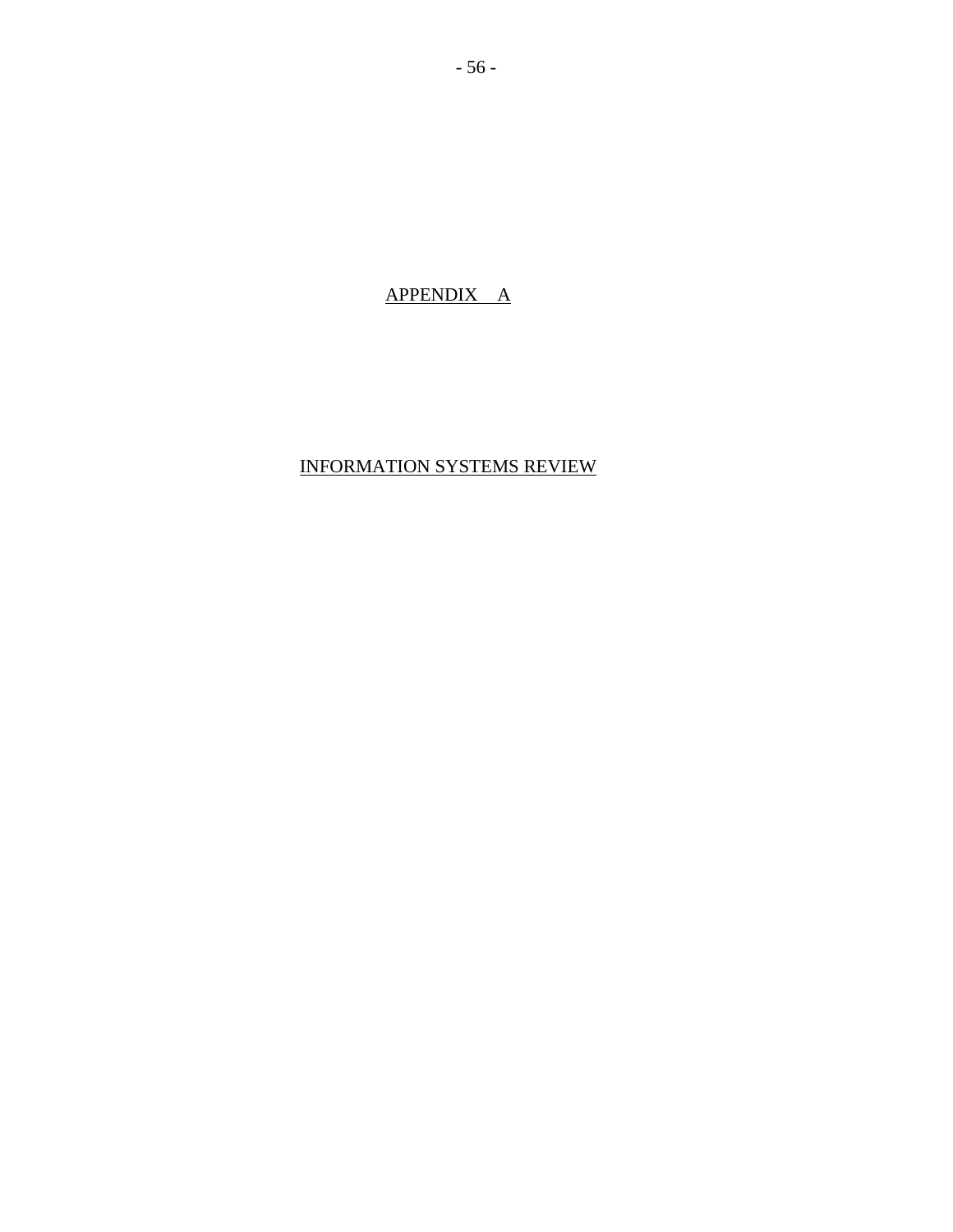#### INFORMATION SYSTEMS REVIEW

Information technology (IT) at MVP Health Plan, Inc. is used to support the delivery of services and products and to provide support for all management processes. The objective of the IT control evaluation is to assure the Examiner-In-Charge that MVPHP has the appropriate controls in place to maintain an acceptable level of security, data integrity, and reliability with regards to the processing of financial data via their information system network. Additionally, MVPHP's present information systems have an adequate level of capacity as well as functionality necessary to manage the organization financial information technology and provide the New York State Insurance Department with the necessary reporting documentation and reports.

In order to accomplish this objective, CMA Consulting, of Latham, New York was contracted to review the general controls regarding MVPHP's processing environment as identified through discussions with IT management and a review of control documentation. The general controls reviewed during this examination included the following risk areas:

- Management risks, (associated with supporting IT management processes)
- Transaction risks, (associated with service or product delivery)
- Infrastructure risks, (associated with the IT hardware and software supporting business processes)

The review and the audit testing revealed several areas where the HMO should take steps to improve the operation of the IT environment within the organization. These areas include documentation of system changes and issue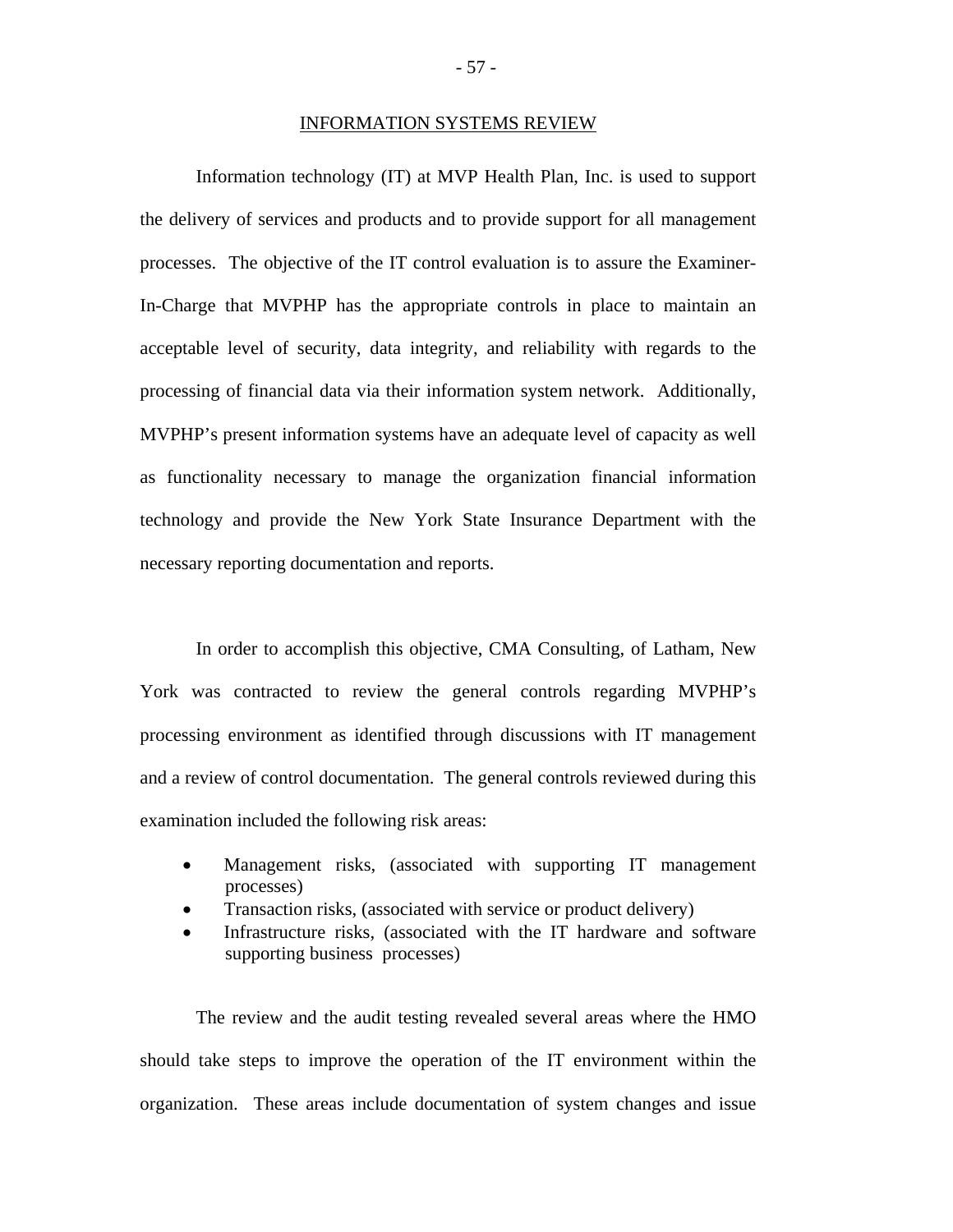remediation, establishment of formal policy and procedures, monitoring and auditing of systems, training of personnel and establishment of formal oversight committees.

It is recommended that the HMO establish written procedures to ensure that the efforts of the IT department staff are clearly documented and archived.

It is also recommended that the IT department develop standard policy and procedures and implement a uniform monitoring and auditing policy that is followed by all throughout the department.

#### 15. SUMMARY OF COMMENTS AND RECOMMENDATIONS

#### **ITEM**

#### ITEM PAGE NO.

- A. It is recommended that the HMO establish written procedures to ensure that the efforts of the IT department staff are clearly documented and archived. 58
- B. It is also recommended that the IT department develop standard policy and procedures and implement a uniform monitoring and auditing policy that is followed by all throughout the department. 58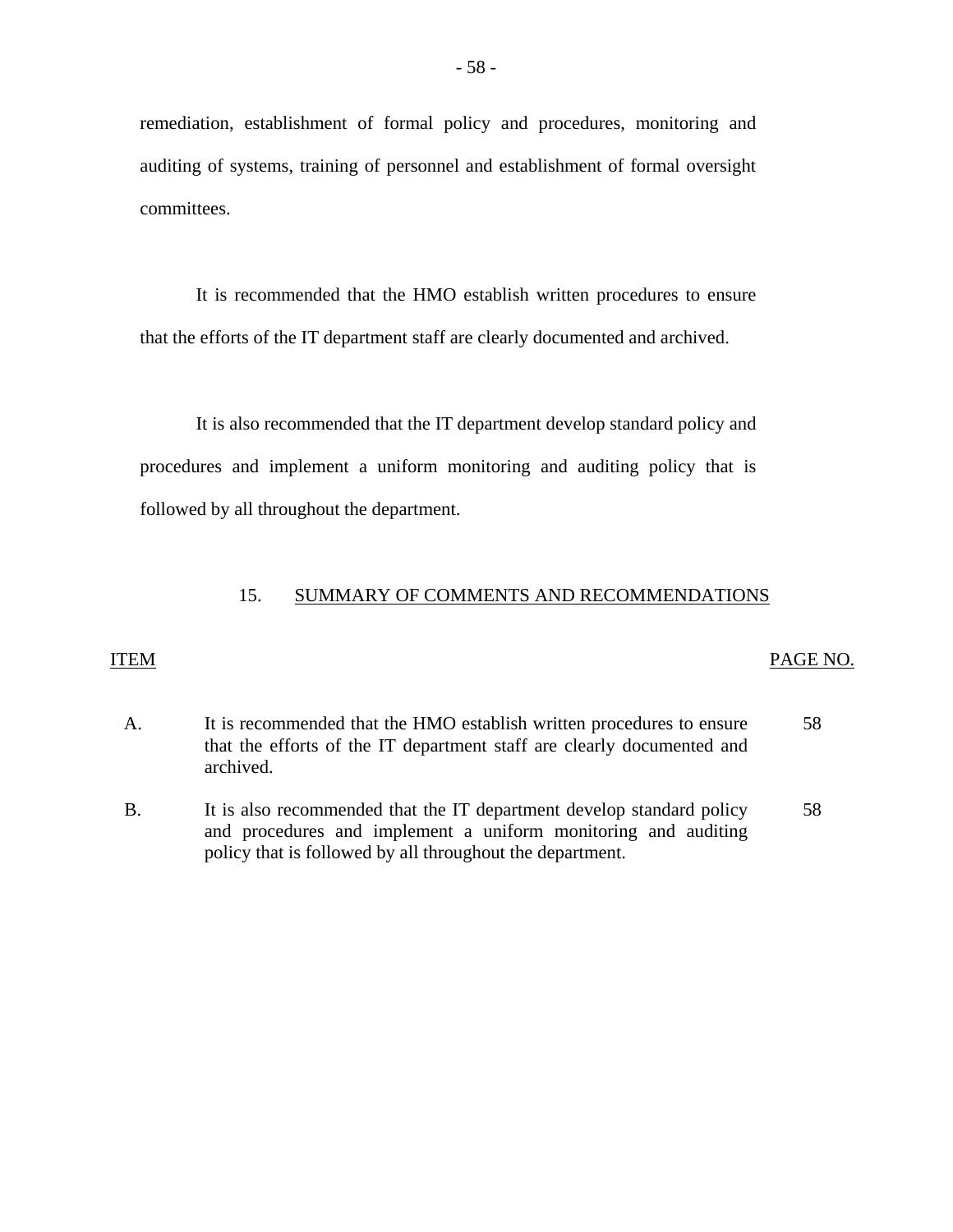Respectfully submitted,

Elsaid E. Elbially

Principal Insurance Examiner, CFE

STATE OF NEW YORK  $)$  SS. COUNTY OF NEW YORK )

Elsaid E. Elbially being duly sworn, deposes and says that the foregoing report submitted By him is true to the best of his knowledge and belief.

<u> 2f Bioll</u>

**Elsaid E Elbially** 

Subscribed and sworn to before me

this  $23^{B}$  day of Muscle, 2006. Charles F. Longay

**Charles T. Loveloy<br>Notary Public, State of New York Notary Public, State of the Model Washington County**<br>**Qualified in New York County**<br>**Qualified in New York County**